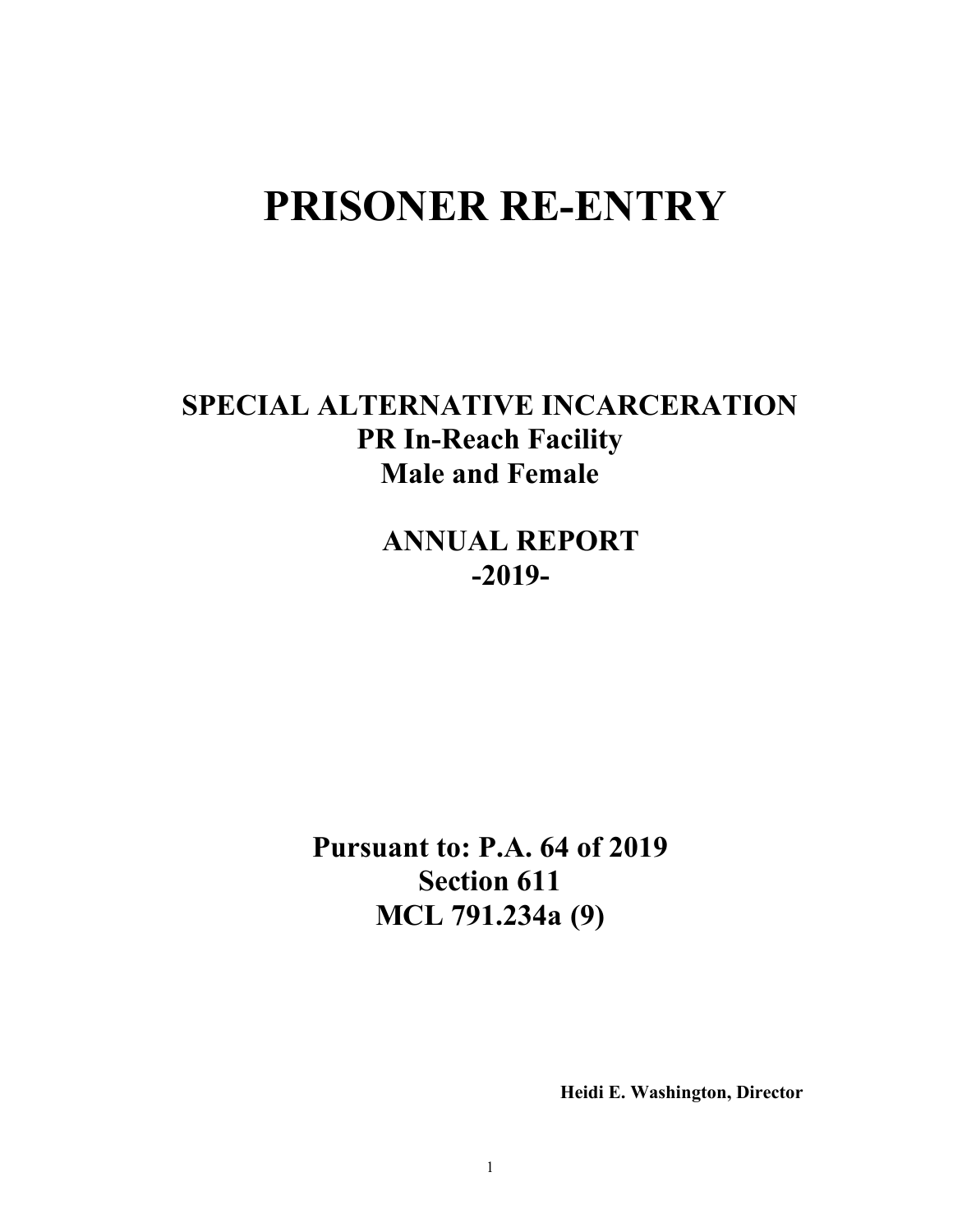## *REPORT HIGHLIGHTS*

- 466 SAI male prisoners from 65 counties and 237 male probationers from 42 counties were enrolled in the program.
- 12.7% of the male prisoners, 23.6% of the male probationers, enrolled in the program were serving for drug related offenses.
- 435 SAI male prisoners and 206 male probationers successfully completed the program. The successful completion rates were 96.5% for SAI male prisoners and 91.2% for male probationers.
- 144 male offenders earned their GED Certificates while enrolled in the program.
- 54 SAI female prisoners from 33 counties and 18 female probationers from 13 counties were enrolled in the program.
- 47 SAI female prisoners and 18 female probationers successfully completed the program (includes prisoners/probationers enrolled in 2018 but graduated in 2019). The successful completion rates were 87.1% for SAI female prisoners and 100% for female probationers.
- The program is cost effective as compared to prison.
- 8 offenders earned their GED Certificates while enrolled in the program.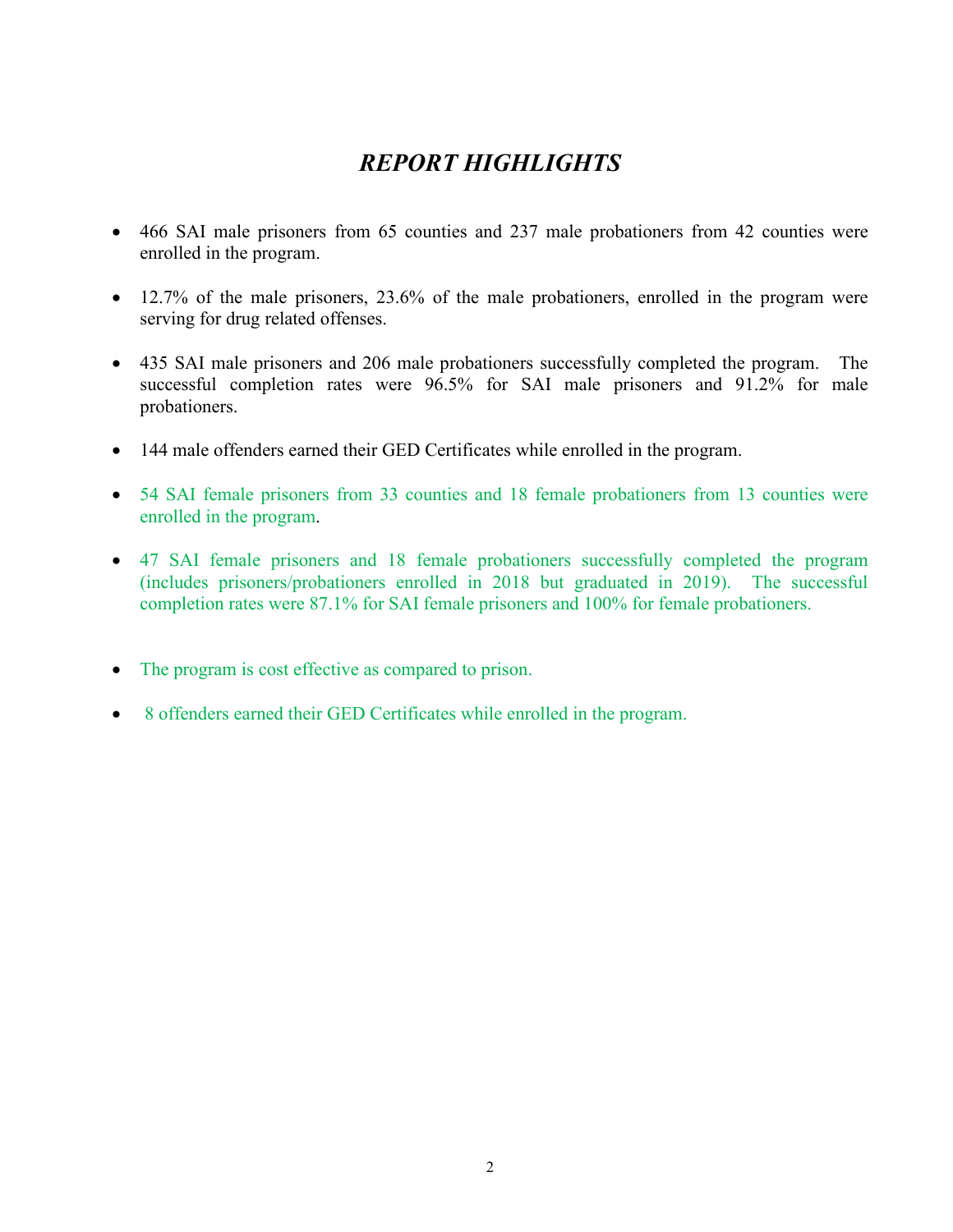### **TABLE OF CONTENTS**

|           | Page                                                   |              |  |
|-----------|--------------------------------------------------------|--------------|--|
|           | What is Offender Re-Entry                              | $4 - 6$      |  |
|           | Special Alternative Incarceration<br>$7 - 10$          |              |  |
|           | <b>Program Cost Effectiveness</b>                      | 11           |  |
|           | Evening Educational and Re-Entry Programming           | 11           |  |
|           | Male- Summary of 2019 Probationer Program Statistics   | 12           |  |
|           | Male- Summary of 2019 SAI Prisoner Program Statistics  | 13           |  |
|           | Male- Probationer Admissions by Offense Type           | 14           |  |
|           | Male-Prisoner Admissions by Offense Type               | 15           |  |
|           | Female- Summary of 2019 Probationer Program Statistics | 16           |  |
|           | Female-Summary of 2019 SAI Prisoner Program Statistics | 17           |  |
|           | Female-Probationer Admissions by Offense Type          | 18           |  |
|           | Female-Prisoner Admissions by Offense Type             | 19           |  |
|           | Comparison of Outcomes SAI-Prison vs. Non-SAI          | $20 -$       |  |
|           |                                                        | 22           |  |
|           | <b>APPENDICES A-K (Males and Females)</b>              |              |  |
| A.        | 2019 Admissions by County - Probationer                | $23 -$<br>26 |  |
| <b>B.</b> | 2019 Admissions by County – SAI Prisoner               | $27 -$<br>30 |  |
| C.        | 2019 Admissions by Month                               | $31-$<br>32  |  |
| D         | 2019 Admissions by Gender                              | 33           |  |
|           |                                                        | $34-$        |  |
| E.        | 2019 Monthly Population Totals                         | 35           |  |
| F.        | 2019 Program Outcomes by County - Probationer          | $36 -$<br>40 |  |
| G.        | 2019 Program Outcomes by County – Prisoner             | $41 -$<br>46 |  |
| Η.        | 2019 Monthly Program Outcomes - Prisoner               | $47 -$       |  |
|           |                                                        | 48<br>49-    |  |
| I.        | 2019 Monthly Program Outcomes – Probationer            | 50           |  |
| J         | 2019 Graduates by Gender                               | $51-$<br>52  |  |
| K.        | Comparative Program Outcomes - 2018 and 2019           | $53-$        |  |
|           |                                                        | 54           |  |
|           |                                                        |              |  |
|           |                                                        |              |  |
|           |                                                        |              |  |
|           |                                                        |              |  |
|           |                                                        |              |  |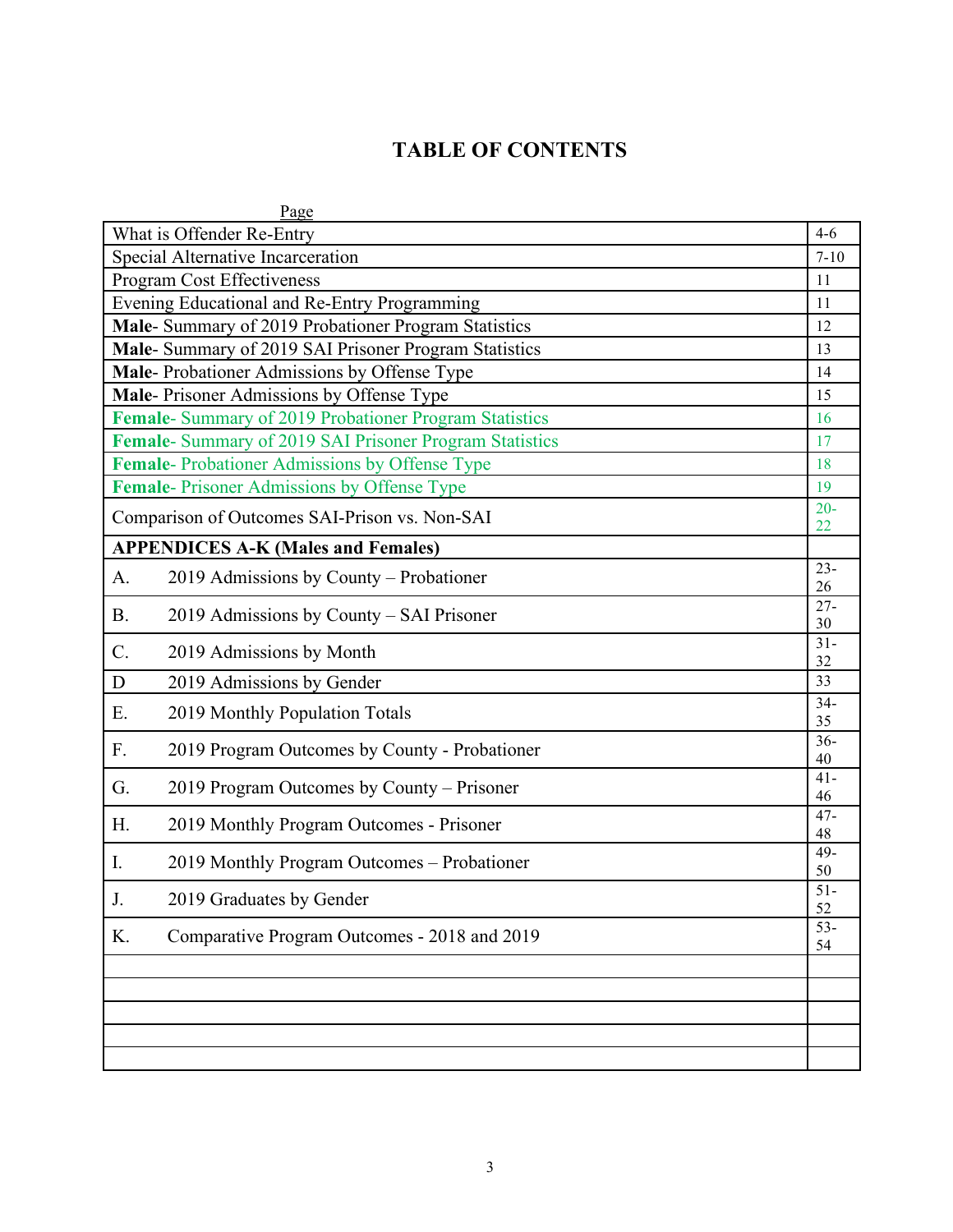## **What is Offender Re-Entry?**

Offender Re-entry is the process of leaving prison or jail and returning to society. All former offenders experience re-entry into the community whether they are released on parole or without supervision. With successful re-entry, there are great benefits to the community including improved public safety, a tremendous cost savings by reducing the chances for recidivism, and the long-term reintegration of the former offender.

#### **The Offender Success Vision**

The **VISION** of Offender Success (OS) is that every offender released from prison will have the tools needed to succeed in the community.

#### **The OS Mission**

The **MISSION** of OS is to reduce crime by implementing a seamless plan of services and supervision developed with each prisoner–delivered through state and local collaboration–from the time of their entry into prison through their transition, reintegration, and aftercare in the community.

## **The Three-Phase, Decision-Point OS Model**

The OS Model involves improved decision making at critical decision points in the three phases of the custody, release, and community supervision/discharge process. The Special Alternative Incarceration Program encompasses both the Getting Ready and Going Home phases.

#### **GETTING READY**

The institutional phase describes the details of events and responsibilities that occur during the prisoner's imprisonment from admission until the point of the parole decision and involves two major decision points:

- 1. Assessment and classification: Measuring the prisoner's risks, needs, and strengths.
- 2. Prisoner programming: Assignments to reduce risk, address need, and build on strengths.

Participation in each program is the result of assessing each offender's strengths and weaknesses using the Correctional Offender Management Profiling for Alternative Sanctions (COMPAS) and the Transition Accountability Plan (TAP).

The programs provided during the offender's SAI experience are: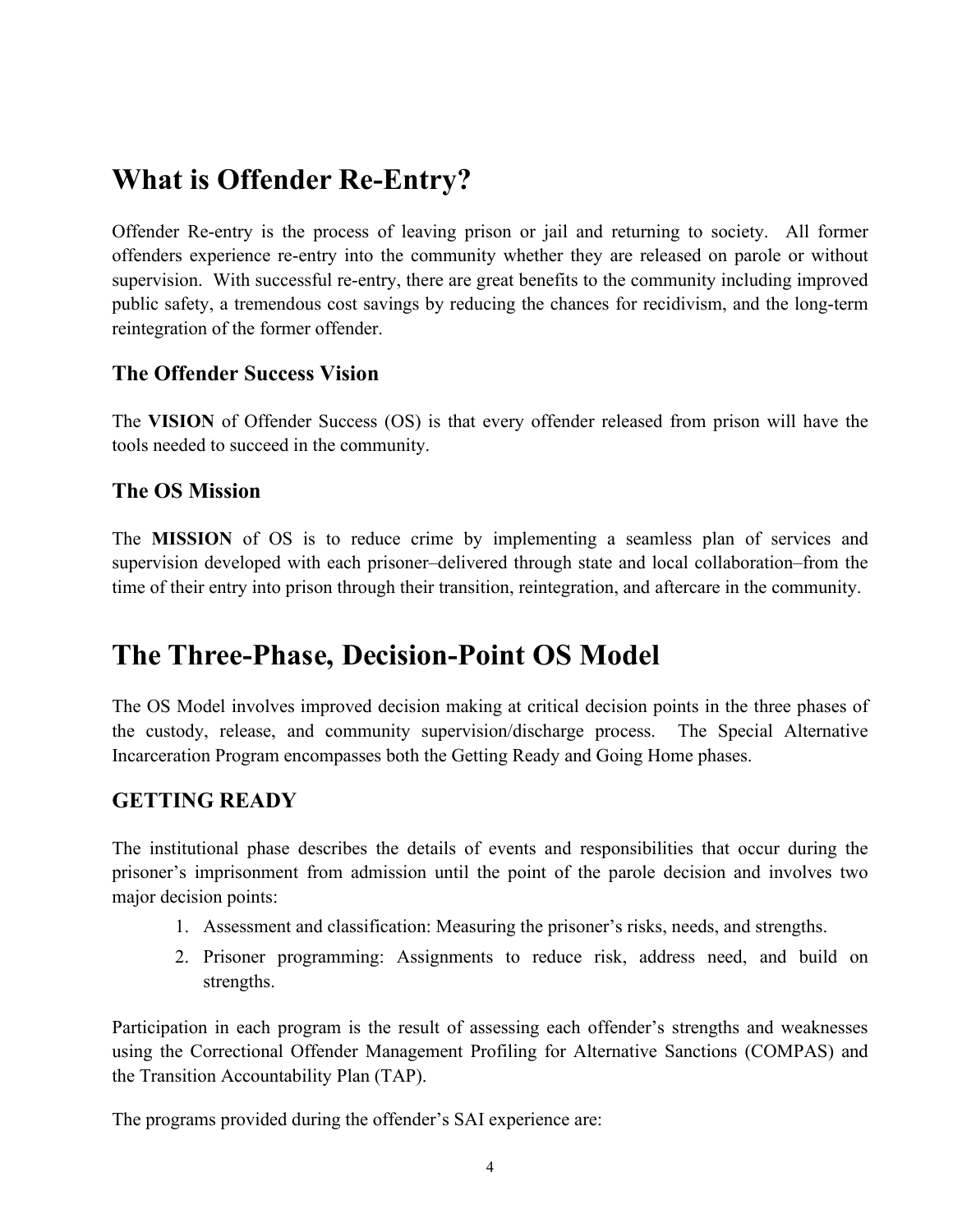Cognitive Behavioral Restructuring (Male): Thinking Matters, Journaling (thinking report format), Cage Your Rage, Victim Awareness, Advanced Substance Abuse Therapy, Domestic Violence (Bridges), MIDVP (Batterers Intervention).

Cognitive Behavioral Restructuring (Female): Phase II Outpatient Substance Abuse Treatment, Seeking Safety - (PTSD and Substance Abuse/Social Support), Moving on and Meridians (for women who have used force in an inmate partner relationship)

Family/Community Structure (Male):

Family Reunification, Family Focus Meeting, Premarital Interpersonal Choices and Knowledge (PICK a Partner), Smart Steps for Stepfamilies, Religious Services, Transition Team Visits and In-Reach Services.

#### Family/Community Structure (Female):

Family Reunification, Family Focus, Parenting, Self-Determination, Religious Services, New Direction/New Freedom (faith-based reintegration program/voluntary participation), Transition Team Meetings and In-Reach Services.

Education: Employment Readiness, Digital Literary and GED

Daily Living Skills:

Pre-Release, Getting it Right (Change Plan, Relapse Prevention, Manage My Life, Responsive Thinking and Personal Growth), Winning at Work, Employment Counseling, Public Works and Institutional Work Assignments.

Daily Living Skills (Female): The following were added on 8/1/18: Nutrition, Life Skills and Financial Planning.

#### Self-Discipline:

Interaction within a highly structured disciplined setting-Offenders rise at 6:00 A.M., attend programs and work assignments throughout the day and participate in physical exercise. (Exercise designed for the offender's physical ability) Bedtime is at 10:00 P.M. There are no individual televisions, radios, games or other distractions that prevent the offender from learning and applying the skills they learn while incarcerated in the SAI Program. The offender is challenged mentally, emotionally and physically while at SAI.

#### **GOING HOME**

The second phase is the going home phase and involves the transition to the community and begins before the prisoner's target release date. In this phase, highly specific re-entry plans are organized that address housing, employment, and services to address addiction and mental illness. Phase Two involves the next two major decision points:

- 3. Prisoner release preparation: Developing a strong, public-safety-conscious parole plan.
- 4. Release decision making: Improving parole release guidelines.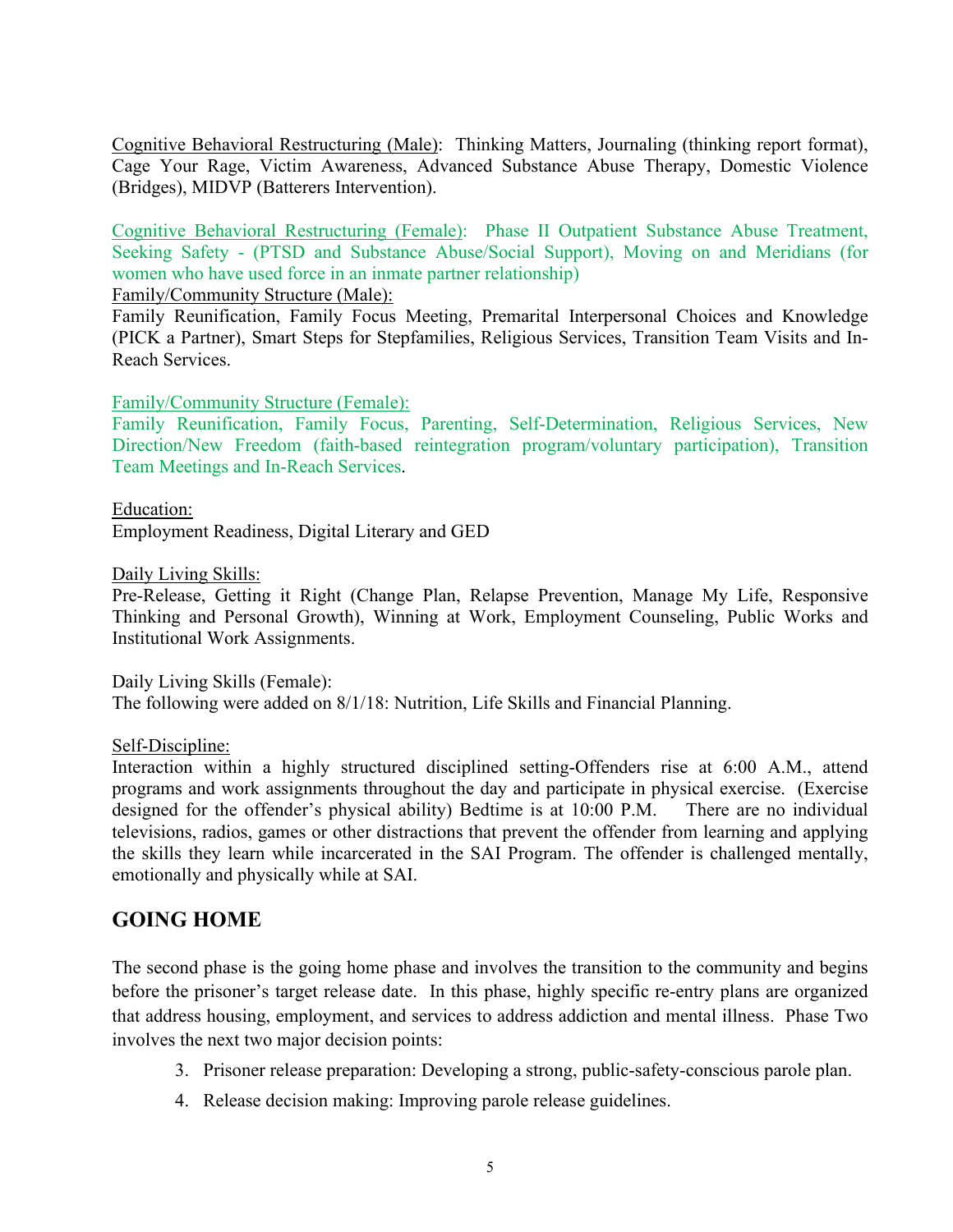The second phase is the "Going home or transitioning from prison to the community" phase. Prior to reentering the community, a plan utilizing community in-reach resources is developed in collaboration with the offender and those state and local resources.

The community plan is designed to enhance public safety by effective risk management, treatment programs, offender accountability and community and victim participation. These plans are developed prior to the offender leaving SAI with the assistance of Transition Teams.

During the Transition Team or "In-reach" meeting, the offender is introduced to their parole or probation agent. The agent will discuss their home placement and brief initial reporting instructions. Transition Team members from various service providers will be present at the meeting to inquire as to what services the offender will initially require upon release. The offender is allowed the opportunity to discuss or ask questions regarding their release and transition.

### **STAYING HOME**

The community and discharge phase begin when the prisoner is released from prison and continues until discharge from community parole supervision. In this phase, it is the responsibility of the former prisoner, human services providers, and the offender's network of community supports and mentors to assure continued success. Phase Three involves the final three major decision points of the transition process:

- 5. Supervision and services: Providing flexible and firm supervision and services.
- 6. Revocation decision making: Using graduated sanctions to respond to behavior.
- 7. Discharge and aftercare: Determining community responsibility to "take over" the case.

Upon release from Special Alternative Incarceration, prisoners are placed on parole for a minimum of 18 months at the expiration of their minimum sentence, or as determined by the Parole Board. The first 120 days of any trainee released from SAI will be under intense supervision. For the first 120 days of this period, the offender will be on tether. After the intensive supervision period, the offender will transfer to either a regular parole caseload or a regular probation case.

### **Special Alternative Incarceration Program\***

The Special Alternative Incarceration Program (SAI) has been established as a Offender Success (OS) In-Reach Facility. Early on in this transition it was evident that SAI needed to make and be able to demonstrate significant changes in its structure and operation to meet the standards of Evidence Based Practice established in the OS Model. The SAI program provides for a decrease in the costs of incarceration by reducing the need for bed space for more extended periods of time. SAI is unique in the sense that they are a Phase I (Getting Ready) and a Phase II (Going Home) facility requiring the approval of the offender's judge and/or Parole Board to participate in the 90-day program. The program and structural (evidence based) modifications to the SAI program that have been fully implemented are:

#### **SAI**

**In-reach facility:** Focus on individual risks and needs. Provides programming to address these risks and needs.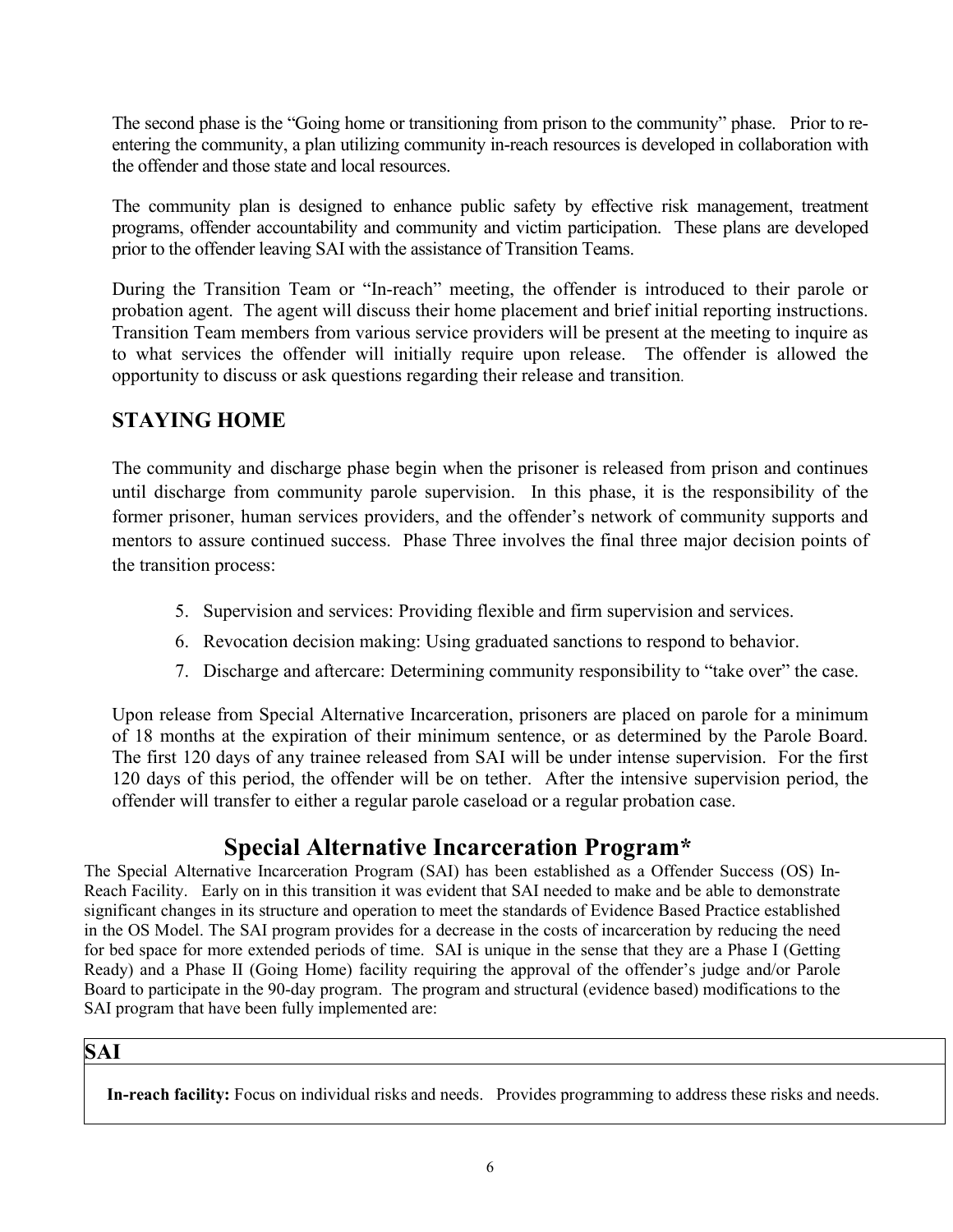#### *1. Assessment and classification:*

Each offender who enters SAI has a COMPAS profile which is used by the classification director in assigning the offender to programs and work assignments that will increase their knowledge and provide the tools to become successful in the community upon their release. Offenders are now provided specific and appropriate responsive programming based upon their individual strengths and needs as profiled by the COMPAS and entered into the Transition Accountability Plan.

#### *2. Offender programming (Male)***:**

The programming menus at SAI consist of the following to meet the goals of PR and the programming standards. These programs are delivered in a 90-day period.

- Thinking Matters (Cognitive Behavioral Program)
- Cage Your Rage (Cognitive Behavioral Program)
- Journaling -Thinking Reports (Cognitive Behavioral Program)
- Domestic Violence (Bridges)
- Victim Awareness
- Family Reunification Education Workshop
- Family Focus Meetings
- Premarital Interpersonal Choices and Knowledge (PICK a Partner)
- Smart Steps for Stepfamilies
- Advanced Substance Abuse Therapy (ASAT) provided by Catholic Charities
- GED
- Employment Readiness
- Pre-Release Vocational Educational Planning
- Getting it Right
- Employment Counseling
- Winning at Work
- MIDVP (Batterers Intervention)

#### *Offender programming* **(Female):**

The programming menus at SAI consist of the following to meet the goals of OS and the programming standards. These programs are delivered in a 90-day period:

- Family Reunification Meetings
- Family Focus Workshops
- Substance Abuse treatment provided by contracted agency
- GED
- Employment Readiness & Digital Literacy
- Seeking Safety
- Moving On
- Meridians
- Self Determination
- Parenting
- New Direction/New Freedom provided by Prison Fellowship
- Nutrition
- Life Skills
- Financial Planning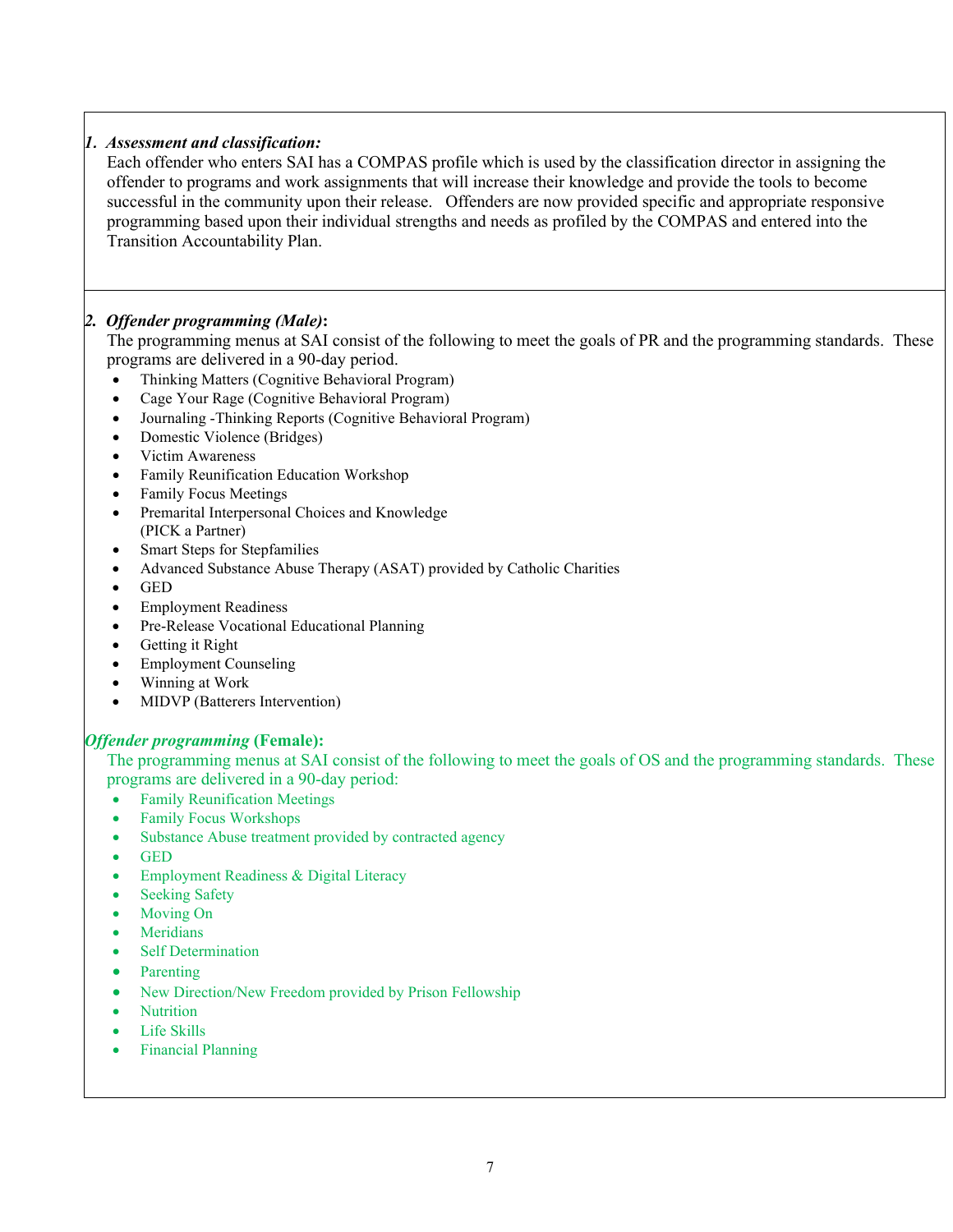#### *3. Release decision making***:**

The COMPAS and Transitional Accountability Plan are used in developing the offender's release plan. All offenders entering SAI are either given automatic paroles or probation depending on the successful 90-day completion. An Institutional Parole Agent enters the COMPAS profile into the Transition Accountability Plan. This entry is created by COMPAS Assessment, criminal history and the trainee interview. The Transition Accountability Plan (TAP) is used to identify programming and needed intervention to reduce recidivism

The Offenders profile is used by the classification director to classify trainees to the programs needed to strengthen weaknesses and to strengthen the existing skills of an offender to become successful in the community. Once the programs are completed, the completion and evaluation for SAI offender is entered into the TAP by the Institutional Parole Agent. Completion and offender progress evaluation is provided by a supplemental 363 which was developed for SAI study evaluation purposes. This supplemental form provides both qualitative and quantitative information that allows for better audit information gathering and release decision making.

#### *4. Offender release preparation*:

Three reports currently completed by staff at SAI are:

30 Day Report-reporting court information, after care agent, placement information including employment plans. Final Report: identifies court information, agent, approved placement and program participation.

Transition Accountability Plan: An Institutional Parole Agent (IPA) interviews the trainees and enters SAI completion data into OCMS that is used in the field to supervise the trainee when released to the community. It is also used by the Transition Teams that meet with the trainee before SAI completion for the purpose of offender release preparation. Transition Team visits are coordinated by the PR Facility Coordinator. This team works collaboratively to develop a strong public safety conscious release plan with the offender prior to release from SAI. The meetings are either in person, by phone or video.

#### **Disciplinary Process**

The disciplinary process focuses on pro-social modeling and intrinsic motivation.

**Immediate Verbal Counseling** - Counsel trainee pointing out infraction of a rule or negative behavior.

**Extra Drill** - Marching and facing movements.

**Extra Duty** – Extra work; cleaning trash cans, toilets, washing windows etc., up to two hours, along with very close supervision.

**Journaling** - Writing in a journal about behavior, emotions, and making good decisions based upon what they are being taught in programming, i.e. Cage Your Rage, Thinking Matters, Journaling.

**Motivation Detail** - Detail consisting of hard physical labor and motivational PT, along with very close supervision.

**Program Review Board(Male)** - A board usually consisting of the Deputy Warden, Treatment Staff, and Shift Commander to review poor or disruptive behavior, major misconduct results, medical issues, lack of progress in the program etc., and determine whether the trainee referred should continue in the program or be terminated.

**Program Review Board(Female)** - A board usually consisting of the Deputy Warden, SAI Sergeant, Resident Unit Manager, and Prison Counselor to review poor or disruptive behavior, misconduct results, medical issues, lack of progress in the program etc., and determine whether the trainee referred should continue in the program or be terminated.

SAI Health Care, in concert with the worksite ADA Coordinator, designates certain trainees with medical issues in a "Medically Compromised Platoon". These trainees are not allowed to do any physical training and are not assigned to any work assignments which require intense physical labor without Health Care approval. They are carefully monitored and are allowed to benefit by participating in the Prisoner Re-entry classes.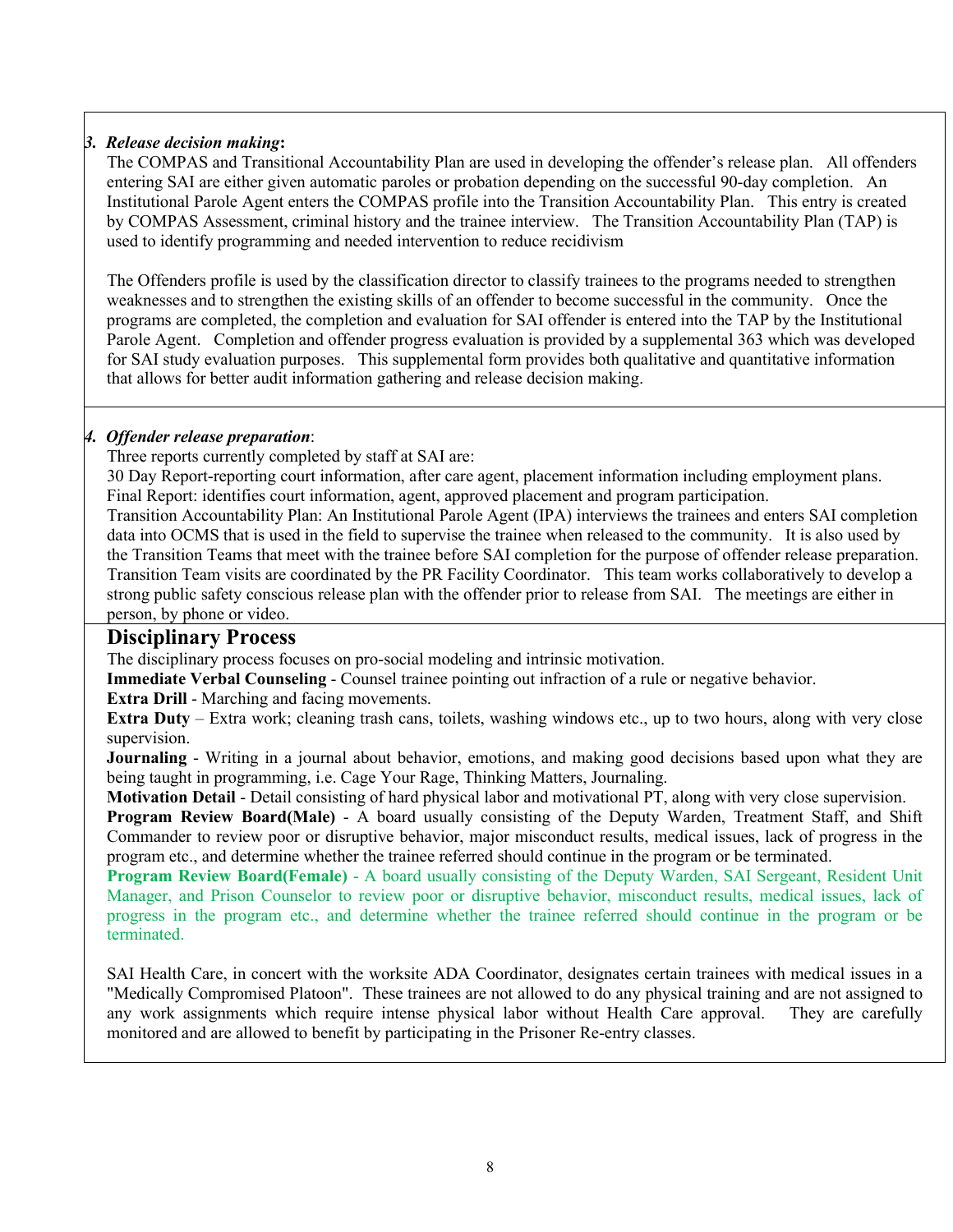#### **Staff Development**

Modified to the SAI Staff Academy, which incorporates the changes made to become a PR In-Reach Facility. Staff currently attending the Academy will be trained to facilitate current programs, supervise trainees (medical and nonmedical), using skills received by attending the "Offenders Under Our Care" module, SAI Staff Academy and the MDOC New Employees' School. Training in the areas of Evidence Based Programming for each facilitator is also provided.

**Current staffing level male facility:** 

 custody staff Administrative staff Maintenance staff Food Service staff Healthcare staff Education staff

#### **Current staffing level female facility:**

08 Custody staff

- 01 Administrative staff
- 01 Food Service staff
- 07 Healthcare staff (full time and part time combined)
- 01 Education staff

#### **Capacity Building (Male)**

A medical criterion was issued on January 6, 2009 to change the medical requirements of SAI to allow medically compromised prisoners and probationers to participate in the program (see Attachment 2). Further criterion was developed to screen outpatient mental health prisoners for participation in the SAI Program. These changes, combined with those of the Psychological Service Unit screening criteria, have now increased the number of prisoners available to participate in the SAI program. The current male offender capacity is 320.

To accommodate the medically compromised offenders, Health Care staff has been increased. SAI's male facility currently operates with four Registered Nurses, one Health Care supervisor, a part time dentist, and staff from the Outpatient Mental Health Team and Psychological Services Unit. Physical structure includes a medication room, medical teleconferencing room, and a dental clinic.

In keeping with the components of the Prisoner Re-Entry and expected participation of medically comprised/mentally ill trainees in the SAI program, two modifications have been made to the structure of the program. The changes affect the SAI trainee disciplinary process and physical training regimen. Based on the expected increased risk of heatrelated illnesses and number of trainees now on "restricted physical training status" for medical and mental health related illnesses, the operating procedure has been changed, eliminating physical discipline sanctions for medically restricted and non-medically restricted trainees. This change significantly increased the number of offenders who can participate in the SAI program.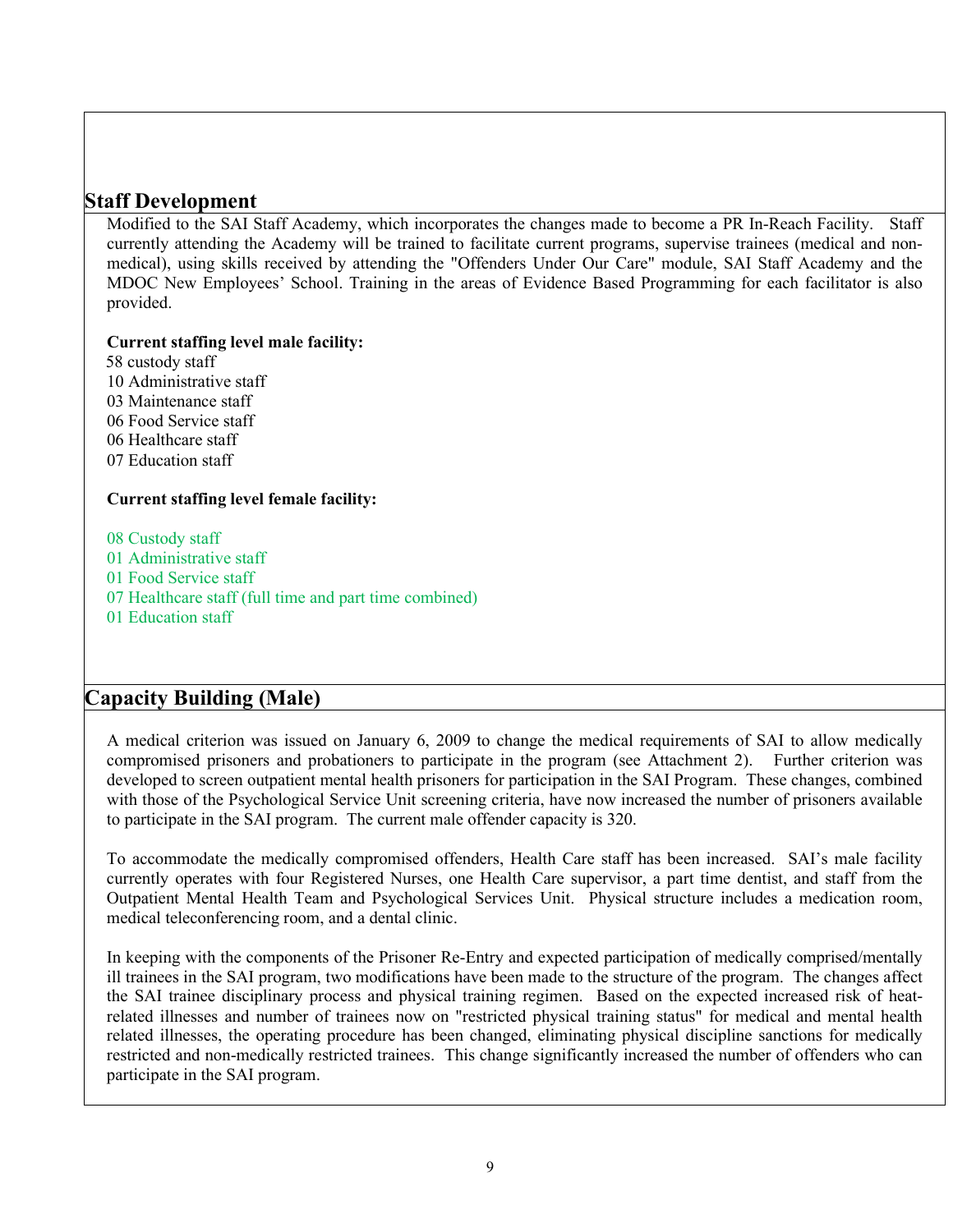#### \*See 2010 Annual Report for a full before and after comparison of SAI program and structure

#### **Capacity Building (Female)**

SAI Women's Program was modified to incorporate 1:1 intake interviews, positive reinforcement, team building exercises, new workshops (nutrition, life skills and financial planning), an updated parenting program, earned visitation opportunities with immediate family, and 1:1 exit interviews upon SAI completion.

A revised mental health criterion was approved by BHCS on October 17, 2018. The SAI mental health screening criteria has been updated so that prisoners and probationers have the same requirement for SAI placement. Previously, prisoners who were on an OPT caseload and taking medication were required to demonstrate 6 months of stable functioning. Under the revised criteria, 2 months of stable mental health (GAF >60) is the minimum requirement. A new policy directive PD 04.06.155 *Offenders with Disabilities* was implemented on August 1, 2018. This policy requires adherence to Title II of ADA, which in part requires that evaluations be completed as necessary to determine if reasonable accommodations can be made for SAI admission, participation and program completion, if they otherwise meet the SAI eligibility criterion. A revised medical criterion was approved by BHCS on October 21, 2016 allowing for pregnant offenders to participate in SAI via the Medically Compromised Platoon if they could complete prior to 32 weeks gestation.

A revised medical criterion was approved by BHCS on June 17, 2015 to change the medical admission requirements of SAI-Female to allow additional prisoners and probationers to participate in the program because the facility has 24 hour nursing. A medical criterion was issued on January 6, 2009 to change the medical requirements of SAI to allow medically compromised prisoners and probationers to participate in the program (see Attachment 2). Further criterion was developed to screen outpatient mental health prisoners for participation in the SAI Program.

These changes have increased the number of prisoners available to participate in the SAI program. The current female capacity is 58 which includes ZPF and ZLW.

SAI's female facility currently operates with one R.N., one part-time L.P.N., one Clinical Social Worker, one Health Care supervisor, part time dental, one general office assistant and staff from the Outpatient Mental Health Team. Physical structure includes examination rooms, medication room, medical teleconferencing room, and a dental clinic.

In keeping with the components of Offender Success and expected participation of medically comprised/mentally ill trainees in the SAI program, two modifications have been made to the structure of the program. The changes affect the SAI trainee disciplinary process and physical training regimen. Based on the expected increased risk of heatrelated illnesses and number of trainees now on "restricted physical training status" for medical and mental health related illnesses, the operating procedure has been changed, eliminating physical discipline sanctions for medically restricted and non-medically restricted trainees. This change increased the number of offenders who can participate in the SAI program.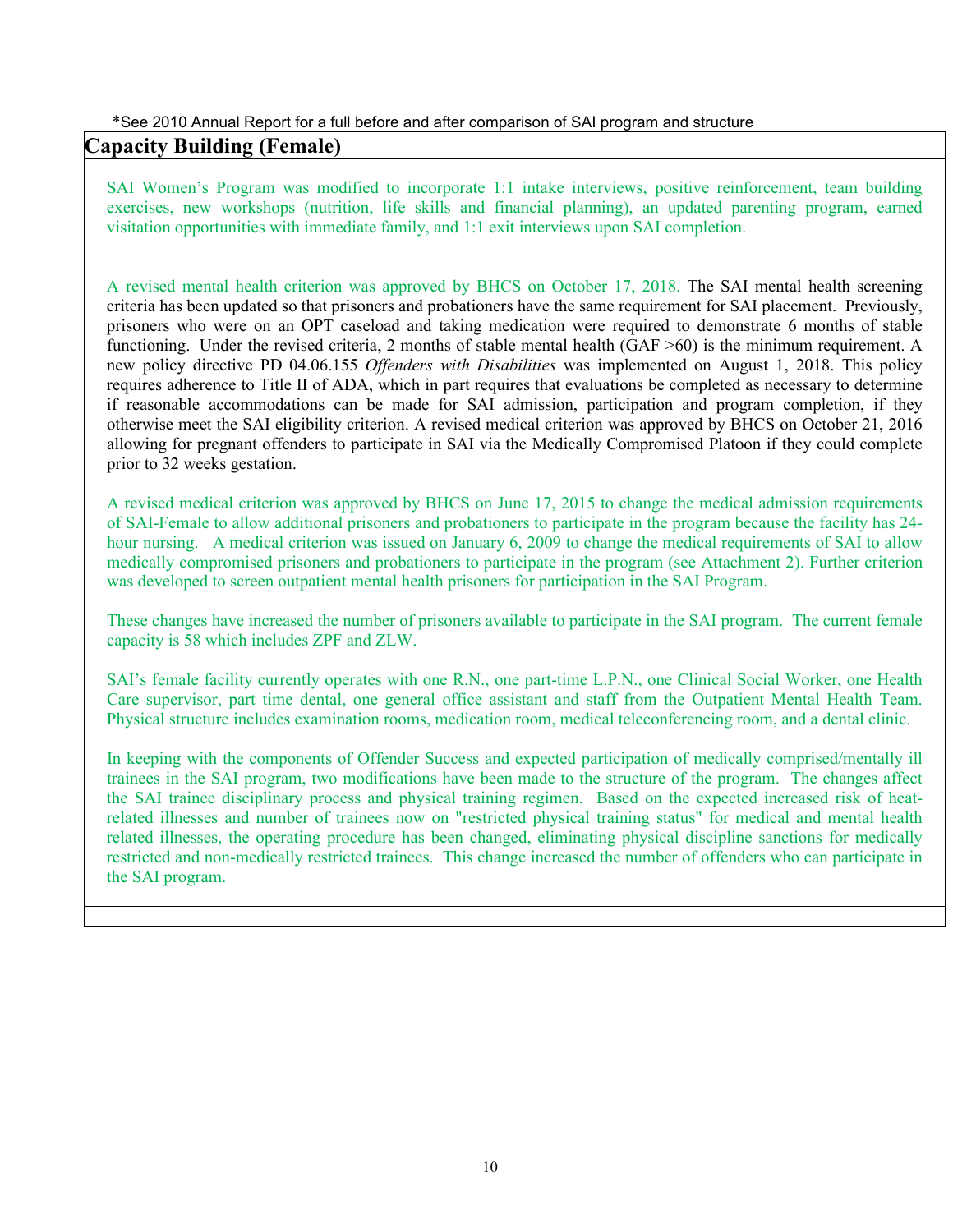#### **PROGRAM COST EFFECTIVENESS**

A process and impact evaluation previously conducted by the JFA Institute included a cost benefit assessment to estimate net savings that can be attributed to the SAI program. The analysis incorporated information regarding SAI population, cumulative SAI program costs (including programs), estimated length of stay in prison for non-SAI cases and per diem costs for Level I and Level II facilities in its calculation. It further controlled for higher parole grant rates that have occurred recently. Finally, recognizing that Length of Stay (LOS) and probability of parole are different, separate estimates were done for each SAI group: Probation and Prison.

#### **EVENING EDUCATIONAL AND SELF-HELP PROGRAMMING (Male)**

While enrolled in the program, all 703 male offenders admitted in 2019, participated in programming classes consisting of Thinking Matters, Smart Steps for Step Families, Family Reunification Workshop, PICK a Partner, Pre-Release, Advanced Substance Abuse Therapy, Employment Readiness, Cage Your Rage, Domestic violence (Bridges), Victim Awareness, Journaling and MIDVP (Batterers Intervention).

Of those completing all mandatory GED test modules, 144 male offenders earned their GED Certificates. Those offenders that did not have the academic skills necessary to take the GED test as determined by Test of Adult Basic Education (TABE) were enrolled in academic education classes. Program graduates who have completed a portion of the GED test battery are enrolled in adult education programs in the community during the residential aftercare portion of the program.

#### **EVENING EDUCATIONAL AND SELF-HELP PROGRAMMING (Female)**

While enrolled in the program, all 54 female offenders admitted in 2019, participated in programming classes consisting of Parenting (if needed), Self Determination, Moving On, Seeking Safety, Family Reunification, Phase II Substance Abuse (if needed), Meridians (if needed), Family Focus, Employment Readiness and Digital Literacy.

Eight female offenders, of those completing all mandatory GED test modules, earned their GED Certificates. Those offenders that did not have the academic skills necessary to take the GED test as determined by Test of Adult Basic Education (TABE) were enrolled in academic education classes. Program graduates who have completed a portion of the GED test battery are enrolled in adult education programs in the community during the residential aftercare portion of the program.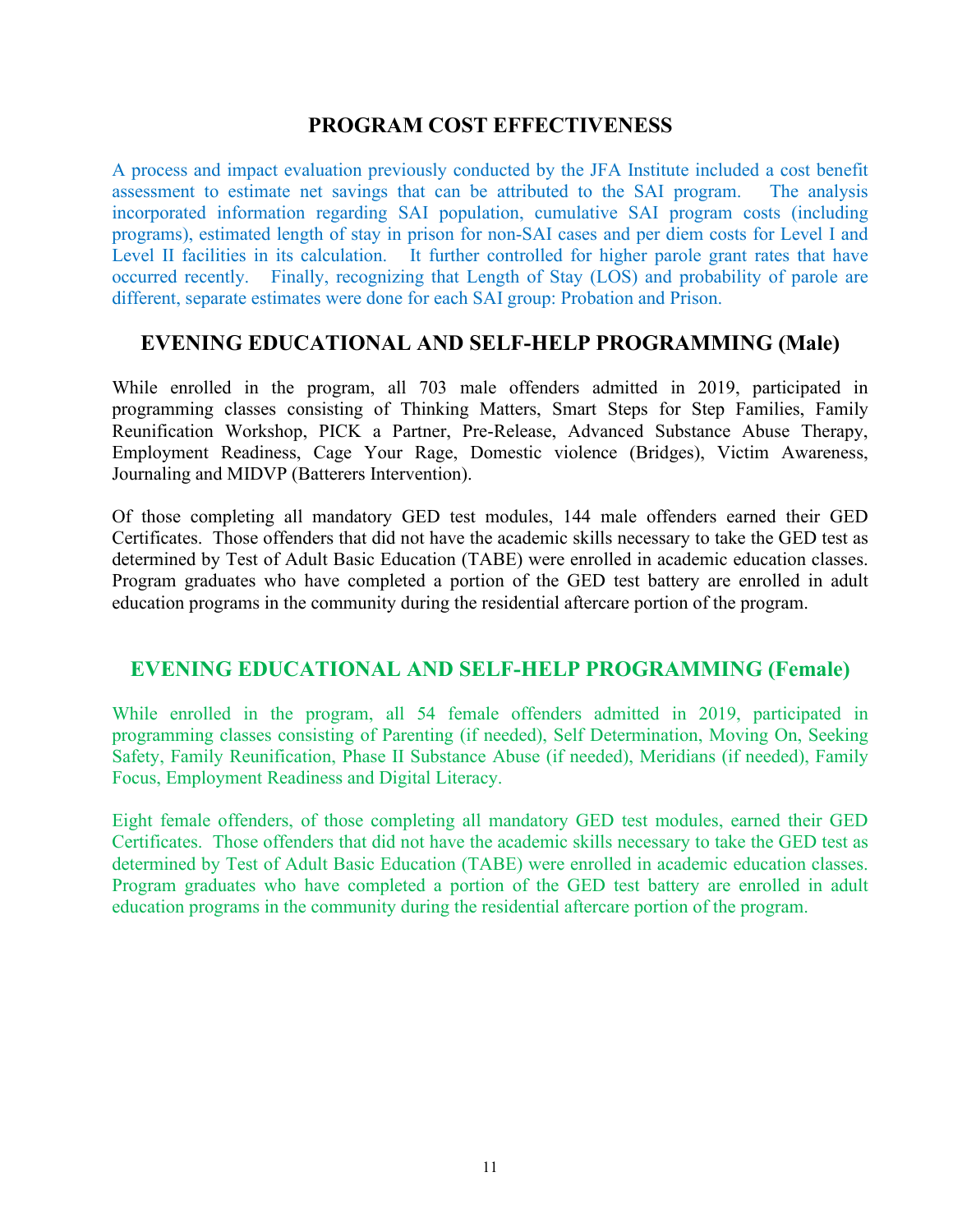### **SUMMARY OF 2019 MALE PROBATIONER PROGRAM STATISTICS**

Male probationer program statistics for 2019 are presented in the attached appendices. These key data are summarized as follows:

Of the 237 probationers enrolled in the program:

- 1. 84 (35.4%) were African American
- 2. 145 (61.2%) were Caucasian
- 3. 7 (3.0%) were Hispanic
- 4.  $1(0.4\%)$  were of other races

Probationers sentenced in 42 counties enrolled in the program.

Probationer age at sentencing ranged from 18 years to 47 years, with the 18-22-year age group comprising 40.9% of all admissions.

As of December 31, 2019, 58 male probationers were enrolled in the program.

Of the 237 probationers who either completed or were terminated from the program:

(Note: Completed figures include probationers who were already in the program as of January 1, 2019).

- 1. 206 (87.7%) successfully completed the program
- 2. 4 (1.7%) voluntarily withdrew
- 3. 16 (6.8%) were terminated as rule violators

5 probationers (2.1%) were terminated for medical reasons, and 4 probationers (1.7%) were terminated as unqualified.

(Note: Probationers terminated for medical reasons or for being unqualified are reasons out of the probationer's control).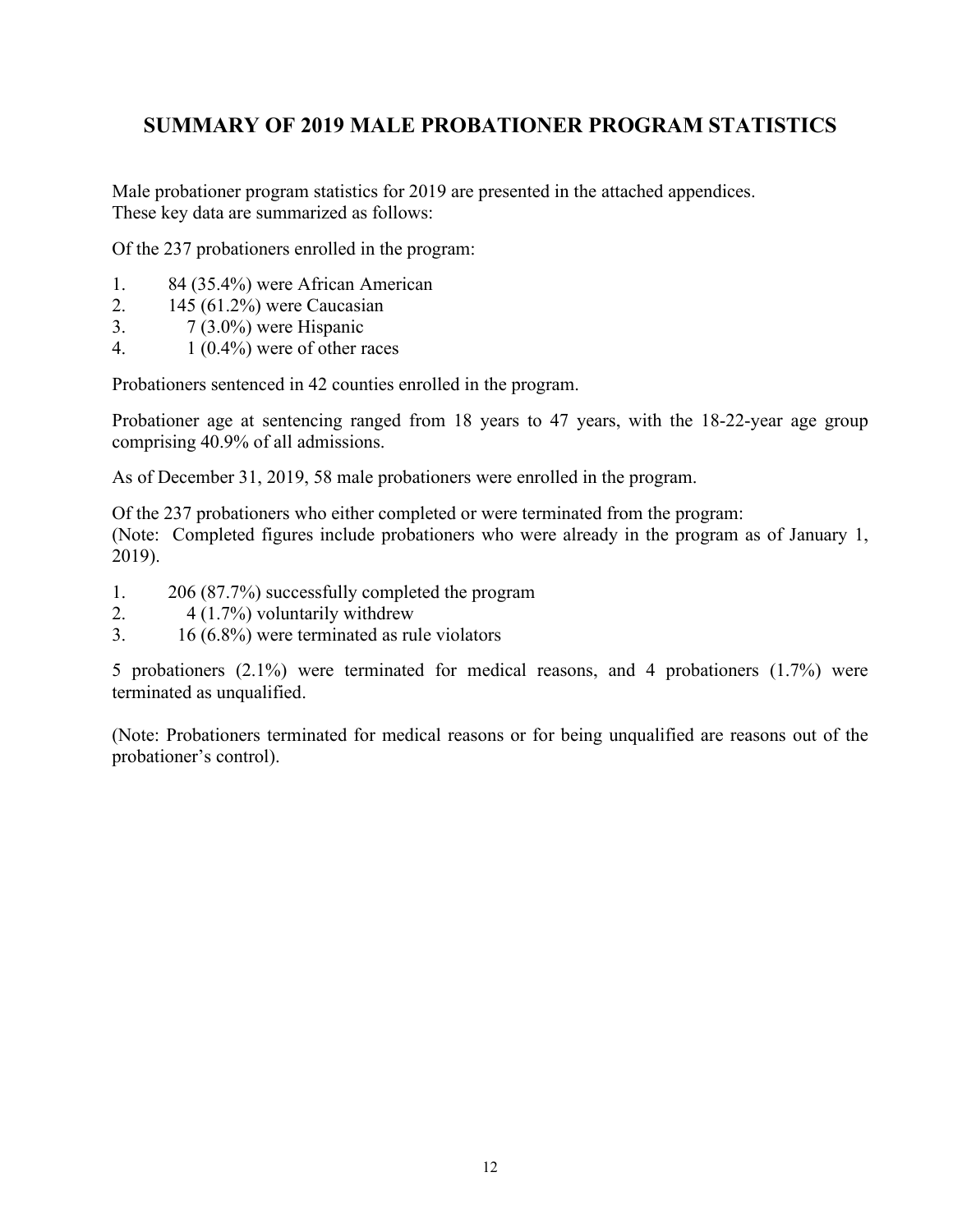### **SUMMARY OF 2019 SAI MALE PRISONER PROGRAM STATISTICS**

SAI male prisoner program statistics for 2019 are presented in the attached appendices. These key data are summarized as follows:

Of the 466 prisoners enrolled in the program:

- 1. 157 (33.7%) were African American
- 2. 301 (64.6%) were Caucasian
- 3. 0 (0.0%) were Hispanic
- 4. 8 (1.7%) were of other races

SAI male prisoners sentenced in 65 counties enrolled in the program.

SAI male prisoner age at sentencing ranged from 18 years to 60 years, with the 18-22-year age group comprising 10.9% of all admissions.

As of December 31, 2019, 85 prisoners were enrolled in the program.

Of the 466 SAI male prisoners who either completed or were terminated from the program: (Note: Completed figures include prisoners who were already in the program as of January 1, 2019).

- 1. 435 (91.0%) successfully completed the program
- 2. 4 (0.8%) voluntarily withdrew
- 3. 12 (2.5%) were terminated as rule violators

18 SAI male prisoners (3.6%) were terminated for medical reasons, and 10 SAI male prisoners (2.1%) were terminated as unqualified.

(Note: Prisoners terminated for medical reasons or for being unqualified are reasons out of the prisoner's control).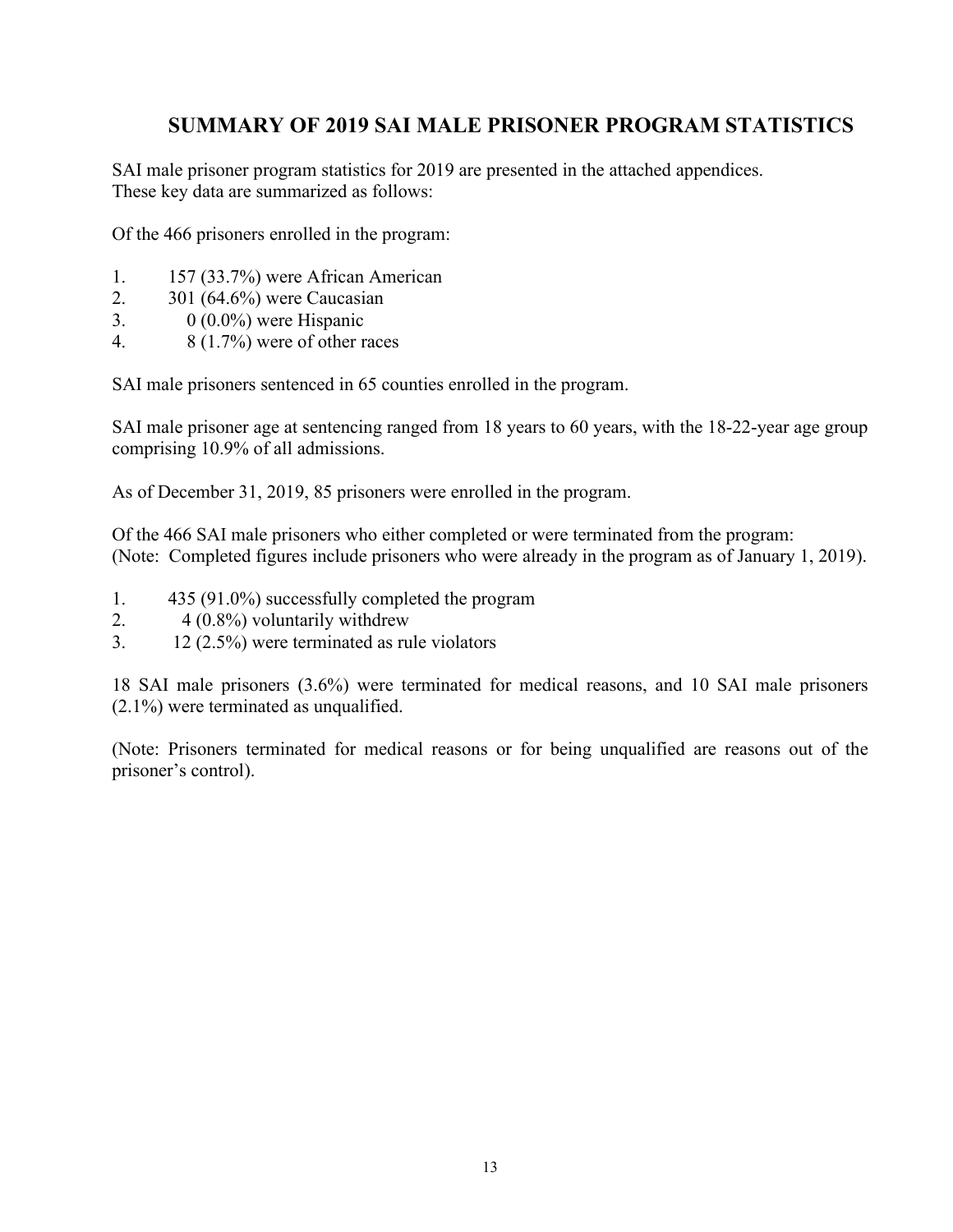## **PROBATIONER ADMISSIONS BY OFFENSE TYPE (Male)**

The sentence for each of the 237 male probationers who entered the program during 2019 was used for the groupings listed below. For probationers serving more than one sentence, the sentence entered into the database first is listed.

Each of the following offense type groupings contains offenses which are similar in nature. For example, the "Fraud" category contains all cases involving financial transactions where trickery or deceit was an element of the crime.

| OFFENSE TYPE           | PERCENT of TOTAL |
|------------------------|------------------|
|                        | Males            |
| 1. Drug Offenses       | 21.1%            |
| 2. Home Invasion       | 13.9%            |
| 3. Assault             | 12.7%            |
| 4. Unlawful Driving    | 4.2%             |
| 5. Robbery             | 5.5%             |
| 6. Larceny             | 12.7%            |
| 7. Fraud               | 4.6%             |
| 8. Weapons             | 9.7%             |
| 9. Breaking & Entering | 14.8%            |
| 10. Miscellaneous      | .8%              |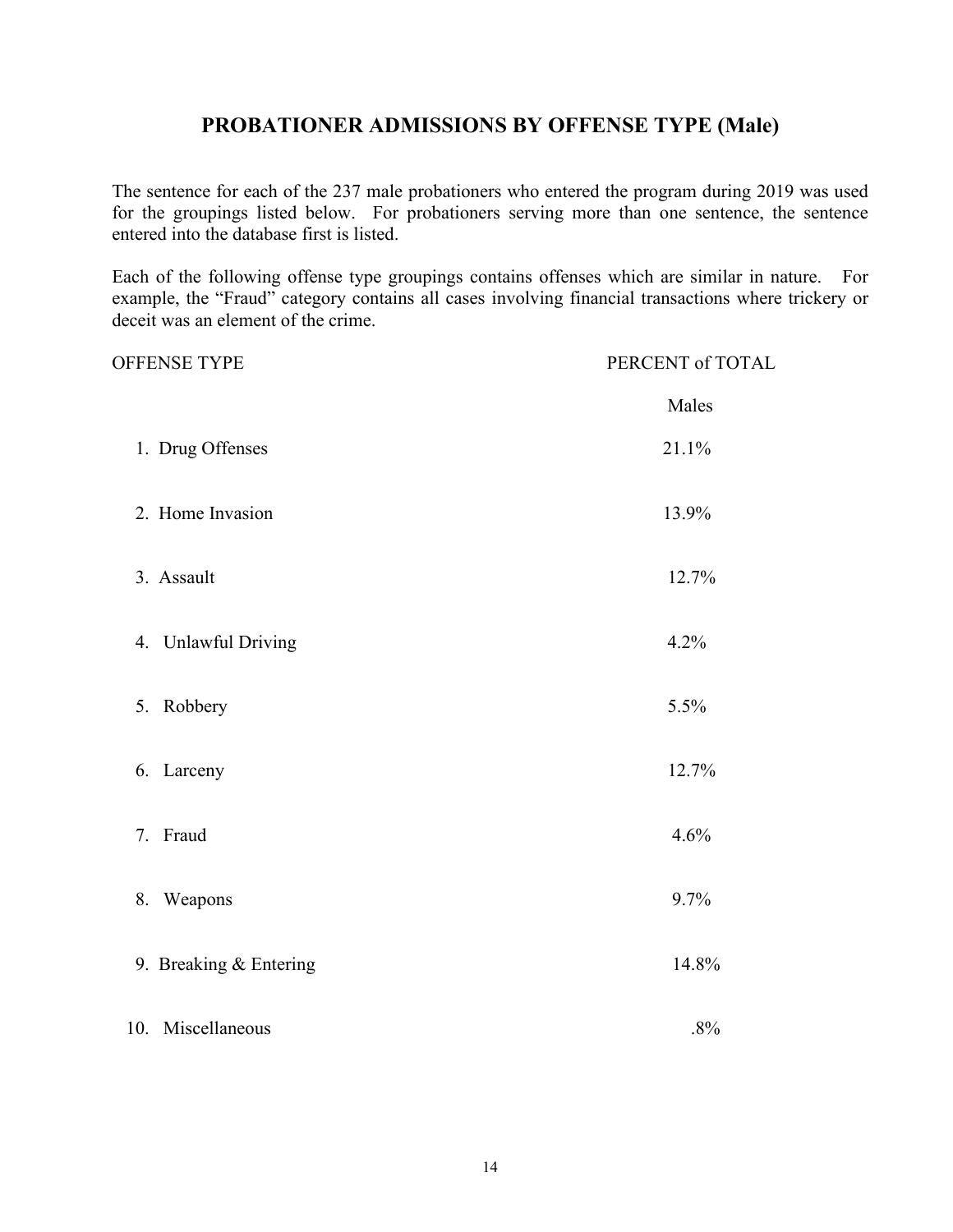## **SAI PRISONER ADMISSIONS BY OFFENSE TYPE (Male)**

The controlling sentence for each of the 466 SAI male prisoners who entered the program during 2019 was used for the groupings listed below. For prisoners serving more than one sentence, the sentence with the longest minimum term is the controlling sentence.

Each of the following offense type groupings contains offenses which are similar in nature. For example, the "Fraud" category contains all cases involving financial transactions where trickery or deceit was an element of the crime.

|    | OFFENSE TYPE           | PERCENT of TOTAL |
|----|------------------------|------------------|
|    |                        | Males            |
|    | 1. Drug Offenses       | 14.9%            |
|    | 2. Home Invasion       | 10.7%            |
|    | 3. Assault             | 19.5%            |
|    | 4. Unlawful driving    | 13.9%            |
|    | 5. Robbery             | 5.4%             |
|    | 6. Larceny             | 8.6%             |
|    | 7. Fraud               | 4.1%             |
| 8. | Weapons                | 5.8%             |
|    | 9. Breaking & Entering | 15.0%            |
|    | 10. Miscellaneous      | 2.1%             |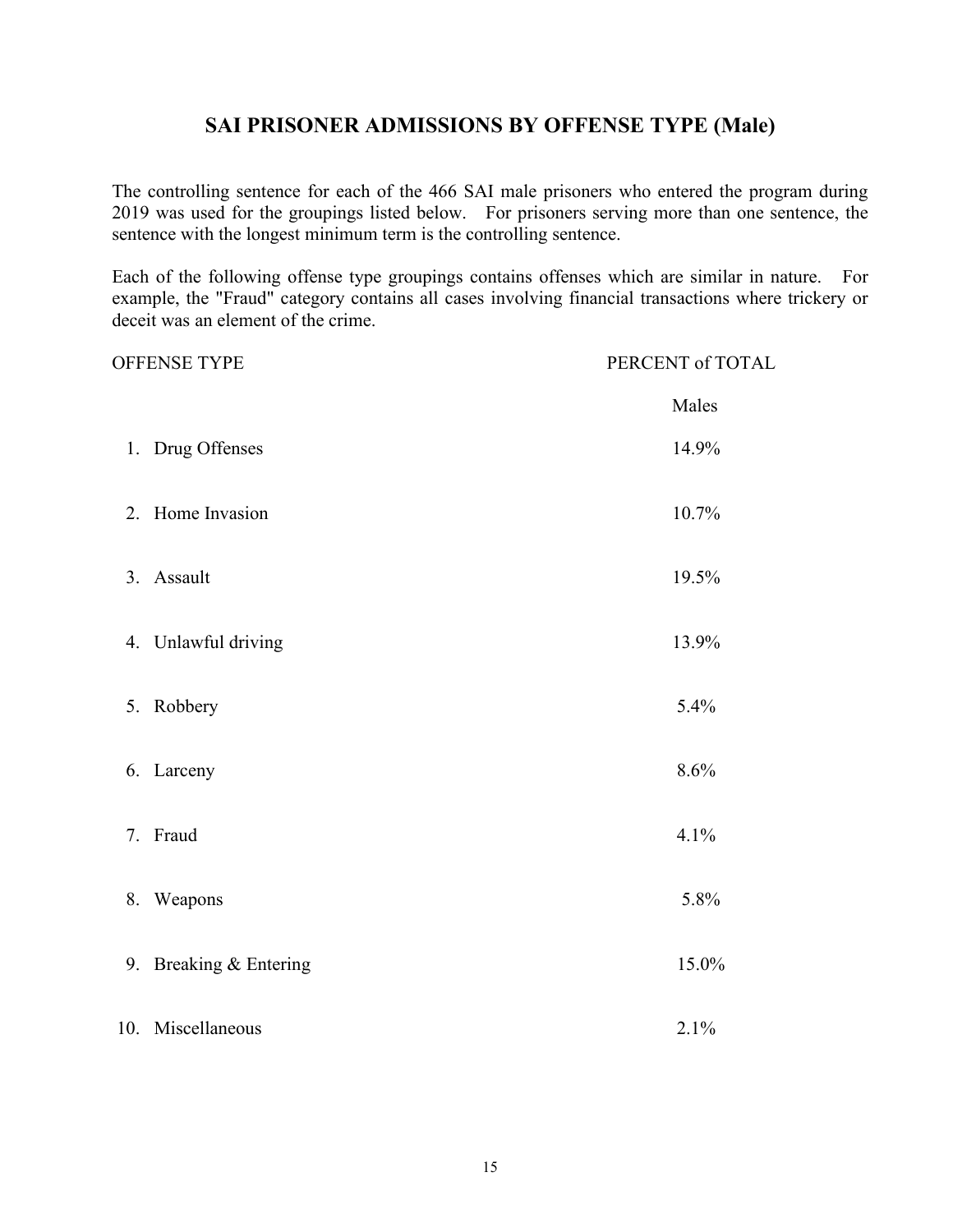### **SUMMARY OF 2019 FEMALE PROBATIONER PROGRAM STATISTICS**

Female probationer program statistics for 2019 are presented in the attached appendices. These key data are summarized as follows:

Of the 18 probationers enrolled in the program:

- 1. 2 (11.0%) were African American
- 2. 15 (83%) were Caucasian
- 3.  $0(0.0\%)$  were Hispanic
- 4.  $1(6.0\%)$  were of other races

Probationers sentenced in 13 counties enrolled in the program.

Probationer age at sentencing ranged from 21 years to 46 years, with the 18-22-year age group comprising 38% of all admissions.

As of December 31, 2019, 14 female probationers were enrolled in the program.

Of the 18 probationers who either completed or were terminated from the program: (Note: Completed figures include probationers who were already in the program as of January 1, 2019).

- 1. 17 (95%) successfully completed the program
- 2.  $1 (5\%)$  voluntarily withdrew
- 3.  $0 \ (0.0\%)$  were terminated as rule violators

Six (6) probationers were terminated for medical reasons, and zero probationers was terminated as unqualified

(Note: Probationers terminated for medical reasons or for being unqualified are reasons out of the probationer's control).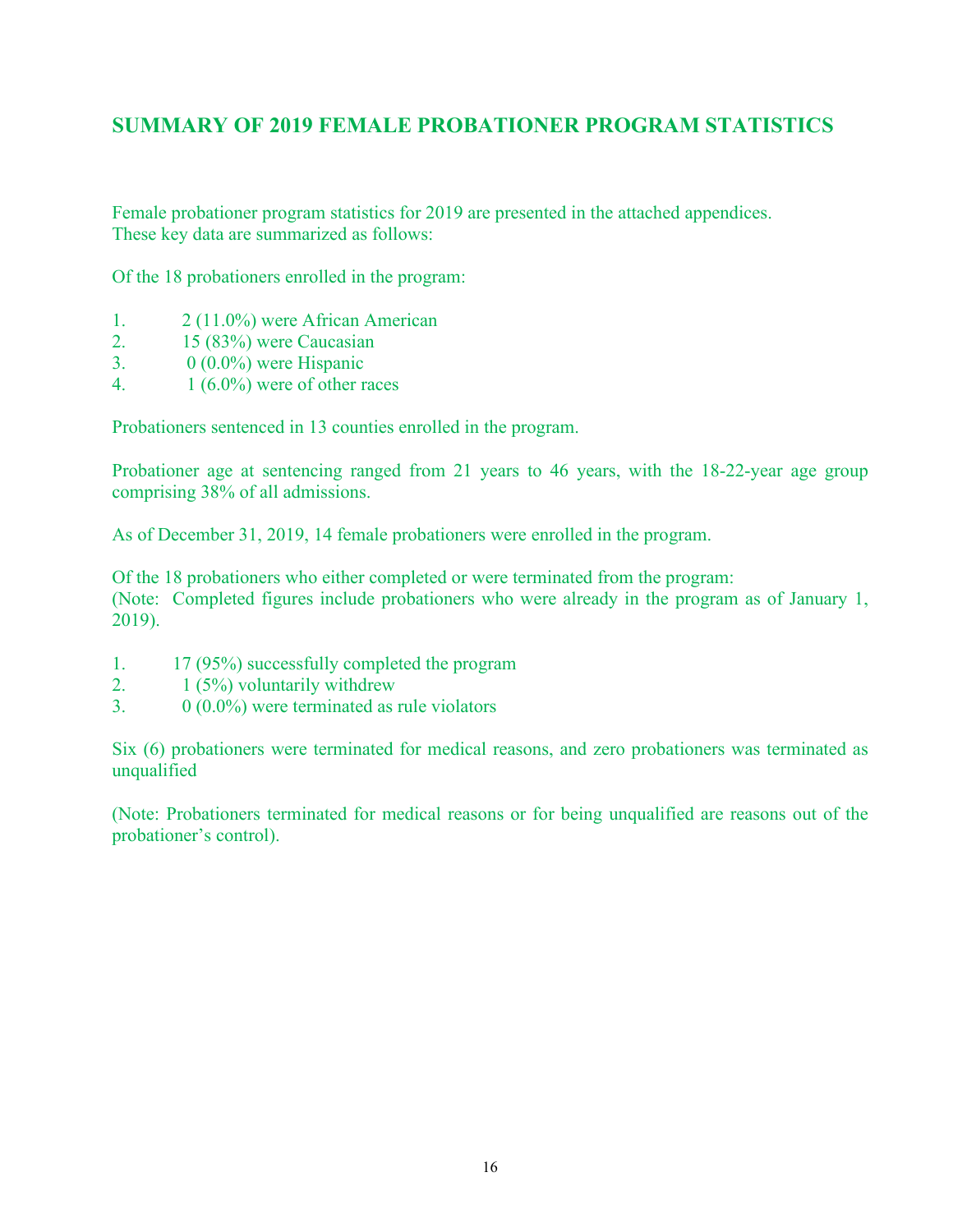### **SUMMARY OF 2019 SAI FEMALE PRISONER PROGRAM STATISTICS**

SAI female prisoner program statistics for 2019 are presented in the attached appendices. These key data are summarized as follows:

Of the 54 prisoners enrolled in the program:

- 1. 5 (9.2%) were African American
- 2. 48 (89.0%) were Caucasian
- 3.  $0 \ (0.0\%)$  were Hispanic
- 4.  $1(1.8\%)$  were of other races

Prisoners sentenced in 33 counties enrolled in the program.

Prisoner age at sentencing ranged from 22 years to 55 years, with the 18-22-year age group comprising 5.0% of all admissions.

As of December 31, 2019, 8 SAI female prisoners were enrolled in the program.

Of the 54 SAI female prisoners who either completed or were terminated from the program: (Note: Completed figures include prisoners who were already in the program as of January 1, 2019).

- 1. 47 (87.0%) successfully completed the program
- 2.  $1 (2.0\%)$  voluntarily withdrew
- $3. 3 (6.0\%)$  was terminated as a rule violator

Three (3) SAI female prisoners were terminated for medical reasons, and zero (0) SAI female prisoners were terminated as unqualified.

(Note: Prisoners terminated for medical reasons or for being unqualified are reasons out of the prisoner's control).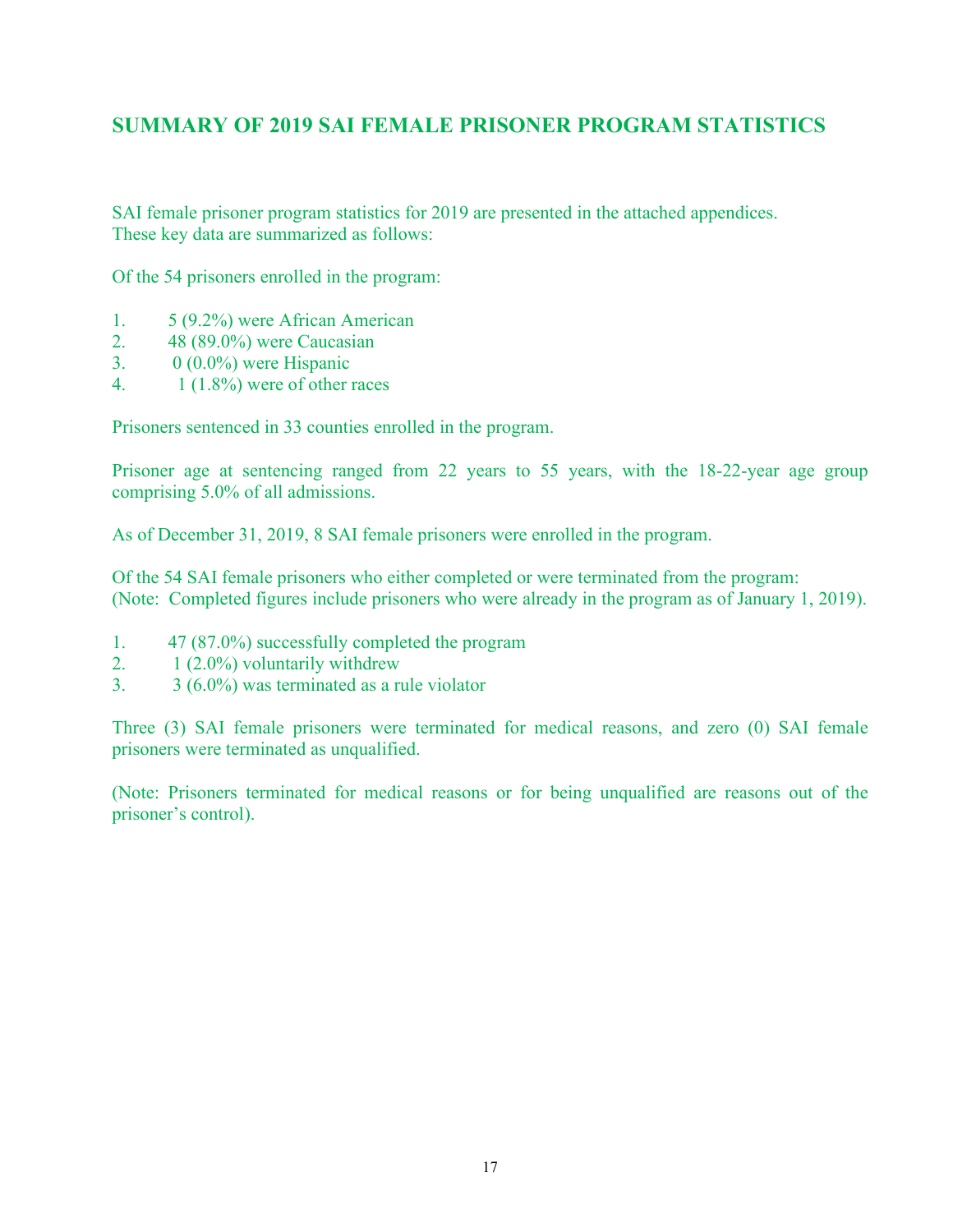## **PROBATIONER ADMISSIONS BY OFFENSE TYPE (Female)**

The sentence for each of the 43 female probationers who entered the program during 2018 was used for the groupings listed below. For probationers serving more than one sentence, the sentence entered into the database first is listed.

Each of the following offense type groupings contains offenses which are similar in nature. For example, the "Fraud" category contains all cases involving financial transactions where trickery or deceit was an element of the crime.

| <b>OFFENSE TYPE</b>    | PERCENT of TOTAL |
|------------------------|------------------|
|                        | Females          |
| 1. Drug Offenses       | 56.0%            |
| 2. Home Invasion       | 6.0%             |
| 3. Assault             | $0.0\%$          |
| 4. Unlawful Driving    | 6.0%             |
| Robbery<br>5.          | $0.0\%$          |
| 6. Larceny             | $0.0\%$          |
| 7. Fraud               | 16.0%            |
| 8. Weapons             | $0.0\%$          |
| 9. Breaking & Entering | $0.0\%$          |
| 10. Miscellaneous      | 16.0%            |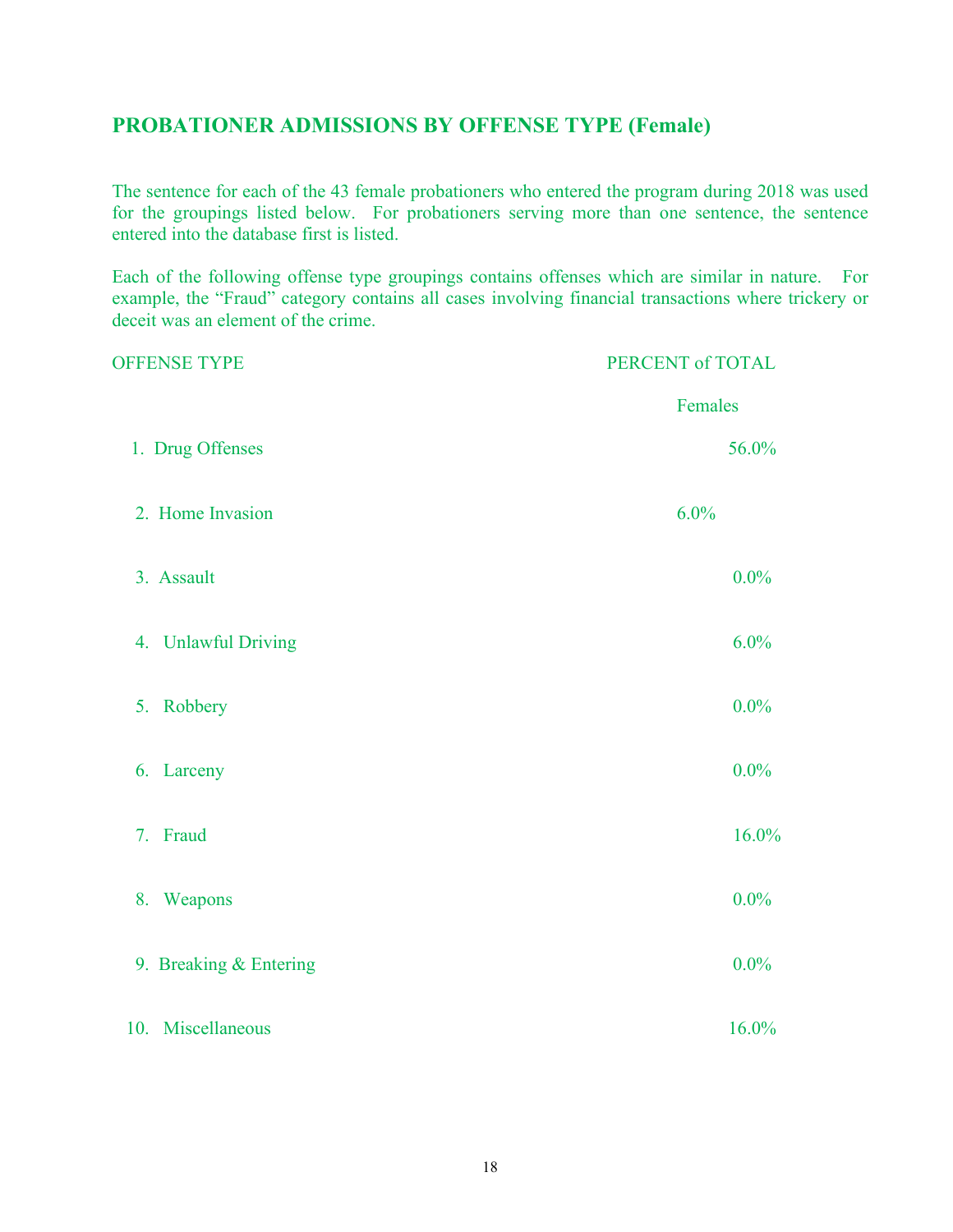#### **SAI PRISONER ADMISSIONS BY OFFENSE TYPE (Female)**

The controlling sentence for each of the 54 SAI female prisoners who entered the program during 2019 was used for the groupings listed below. For prisoners serving more than one sentence, the sentence with the longest minimum term is the controlling sentence.

Each of the following offense type groupings contains offenses which are similar in nature. For example, the "Fraud" category contains all cases involving financial transactions where trickery or deceit was an element of the crime.

| <b>OFFENSE TYPE</b>    | PERCENT of TOTAL |
|------------------------|------------------|
|                        | Females          |
| 1. Drug Offenses       | 54.0%            |
| 2. Home Invasion       | 13.0%            |
| 3. Assault             | 9.2%             |
| 4. Unlawful driving    | $0.0\%$          |
| 5. Robbery             | $0.0\%$          |
| 6. Larceny             | 3.7%             |
| 7. Fraud               | 9.2%             |
| 8. Weapons             | $0.0\%$          |
| 9. Breaking & Entering | $0.0\%$          |
| 10. Miscellaneous      | 11.0%            |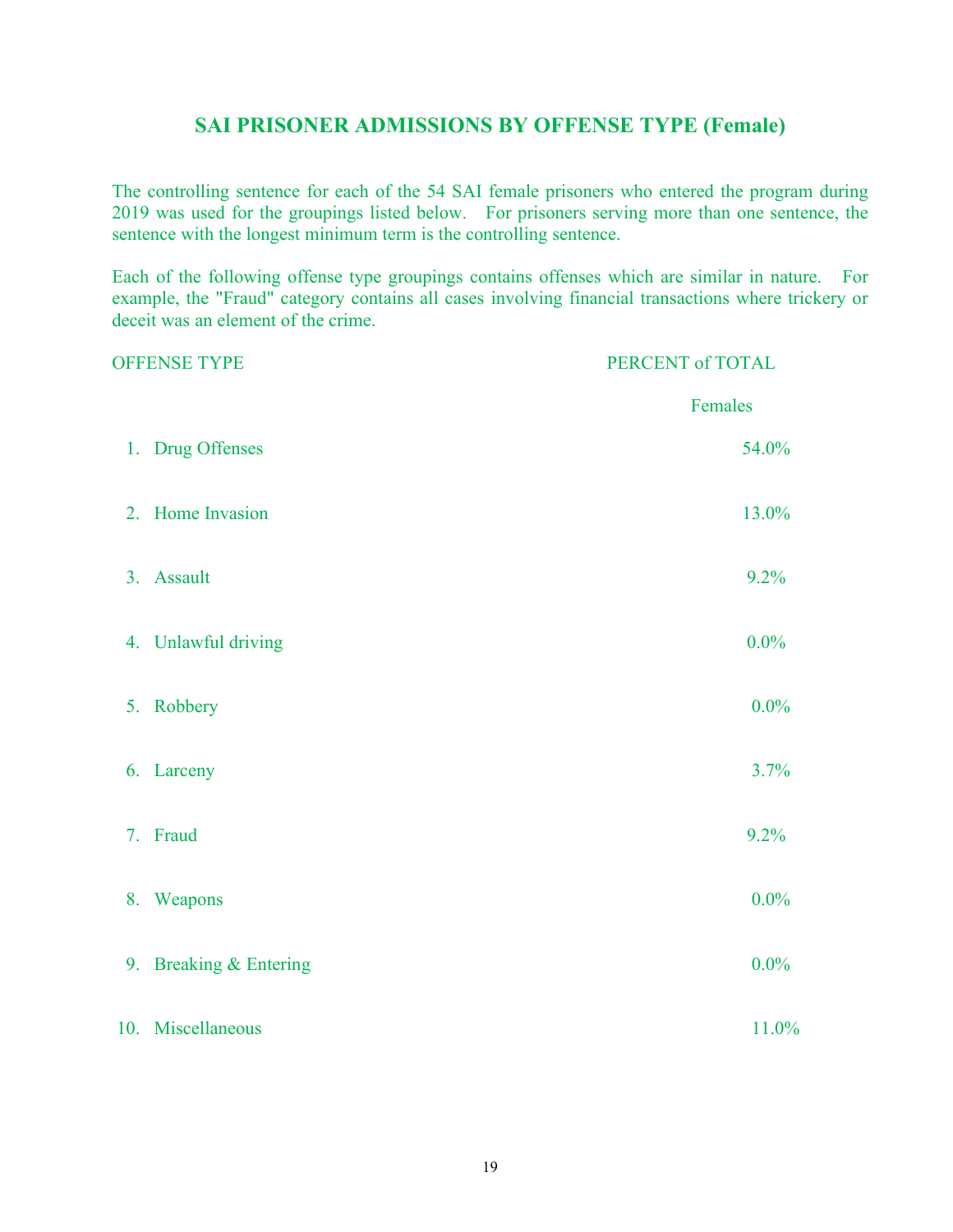## **2019 ADMISSIONS BY COUNTY –PROBATIONER (Males)**

| <b>MALES</b>          |                   |                   |  |  |
|-----------------------|-------------------|-------------------|--|--|
| Sentencing            | Number of         | % of Total        |  |  |
| County                | <b>Admissions</b> | <b>Admissions</b> |  |  |
| Alcona                | 0                 | 0.0%              |  |  |
| Alger                 | 0                 | 0.0%              |  |  |
| Allegan               | $\overline{2}$    | 0.8%              |  |  |
| Alpena                | 0                 | 0.0%              |  |  |
| Antrim                | 1                 | 0.4%              |  |  |
| Arenac                | 0                 | 0.0%              |  |  |
| Baraga                | 0                 | 0.0%              |  |  |
| Barry                 | $\overline{4}$    | 1.7%              |  |  |
| Bay                   | 10                | 4.2%              |  |  |
| Benzie                | 1                 | 0.4%              |  |  |
| <b>Berrien</b>        | 18                | 7.6%              |  |  |
| <b>Branch</b>         | 4                 | 1.7%              |  |  |
| Calhoun               | 1                 | 0.4%              |  |  |
| Cass                  | $\overline{2}$    | 0.8%              |  |  |
| Charlevoix            | 0                 | 0.0%              |  |  |
| Cheboygan             | 0                 | 0.0%              |  |  |
| Chippewa              | 0                 | 0.0%              |  |  |
| Clare                 | 4                 | 1.7%              |  |  |
| Clinton               | $\mathbf{1}$      | 0.4%              |  |  |
| Crawford              | 1                 | 0.4%              |  |  |
| Delta                 | 0                 | 0.0%              |  |  |
| <b>Dickinson</b>      | 0                 | 0.0%              |  |  |
| Eaton                 | 1                 | 0.4%              |  |  |
| Emmet                 | 0                 | 0.0%              |  |  |
| Genesee               | 10                | 4.2%              |  |  |
| Gladwin               | $\overline{2}$    | 0.8%              |  |  |
| Gogebic               | 0                 | 0.0%              |  |  |
| <b>Grand Traverse</b> | 0                 | 0.0%              |  |  |
| Gratiot               | 0                 | 0.0%              |  |  |
| Hillsdale             | 0                 | 0.0%              |  |  |
| Houghton              | 0                 | 0.0%              |  |  |
| Huron                 | 0                 | 0.0%              |  |  |
| Ingham                | 18                | 7.6%              |  |  |
| Ionia                 | 7                 | 3.1%              |  |  |
| losco                 | 0                 | 0.0%              |  |  |
| Iron                  | 0                 | 0.0%              |  |  |
| Isabella              | $\overline{2}$    | 0.8%              |  |  |
| Jackson               | 11                | 4.6%              |  |  |
| Kalamazoo             | 7                 | 3.1%              |  |  |
| Kalkaska              | 0                 | 0.0%              |  |  |
| Kent                  | 8                 | 3.4%              |  |  |
| Keweenaw              | 0                 | 0.0%              |  |  |
| Lake                  | 0                 | 0.0%              |  |  |
| Lapeer                | 1                 | 0.4%              |  |  |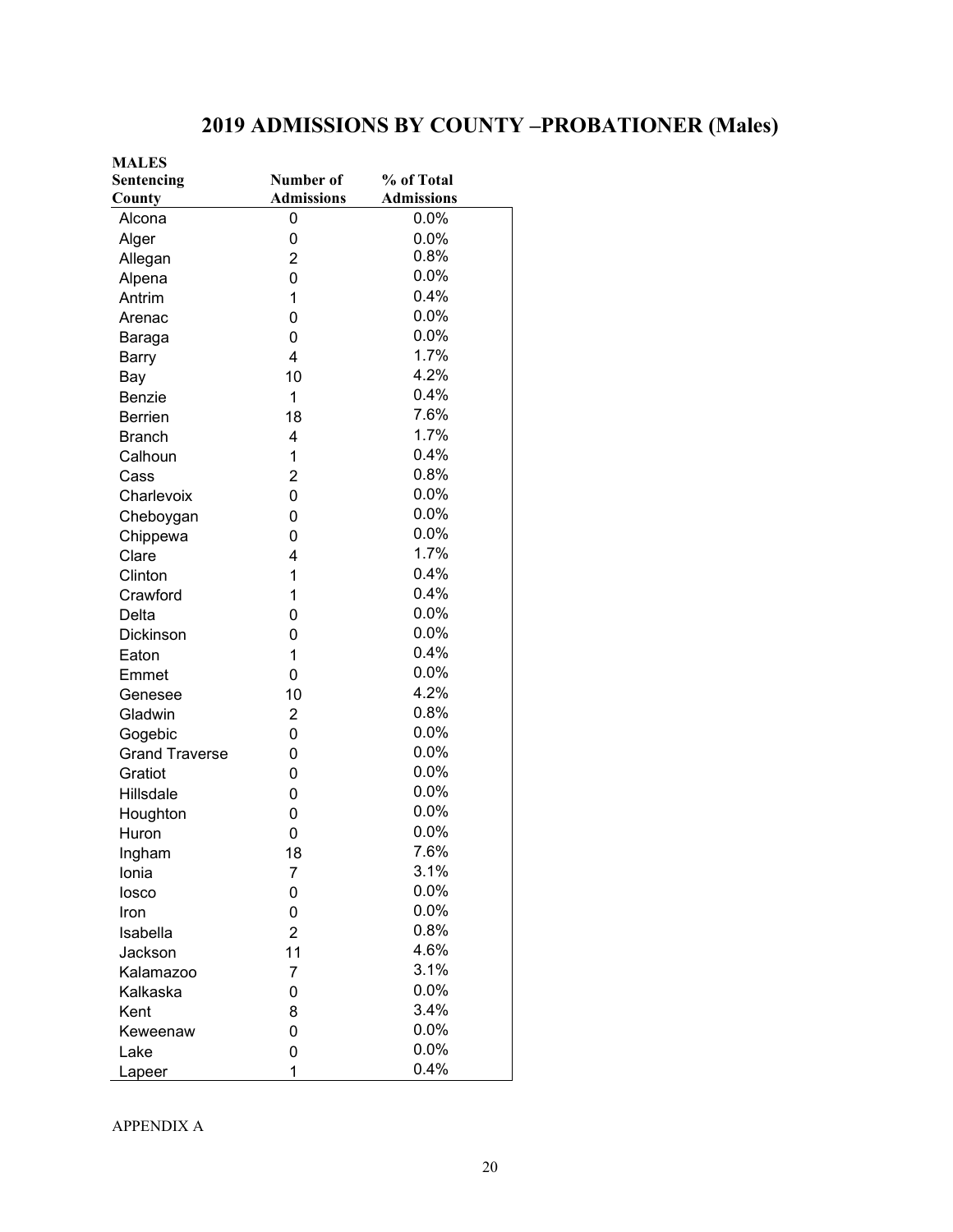## **2019 ADMISSIONS BY COUNTY –PROBATIONER – Cont. (Males)**

| <b>MALES</b>  |                   |                   |
|---------------|-------------------|-------------------|
| Sentencing    | Number of         | % of Total        |
| County        | <b>Admissions</b> | <b>Admissions</b> |
| Leelanau      | 0                 | $0.0\%$           |
| Lenawee       | 0                 | 0.0%              |
| Livingston    | 3                 | 1.3%              |
| Luce          | 1                 | 0.4%              |
| Mackinac      | 0                 | 0.0%              |
| Macomb        | 10                | 4.2%              |
| Manistee      | $\overline{4}$    | 1.7%              |
| Marquette     | 0                 | 0.0%              |
| Mason         | 0                 | 0.0%              |
| Mecosta       | 0                 | 0.0%              |
| Menominee     | 0                 | 0.0%              |
| Midland       | 6                 | 2.5%              |
| Missaukee     | 1                 | 0.4%              |
| Monroe        | 12                | 5.1%              |
| Montcalm      | 9                 | 3.8%              |
| Montmorency   | 0                 | 0.0%              |
| Muskegon      | 4                 | 1.7%              |
| Newaygo       | 1                 | 0.4%              |
| Oakland       | 13                | 5.5%              |
| Oceana        | 1                 | 0.4%              |
| Ogemaw        | 0                 | 0.0%              |
| Ontonagon     | 0                 | 0.0%              |
| Osceola       | 3                 | 1.3%              |
| Oscoda        | 0                 | 0.0%              |
| Otsego        | 0                 | 0.0%              |
| Ottawa        | 5                 | 2.1%              |
| Presque Isle  | 0                 | 0.0%              |
| Roscommon     | 0                 | 0.0%              |
| Saginaw       | 13                | 5.5%              |
| St. Clair     | 3                 | 1.3%              |
| St. Joseph    | 1                 | 1.3%              |
| Sanilac       | 0                 | 0.0%              |
| Schoolcraft   | 0                 | $0.0\%$           |
| Shiawassee    | 1                 | 0.4%              |
| Tuscola       | 0                 | 0.0%              |
| Van Buren     | 0                 | 0.0%              |
| Washtenaw     | $\overline{7}$    | 3.1%              |
| Wayne         | 21                | 8.7%              |
| Wexford       | 0                 | 0.0%              |
|               |                   |                   |
| <b>Totals</b> | 237               | 100.0%            |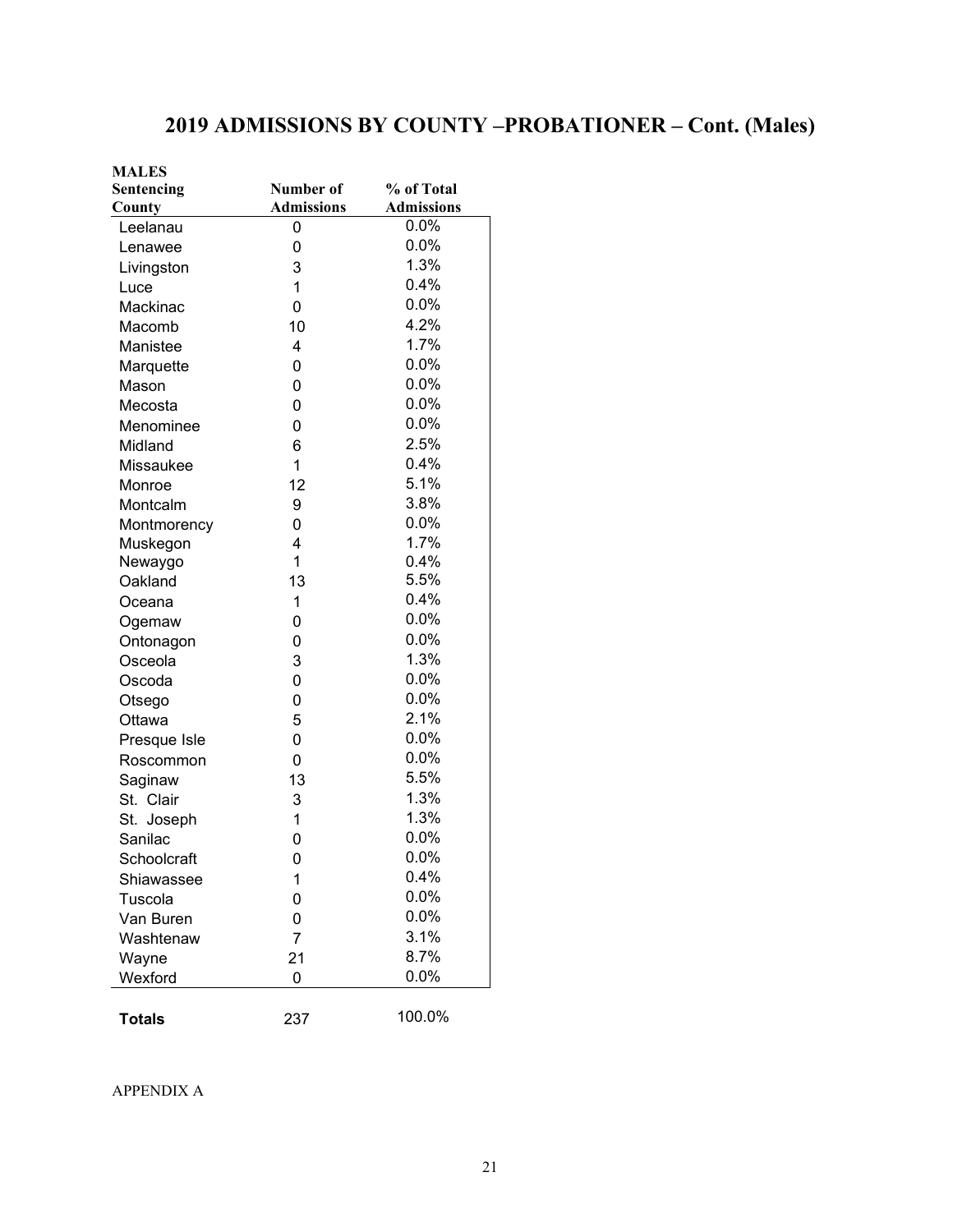| <b>Sentencing</b>     |                  | Number of % of Total         |
|-----------------------|------------------|------------------------------|
| <b>County</b>         |                  | <b>Admissions Admissions</b> |
| Alcona                | 0                | $0.0\%$                      |
| Alger                 | $\overline{0}$   | $0.0\%$                      |
| Allegan               | $\overline{0}$   | $0.0\%$                      |
| Alpena                | $\overline{0}$   | $0.0\%$                      |
| Antrim                | $\overline{0}$   | $0.0\%$                      |
| Arenac                | $\overline{0}$   | $0.0\%$                      |
| <b>Baraga</b>         | $\overline{0}$   | $0.0\%$                      |
| <b>Barry</b>          | $\overline{0}$   | $0.0\%$                      |
| <b>Bay</b>            | 1                | 5.0%                         |
| <b>Benzie</b>         | $\overline{0}$   | $0.0\%$                      |
| <b>Berrien</b>        | 1                | 5.5%                         |
| <b>Branch</b>         | $\bf{0}$         | $0.0\%$                      |
| Calhoun               | $\overline{0}$   | $0.0\%$                      |
| Cass                  | $\overline{0}$   | $0.0\%$                      |
| Charlevoix            | $\overline{0}$   | $0.0\%$                      |
| Cheboygan             | $\overline{0}$   | $0.0\%$                      |
| Chippewa              | $\overline{0}$   | $0.0\%$                      |
| Clare                 | $\overline{0}$   | $0.0\%$                      |
| Clinton               | 1                | 5.5%                         |
| Crawford              | $\overline{0}$   | $0.0\%$                      |
| Delta                 | $\overline{0}$   | $0.0\%$                      |
| Dickinson             | $\overline{0}$   | $0.0\%$                      |
| Eaton                 | $\overline{0}$   | $0.0\%$                      |
| Emmet                 | $\overline{0}$   | $0.0\%$                      |
| Genesee               | $\overline{0}$   | $0.0\%$                      |
| Gladwin               | $\overline{0}$   | $0.0\%$                      |
| Gogebic               | $\overline{0}$   | $0.0\%$                      |
| <b>Grand Traverse</b> | $\overline{0}$   | $0.0\%$                      |
| Gratiot               | $\overline{0}$   | $0.0\%$                      |
| Hillsdale             | $\overline{0}$   | $0.0\%$                      |
| Houghton              | $\overline{0}$   | $0.0\%$                      |
| Huron                 | $\overline{0}$   | $0.0\%$                      |
| Ingham                | 3                | 14.6%                        |
| Ionia                 | 1                | 5.5%                         |
| Iosco                 | $\overline{0}$   | $0.0\%$                      |
| Iron                  | $\overline{0}$   | $0.0\%$                      |
| Isabella              | $\overline{0}$   | $0.0\%$                      |
| <b>Jackson</b>        | $\mathbf{1}$     | 5.5%                         |
| Kalamazoo             | $\bf{0}$         | $0.0\%$                      |
| Kalkaska              | $\overline{0}$   | $0.0\%$                      |
| Kent                  | $\overline{0}$   | $0.0\%$                      |
| Keweenaw              | $\overline{0}$   | $0.0\%$                      |
| Lake                  | $\overline{0}$   | $0.0\%$                      |
| Lapeer                | $\boldsymbol{0}$ | $0.0\%$                      |

#### **2019 ADMISSIONS BY COUNTY –PROBATIONER (Female) FEMALES**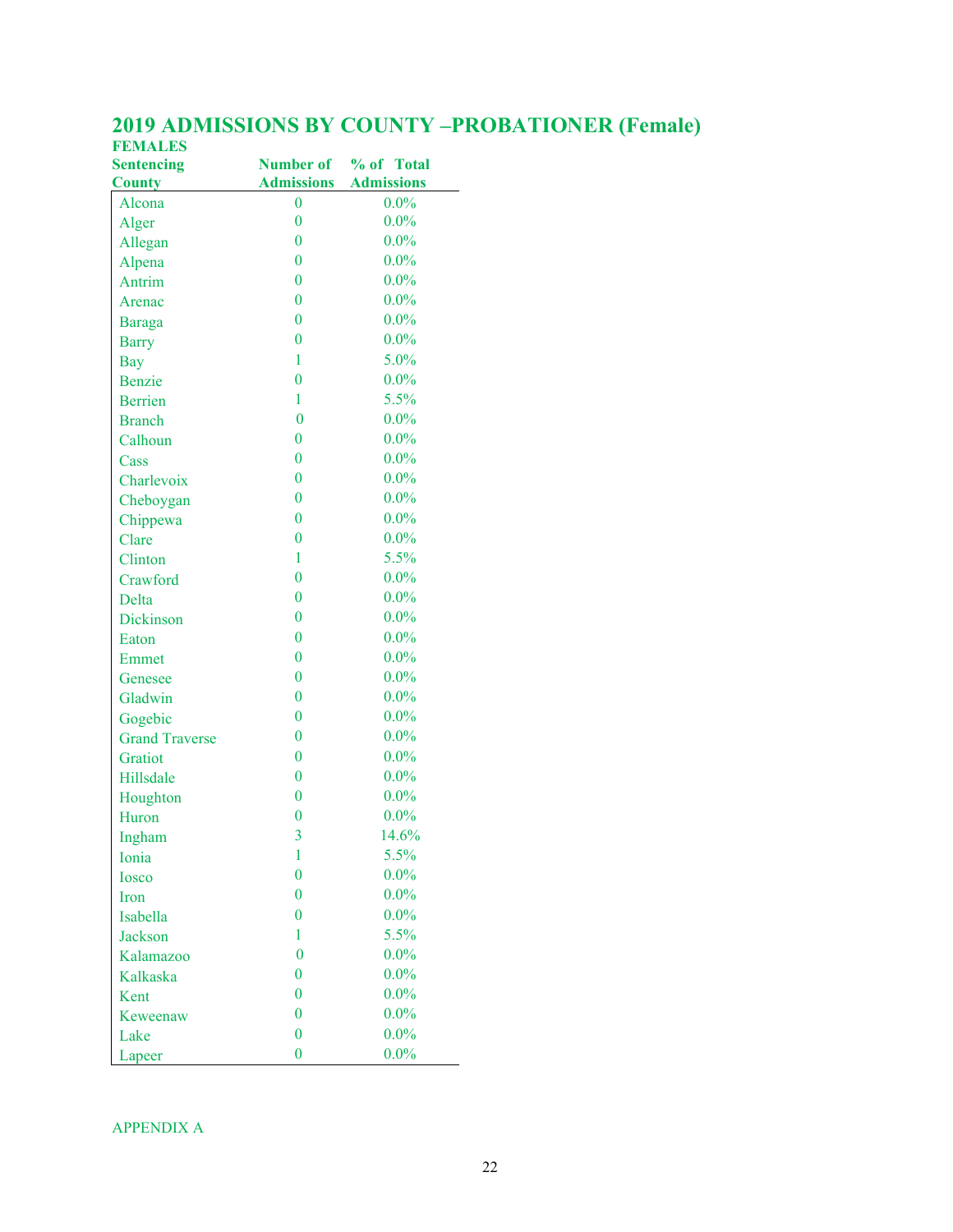## **2019 ADMISSIONS BY COUNTY –PROBATIONER – Cont. (Females)**

| <b>FEMALES</b>      |                   |                   |  |
|---------------------|-------------------|-------------------|--|
| <b>Sentencing</b>   | <b>Number of</b>  | % of Total        |  |
| <b>County</b>       | <b>Admissions</b> | <b>Admissions</b> |  |
| Leelanau            | 0                 | 0.0%              |  |
| Lenawee             | 0                 | 0.0%              |  |
| Livingston          | $\boldsymbol{0}$  | 0.0%              |  |
| Luce                | 0                 | 0.0%              |  |
| <b>Mackinac</b>     | $\overline{0}$    | 0.0%              |  |
| Macomb              | $\bf{0}$          | 0.0%              |  |
| <b>Manistee</b>     | $\mathbf{1}$      | 5.5%              |  |
| <b>Marquette</b>    | $\overline{0}$    | 0.0%              |  |
| <b>Mason</b>        | $\overline{0}$    | 0.0%              |  |
| <b>Mecosta</b>      | $\mathbf{1}$      | 5.5%              |  |
| <b>Menominee</b>    | $\overline{0}$    | 0.0%              |  |
| <b>Midland</b>      | $\bf{0}$          | 0.0%              |  |
| <b>Missaukee</b>    | $\overline{0}$    | 0.0%              |  |
| <b>Monroe</b>       | $\overline{2}$    | 11.0%             |  |
| Montcalm            | $\overline{0}$    | 0.0%              |  |
| <b>Montmorency</b>  | 0                 | 0.0%              |  |
| <b>Muskegon</b>     | $\overline{0}$    | 0.0%              |  |
| Newaygo             | $\overline{0}$    | 0.0%              |  |
| <b>Oakland</b>      | $\overline{0}$    | 0.0%              |  |
| Oceana              | $\mathbf{1}$      | 5.5%              |  |
| Ogemaw              | $\mathbf 0$       | 0.0%              |  |
| Ontonagon           | $\overline{0}$    | 0.0%              |  |
| Osceola             | 0                 | 0.0%              |  |
| Oscoda              | $\overline{0}$    | 0.0%              |  |
| Otsego              | $\overline{0}$    | 0.0%              |  |
| <b>Ottawa</b>       | $\overline{0}$    | 0.0%              |  |
| <b>Presque Isle</b> | $\mathbf 0$       | 0.0%              |  |
| Roscommon           | $\mathbf 0$       | 0.0%              |  |
| Saginaw             | $\overline{2}$    | 11.0%             |  |
| St. Clair           | $\overline{2}$    | 11.0%             |  |
| St. Joseph          | 0                 | 0.0%              |  |
| <b>Sanilac</b>      | 0                 | 0.0%              |  |
| <b>Schoolcraft</b>  | 0                 | $0.0\%$           |  |
| <b>Shiawassee</b>   | 0                 | 0.0%              |  |
| <b>Tuscola</b>      | 0                 | 0.0%              |  |
| <b>Van Buren</b>    | $\overline{0}$    | 0.0%              |  |
| Washtenaw           | $\boldsymbol{0}$  | 0.0%              |  |
| Wayne               | $\bf{0}$          | 0.0%              |  |
| Wexford             | 0                 | 0.0%              |  |
|                     |                   |                   |  |
| <b>Total</b>        | 18                | 100%              |  |
|                     |                   |                   |  |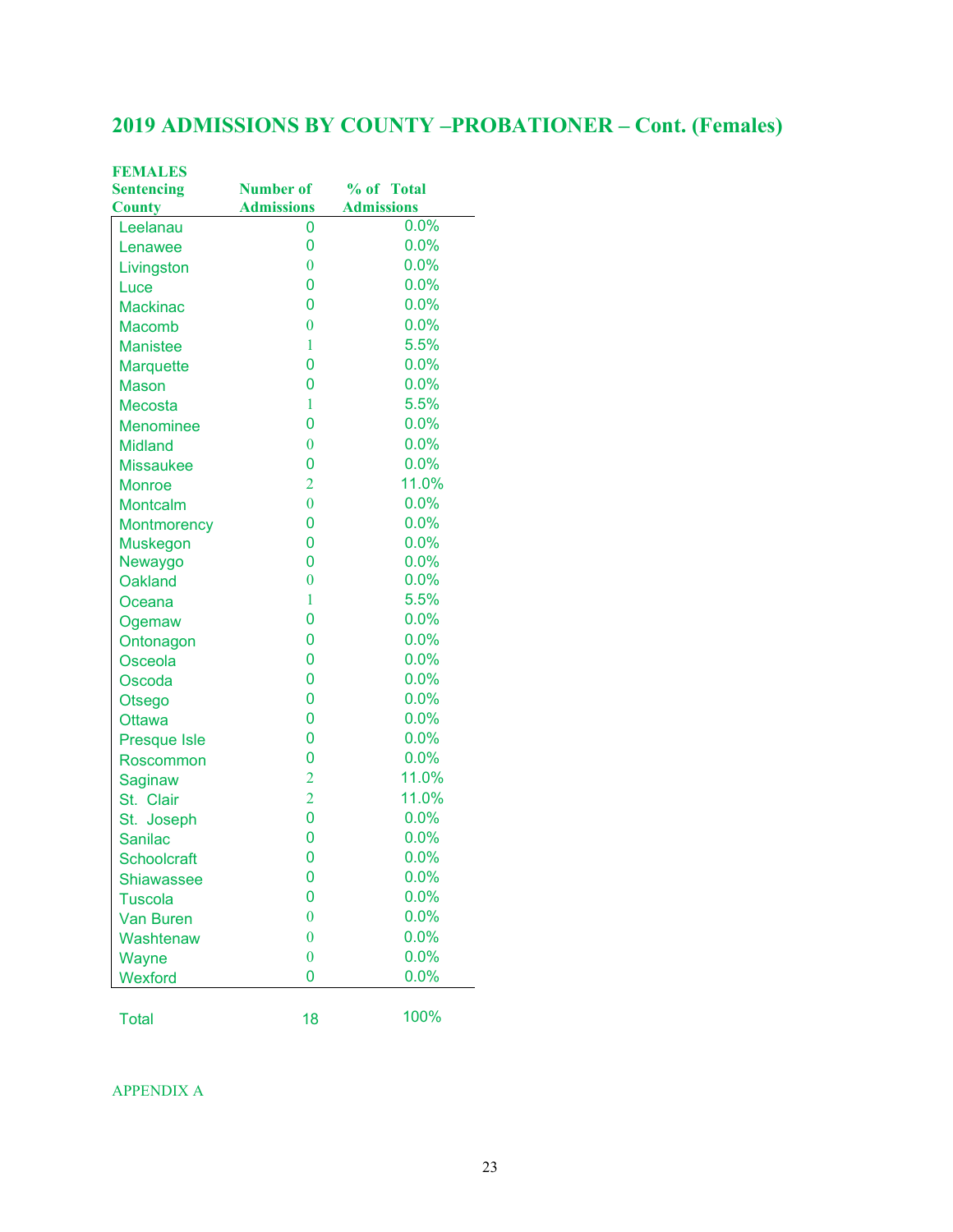## **2019 ADMISSIONS BY COUNTY – SAI PRISONER (Males)**

| <b>MALES</b>          |                   |                   |
|-----------------------|-------------------|-------------------|
| Sentencing            | Number of         | % of Total        |
| County                | <b>Admissions</b> | <b>Admissions</b> |
| Alcona                | 0                 | 0.0%              |
| Alger                 | 0                 | 0.0%              |
| Allegan               | 5                 | 1.1%              |
| Alpena                | 1                 | 0.2%              |
| Antrim                | $\overline{c}$    | 0.4%              |
| Arenac                | $\overline{0}$    | 0.0%              |
| Baraga                | $\boldsymbol{0}$  | 0.0%              |
| <b>Barry</b>          | 7                 | 1.5%              |
| Bay                   | $\mathbf{1}$      | 0.2%              |
| Benzie                | $\overline{2}$    | 0.4%              |
| <b>Berrien</b>        | 22                | 4.7%              |
| <b>Branch</b>         | $\mathbf{1}$      | 0.2%              |
| Calhoun               | 11                | 2.4%              |
| Cass                  | $\mathfrak{Z}$    | 0.6%              |
| Charlevoix            | $\overline{c}$    | 0.4%              |
| Cheboygan             | $\boldsymbol{0}$  | 0.0%              |
| Chippewa              | $\boldsymbol{0}$  | 0.0%              |
| Clare                 | 3                 | 0.6%              |
| Clinton               | 6                 | 1.3%              |
| Crawford              | 5                 | 1.1%              |
| Delta                 | $\mathbf{1}$      | 0.2%              |
| Dickinson             | 1                 | 0.2%              |
| Eaton                 | 5                 | 1.1%              |
| Emmet                 | $\boldsymbol{0}$  | 0.0%              |
| Genesee               | 21                | 4.5%              |
| Gladwin               | 6                 | 1.3%              |
| Gogebic               | $\mathbf{1}$      | 0.2%              |
| <b>Grand Traverse</b> | 6                 | 1.3%              |
| Gratiot               | 1                 | 0.2%              |
| Hillsdale             | 5                 | 1.1%              |
| Houghton              | $\mathbf{1}$      | 0.2%              |
| Huron                 | $\overline{0}$    | 0.0%              |
| Ingham                | 6                 | 1.3%              |
| Ionia                 | 3                 | 0.6%              |
| losco                 | $\overline{c}$    | 0.4%              |
| Iron                  | $\overline{c}$    | 0.4%              |
| Isabella              | 6                 | 1.3%              |
| Jackson               | 15                | 3.2%              |
| Kalamazoo             | 14                | 3.0%              |
| Kalkaska              | $\mathbf{2}$      | 0.4%              |
| Kent                  | 35                | 7.5%              |
| Keweenaw              | $\boldsymbol{0}$  | 0.0%              |
| Lake                  | $\overline{c}$    | 0.4%              |
| Lapeer                | 3                 | 0.6%              |

APPENDIX B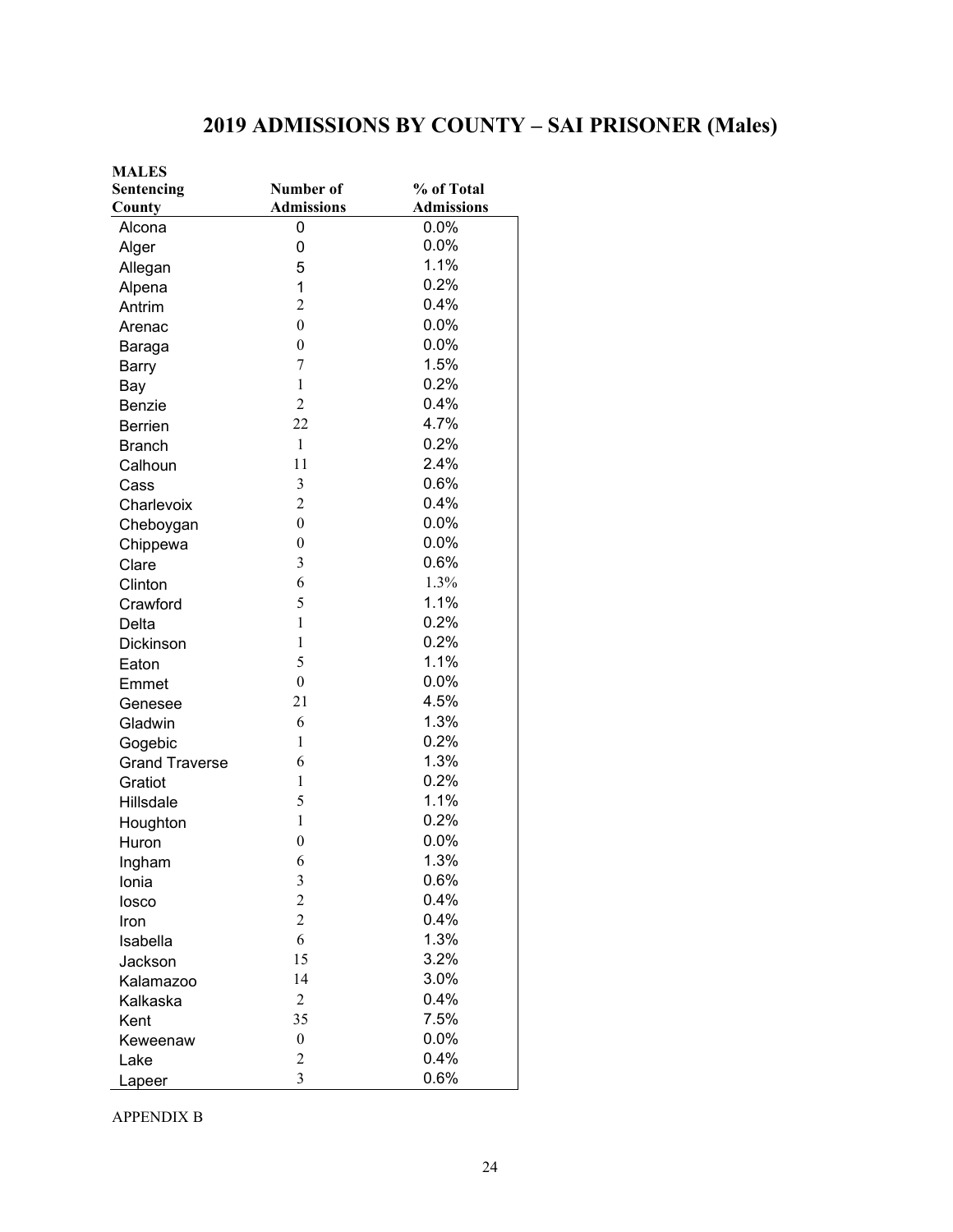## **2019 ADMISSIONS BY COUNTY – SAI PRISONER – Cont. (Males)**

| <b>MALES</b>  |                   |                   |
|---------------|-------------------|-------------------|
| Sentencing    | Number of         | % of Total        |
| County        | <b>Admissions</b> | <b>Admissions</b> |
|               | 1                 | 0.2%              |
| Leelanau      |                   | 1.9%              |
| Lenawee       | 9                 |                   |
| Livingston    | $\overline{2}$    | 0.4%              |
| Luce          | $\theta$          | 0.0%              |
| Mackinac      | $\boldsymbol{0}$  | 0.0%              |
| Macomb        | 9                 | 1.9%              |
| Manistee      | $\overline{4}$    | 0.8%              |
| Marquette     | $\tau$            | 1.5%              |
| Mason         | $\overline{2}$    | 0.4%              |
| Mecosta       | 6                 | 1.3%              |
| Menominee     | $\boldsymbol{0}$  | 0.0%              |
| Midland       | $\overline{2}$    | 0.4%              |
| Missaukee     | $\boldsymbol{0}$  | 0.0%              |
| Monroe        | 14                | 3.0%              |
| Montcalm      | 6                 | 1.3%              |
| Montmorency   | $\mathbf{1}$      | 0.2%              |
| Muskegon      | 10                | 2.1%              |
| Newaygo       | 8                 | 1.7%              |
| Oakland       | 15                | 3.2%              |
| Oceana        | 4                 | 0.8%              |
| Ogemaw        | 6                 | 1.3%              |
| Ontonagon     | $\boldsymbol{0}$  | 0.0%              |
| Osceola       | $\mathbf{1}$      | 0.2%              |
| Oscoda        | $\boldsymbol{0}$  | $0.0\%$           |
| Otsego        | $\overline{c}$    | 0.6%              |
| Ottawa        | 6                 | 1.3%              |
| Presque Isle  | $\boldsymbol{0}$  | 0.0%              |
| Roscommon     | 5                 | 1.1%              |
| Saginaw       | 9                 | 1.9%              |
| St. Clair     | 14                | 3.0%              |
| St. Joseph    | 7                 | 1.5%              |
| Sanilac       | $\boldsymbol{0}$  | 0.0%              |
| Schoolcraft   | $\boldsymbol{0}$  | 0.0%              |
| Shiawassee    | 9                 | 1.9%              |
| Tuscola       | 3                 | 0.6%              |
| Van Buren     | 12                | 2.6%              |
| Washtenaw     | 5                 | 1.1%              |
| Wayne         | 68                | 15.6%             |
| Wexford       | 8                 | 1.7%              |
|               |                   |                   |
| <b>Totals</b> | 466               | 100.0%            |

APPENDIX B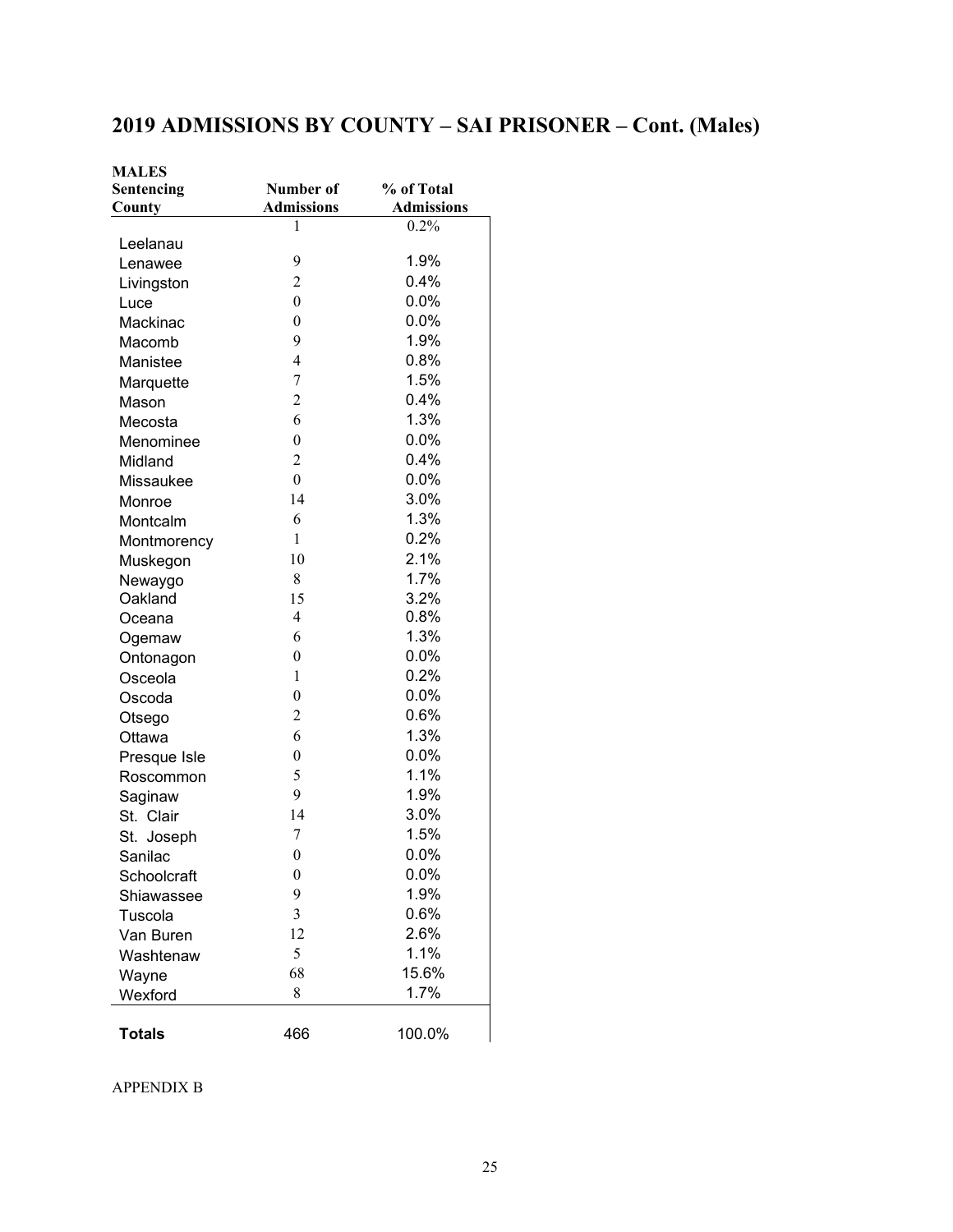#### **2019 ADMISSIONS BY COUNTY – SAI PRISONER (Female)**

| <b>FEMALES</b>        |                   |                      |
|-----------------------|-------------------|----------------------|
| <b>Sentencing</b>     |                   | Number of % of Total |
| <b>County</b>         | <b>Admissions</b> | <b>Admissions</b>    |
| Alcona                | $\boldsymbol{0}$  | $0.0\%$              |
| Alger                 | $\bf{0}$          | $0.0\%$              |
| Allegan               | 1                 | 1.8%                 |
| Alpena                | 5                 | 9.2%                 |
| Antrim                | $\overline{0}$    | $0.0\%$              |
| Arenac                | $\overline{0}$    | $0.0\%$              |
| <b>Baraga</b>         | $\overline{0}$    | $0.0\%$              |
| <b>Barry</b>          | $\overline{0}$    | $0.0\%$              |
| <b>Bay</b>            | $\mathbf{1}$      | 1.8%                 |
| Benzie                | $\overline{0}$    | $0.0\%$              |
| <b>Berrien</b>        | $\overline{0}$    | $0.0\%$              |
| <b>Branch</b>         | $\overline{0}$    | $0.0\%$              |
| Calhoun               | $\mathbf{1}$      | 1.8%                 |
| Cass                  | $\bf{0}$          | $0.0\%$              |
| Charlevoix            | $\mathbf{1}$      | 1.8%                 |
| Cheboygan             | $\overline{0}$    | $0.0\%$              |
| Chippewa              | $\mathbf{1}$      | 1.8%                 |
| Clare                 | $\overline{0}$    | $0.0\%$              |
| Clinton               | $\mathbf{1}$      | 1.8%                 |
| Crawford              | $\overline{0}$    | $0.0\%$              |
| Delta                 | $\overline{0}$    | $0.0\%$              |
| Dickinson             | $\overline{0}$    | $0.0\%$              |
| Eaton                 | $\overline{3}$    | 5.5%                 |
| Emmet                 | $\overline{0}$    | $0.0\%$              |
| Genesee               | $\overline{2}$    | 3.7%                 |
| Gladwin               | $\mathbf{1}$      | 1.8%                 |
| Gogebic               | $\overline{0}$    | $0.0\%$              |
| <b>Grand Traverse</b> | 1                 | 1.8%                 |
| Gratiot               | $\overline{0}$    | $0.0\%$              |
| Hillsdale             | $\mathbf{1}$      | 1.8%                 |
| Houghton              | $\bf{0}$          | $0.0\%$              |
| Huron                 | $\overline{0}$    | $0.0\%$              |
| Ingham                | 1                 | 1.8%                 |
| Ionia                 | $\bf{0}$          | $0.0\%$              |
| <b>Iosco</b>          | $\bf{0}$          | $0.0\%$              |
| Iron                  | $\overline{0}$    | $0.0\%$              |
| Isabella              | 1                 | 1.8%                 |
| <b>Jackson</b>        | $\overline{2}$    | 3.7%                 |
| Kalamazoo             | $\mathbf{1}$      | 1.8%                 |
| Kalkaska              | $\overline{0}$    | $0.0\%$              |
| Kent                  | $\overline{2}$    | 3.7%                 |
| Keweenaw              | $\overline{0}$    | $0.0\%$              |
| Lake                  | $\bf{0}$          | $0.0\%$              |
| Lapeer                | 1                 | 1.8%                 |

APPENDIX B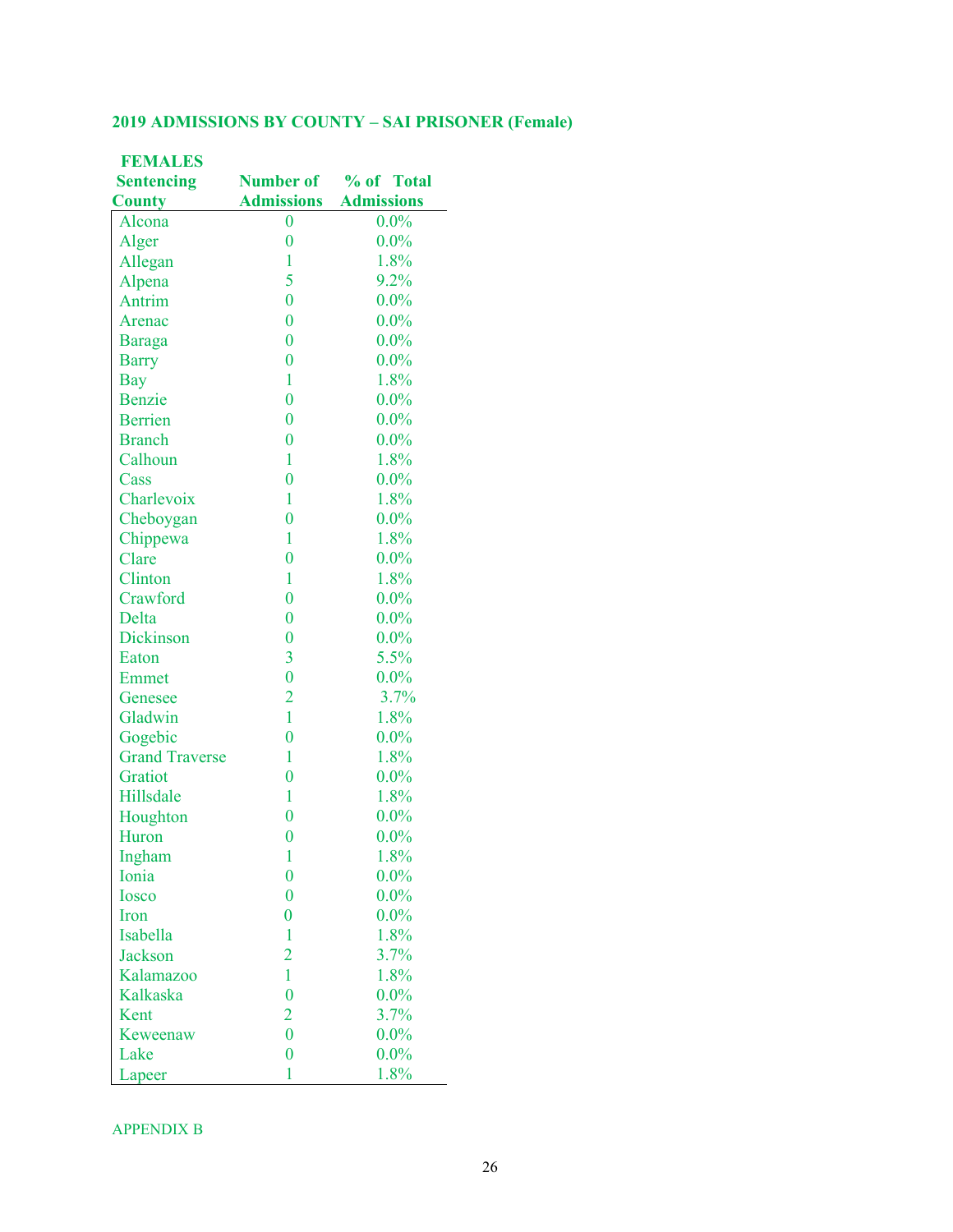### **2019 ADMISSIONS BY COUNTY – SAI PRISONER – Cont.**

| <b>Number of</b><br>% of Total<br><b>Sentencing</b><br><b>Admissions</b><br><b>Admissions</b><br>0.0%<br>0<br>Leelanau<br>5.5%<br>3<br>Lenawee<br>0.0%<br>$\bf{0}$<br>Livingston<br>0.0%<br>0<br>Luce<br>0<br>0.0%<br><b>Mackinac</b><br>0.0%<br>$\bf{0}$<br><b>Macomb</b><br>0.0%<br>0<br><b>Manistee</b><br>3.7%<br>$\overline{2}$<br><b>Marquette</b><br>$\bf{0}$<br>0.0%<br><b>Mason</b><br>3.7%<br>$\overline{2}$<br><b>Mecosta</b><br>0.0%<br>0<br><b>Menominee</b><br>1.8%<br>1<br><b>Midland</b><br>$\overline{2}$<br>3.7%<br><b>Missaukee</b><br>$\overline{0}$<br>0.0%<br><b>Monroe</b><br>0.0%<br>0<br>Montcalm<br>0.0%<br>0<br><b>Montmorency</b><br>1.8%<br>1<br><b>Muskegon</b><br>$\overline{0}$<br>0.0%<br>Newaygo<br>0.0%<br>$\bf{0}$<br><b>Oakland</b><br>0.0%<br>0<br>Oceana<br>$\bf{0}$<br>0.0%<br>Ogemaw<br>$\bf{0}$<br>0.0%<br>Ontonagon<br>0.0%<br>$\bf{0}$<br>Osceola<br>0.0%<br>$\bf{0}$<br>Oscoda<br>$\bf{0}$<br>0.0%<br>Otsego<br>$\bf{0}$<br>0.0%<br><b>Ottawa</b><br>1.8%<br>1<br><b>Presque Isle</b><br>1.8%<br>1<br>Roscommon<br>0<br>0.0%<br>Saginaw<br>0.0%<br>$\bf{0}$<br>St. Clair<br>1.8%<br>1<br>St. Joseph<br>0.0%<br>0<br><b>Sanilac</b><br>0.0%<br>0<br><b>Schoolcraft</b><br>5.5%<br>3<br>Shiawassee<br>$\overline{2}$<br>3.7%<br><b>Tuscola</b><br>1.8%<br>1<br><b>Van Buren</b><br>1.8%<br>1<br>Washtenaw<br>$\overline{3}$<br>5.5%<br>Wayne<br>7.4%<br>4<br>Wexford | <b>FEMALES</b> |    |      |
|-----------------------------------------------------------------------------------------------------------------------------------------------------------------------------------------------------------------------------------------------------------------------------------------------------------------------------------------------------------------------------------------------------------------------------------------------------------------------------------------------------------------------------------------------------------------------------------------------------------------------------------------------------------------------------------------------------------------------------------------------------------------------------------------------------------------------------------------------------------------------------------------------------------------------------------------------------------------------------------------------------------------------------------------------------------------------------------------------------------------------------------------------------------------------------------------------------------------------------------------------------------------------------------------------------------------------------------------------------------------------------------------------------------------|----------------|----|------|
|                                                                                                                                                                                                                                                                                                                                                                                                                                                                                                                                                                                                                                                                                                                                                                                                                                                                                                                                                                                                                                                                                                                                                                                                                                                                                                                                                                                                                 |                |    |      |
|                                                                                                                                                                                                                                                                                                                                                                                                                                                                                                                                                                                                                                                                                                                                                                                                                                                                                                                                                                                                                                                                                                                                                                                                                                                                                                                                                                                                                 | <b>County</b>  |    |      |
|                                                                                                                                                                                                                                                                                                                                                                                                                                                                                                                                                                                                                                                                                                                                                                                                                                                                                                                                                                                                                                                                                                                                                                                                                                                                                                                                                                                                                 |                |    |      |
|                                                                                                                                                                                                                                                                                                                                                                                                                                                                                                                                                                                                                                                                                                                                                                                                                                                                                                                                                                                                                                                                                                                                                                                                                                                                                                                                                                                                                 |                |    |      |
|                                                                                                                                                                                                                                                                                                                                                                                                                                                                                                                                                                                                                                                                                                                                                                                                                                                                                                                                                                                                                                                                                                                                                                                                                                                                                                                                                                                                                 |                |    |      |
|                                                                                                                                                                                                                                                                                                                                                                                                                                                                                                                                                                                                                                                                                                                                                                                                                                                                                                                                                                                                                                                                                                                                                                                                                                                                                                                                                                                                                 |                |    |      |
|                                                                                                                                                                                                                                                                                                                                                                                                                                                                                                                                                                                                                                                                                                                                                                                                                                                                                                                                                                                                                                                                                                                                                                                                                                                                                                                                                                                                                 |                |    |      |
|                                                                                                                                                                                                                                                                                                                                                                                                                                                                                                                                                                                                                                                                                                                                                                                                                                                                                                                                                                                                                                                                                                                                                                                                                                                                                                                                                                                                                 |                |    |      |
|                                                                                                                                                                                                                                                                                                                                                                                                                                                                                                                                                                                                                                                                                                                                                                                                                                                                                                                                                                                                                                                                                                                                                                                                                                                                                                                                                                                                                 |                |    |      |
|                                                                                                                                                                                                                                                                                                                                                                                                                                                                                                                                                                                                                                                                                                                                                                                                                                                                                                                                                                                                                                                                                                                                                                                                                                                                                                                                                                                                                 |                |    |      |
|                                                                                                                                                                                                                                                                                                                                                                                                                                                                                                                                                                                                                                                                                                                                                                                                                                                                                                                                                                                                                                                                                                                                                                                                                                                                                                                                                                                                                 |                |    |      |
|                                                                                                                                                                                                                                                                                                                                                                                                                                                                                                                                                                                                                                                                                                                                                                                                                                                                                                                                                                                                                                                                                                                                                                                                                                                                                                                                                                                                                 |                |    |      |
|                                                                                                                                                                                                                                                                                                                                                                                                                                                                                                                                                                                                                                                                                                                                                                                                                                                                                                                                                                                                                                                                                                                                                                                                                                                                                                                                                                                                                 |                |    |      |
|                                                                                                                                                                                                                                                                                                                                                                                                                                                                                                                                                                                                                                                                                                                                                                                                                                                                                                                                                                                                                                                                                                                                                                                                                                                                                                                                                                                                                 |                |    |      |
|                                                                                                                                                                                                                                                                                                                                                                                                                                                                                                                                                                                                                                                                                                                                                                                                                                                                                                                                                                                                                                                                                                                                                                                                                                                                                                                                                                                                                 |                |    |      |
|                                                                                                                                                                                                                                                                                                                                                                                                                                                                                                                                                                                                                                                                                                                                                                                                                                                                                                                                                                                                                                                                                                                                                                                                                                                                                                                                                                                                                 |                |    |      |
|                                                                                                                                                                                                                                                                                                                                                                                                                                                                                                                                                                                                                                                                                                                                                                                                                                                                                                                                                                                                                                                                                                                                                                                                                                                                                                                                                                                                                 |                |    |      |
|                                                                                                                                                                                                                                                                                                                                                                                                                                                                                                                                                                                                                                                                                                                                                                                                                                                                                                                                                                                                                                                                                                                                                                                                                                                                                                                                                                                                                 |                |    |      |
|                                                                                                                                                                                                                                                                                                                                                                                                                                                                                                                                                                                                                                                                                                                                                                                                                                                                                                                                                                                                                                                                                                                                                                                                                                                                                                                                                                                                                 |                |    |      |
|                                                                                                                                                                                                                                                                                                                                                                                                                                                                                                                                                                                                                                                                                                                                                                                                                                                                                                                                                                                                                                                                                                                                                                                                                                                                                                                                                                                                                 |                |    |      |
|                                                                                                                                                                                                                                                                                                                                                                                                                                                                                                                                                                                                                                                                                                                                                                                                                                                                                                                                                                                                                                                                                                                                                                                                                                                                                                                                                                                                                 |                |    |      |
|                                                                                                                                                                                                                                                                                                                                                                                                                                                                                                                                                                                                                                                                                                                                                                                                                                                                                                                                                                                                                                                                                                                                                                                                                                                                                                                                                                                                                 |                |    |      |
|                                                                                                                                                                                                                                                                                                                                                                                                                                                                                                                                                                                                                                                                                                                                                                                                                                                                                                                                                                                                                                                                                                                                                                                                                                                                                                                                                                                                                 |                |    |      |
|                                                                                                                                                                                                                                                                                                                                                                                                                                                                                                                                                                                                                                                                                                                                                                                                                                                                                                                                                                                                                                                                                                                                                                                                                                                                                                                                                                                                                 |                |    |      |
|                                                                                                                                                                                                                                                                                                                                                                                                                                                                                                                                                                                                                                                                                                                                                                                                                                                                                                                                                                                                                                                                                                                                                                                                                                                                                                                                                                                                                 |                |    |      |
|                                                                                                                                                                                                                                                                                                                                                                                                                                                                                                                                                                                                                                                                                                                                                                                                                                                                                                                                                                                                                                                                                                                                                                                                                                                                                                                                                                                                                 |                |    |      |
|                                                                                                                                                                                                                                                                                                                                                                                                                                                                                                                                                                                                                                                                                                                                                                                                                                                                                                                                                                                                                                                                                                                                                                                                                                                                                                                                                                                                                 |                |    |      |
|                                                                                                                                                                                                                                                                                                                                                                                                                                                                                                                                                                                                                                                                                                                                                                                                                                                                                                                                                                                                                                                                                                                                                                                                                                                                                                                                                                                                                 |                |    |      |
|                                                                                                                                                                                                                                                                                                                                                                                                                                                                                                                                                                                                                                                                                                                                                                                                                                                                                                                                                                                                                                                                                                                                                                                                                                                                                                                                                                                                                 |                |    |      |
|                                                                                                                                                                                                                                                                                                                                                                                                                                                                                                                                                                                                                                                                                                                                                                                                                                                                                                                                                                                                                                                                                                                                                                                                                                                                                                                                                                                                                 |                |    |      |
|                                                                                                                                                                                                                                                                                                                                                                                                                                                                                                                                                                                                                                                                                                                                                                                                                                                                                                                                                                                                                                                                                                                                                                                                                                                                                                                                                                                                                 |                |    |      |
|                                                                                                                                                                                                                                                                                                                                                                                                                                                                                                                                                                                                                                                                                                                                                                                                                                                                                                                                                                                                                                                                                                                                                                                                                                                                                                                                                                                                                 |                |    |      |
|                                                                                                                                                                                                                                                                                                                                                                                                                                                                                                                                                                                                                                                                                                                                                                                                                                                                                                                                                                                                                                                                                                                                                                                                                                                                                                                                                                                                                 |                |    |      |
|                                                                                                                                                                                                                                                                                                                                                                                                                                                                                                                                                                                                                                                                                                                                                                                                                                                                                                                                                                                                                                                                                                                                                                                                                                                                                                                                                                                                                 |                |    |      |
|                                                                                                                                                                                                                                                                                                                                                                                                                                                                                                                                                                                                                                                                                                                                                                                                                                                                                                                                                                                                                                                                                                                                                                                                                                                                                                                                                                                                                 |                |    |      |
|                                                                                                                                                                                                                                                                                                                                                                                                                                                                                                                                                                                                                                                                                                                                                                                                                                                                                                                                                                                                                                                                                                                                                                                                                                                                                                                                                                                                                 |                |    |      |
|                                                                                                                                                                                                                                                                                                                                                                                                                                                                                                                                                                                                                                                                                                                                                                                                                                                                                                                                                                                                                                                                                                                                                                                                                                                                                                                                                                                                                 |                |    |      |
|                                                                                                                                                                                                                                                                                                                                                                                                                                                                                                                                                                                                                                                                                                                                                                                                                                                                                                                                                                                                                                                                                                                                                                                                                                                                                                                                                                                                                 |                |    |      |
|                                                                                                                                                                                                                                                                                                                                                                                                                                                                                                                                                                                                                                                                                                                                                                                                                                                                                                                                                                                                                                                                                                                                                                                                                                                                                                                                                                                                                 |                |    |      |
|                                                                                                                                                                                                                                                                                                                                                                                                                                                                                                                                                                                                                                                                                                                                                                                                                                                                                                                                                                                                                                                                                                                                                                                                                                                                                                                                                                                                                 |                |    |      |
|                                                                                                                                                                                                                                                                                                                                                                                                                                                                                                                                                                                                                                                                                                                                                                                                                                                                                                                                                                                                                                                                                                                                                                                                                                                                                                                                                                                                                 |                |    |      |
|                                                                                                                                                                                                                                                                                                                                                                                                                                                                                                                                                                                                                                                                                                                                                                                                                                                                                                                                                                                                                                                                                                                                                                                                                                                                                                                                                                                                                 |                |    |      |
|                                                                                                                                                                                                                                                                                                                                                                                                                                                                                                                                                                                                                                                                                                                                                                                                                                                                                                                                                                                                                                                                                                                                                                                                                                                                                                                                                                                                                 | <b>Total</b>   | 54 | 100% |

Appendix B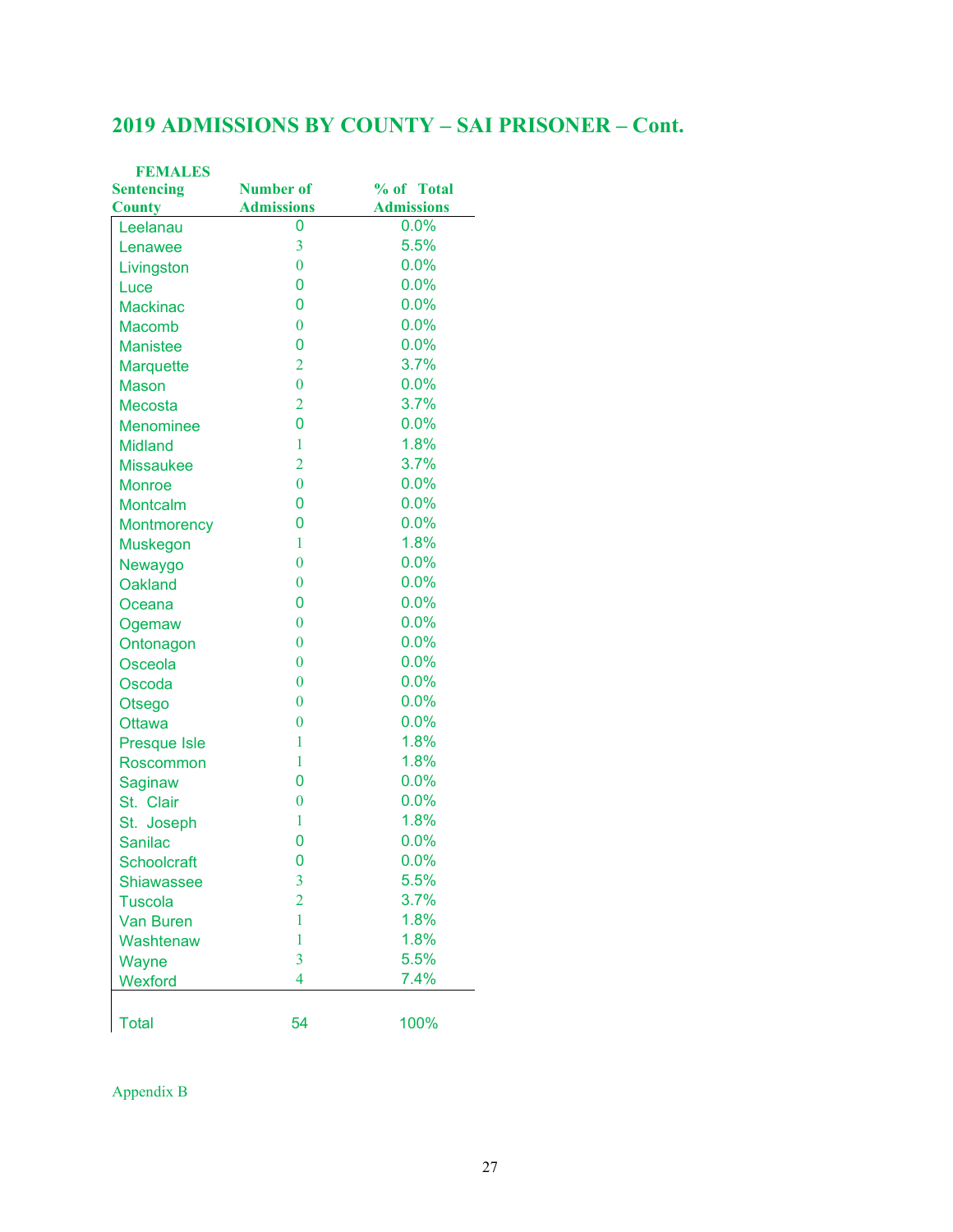### **2019 ADMISSIONS BY MONTH (Males)**



**Appendix C**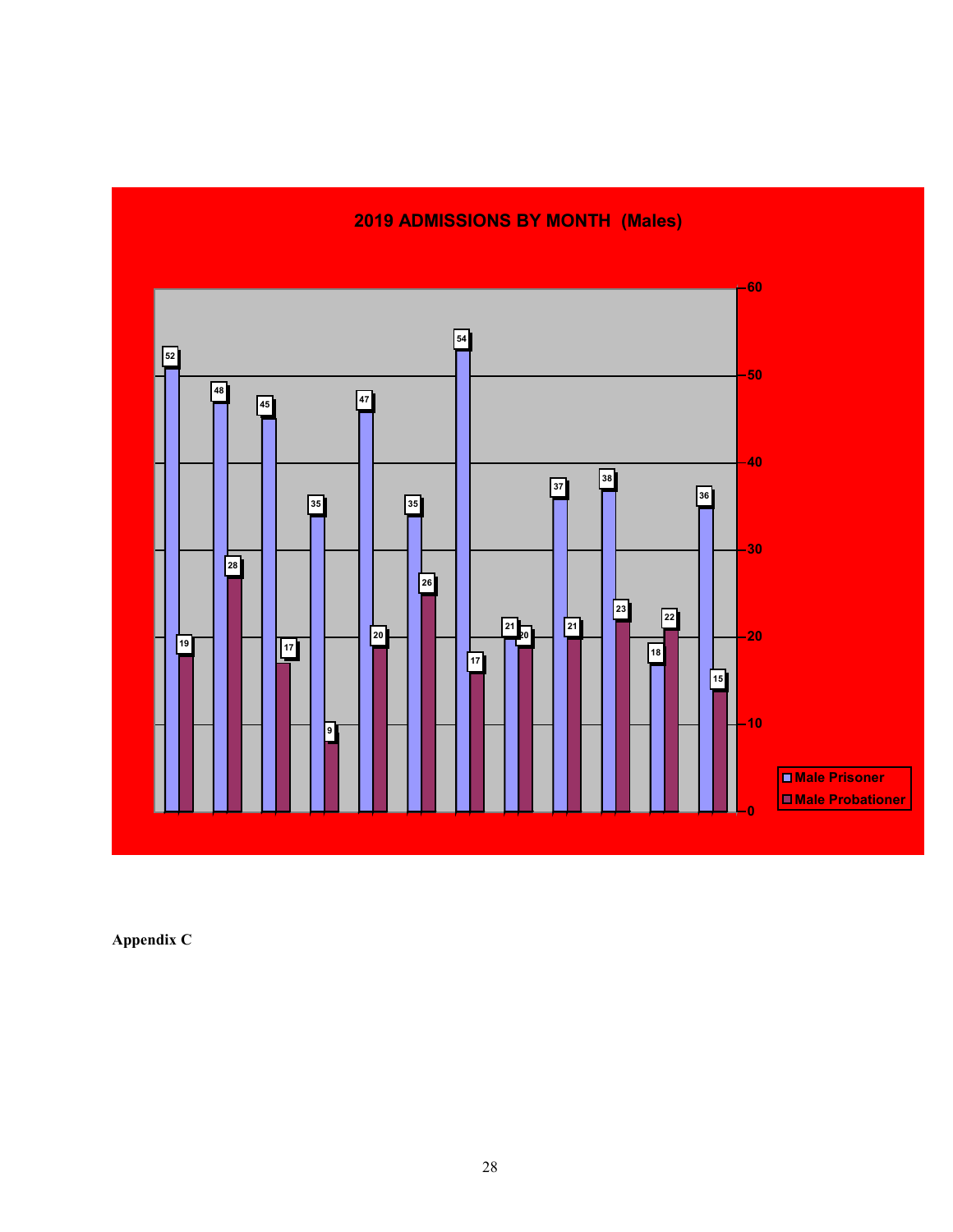#### **2019 ADMISSIONS BY MONTH Females**



**Appendix C**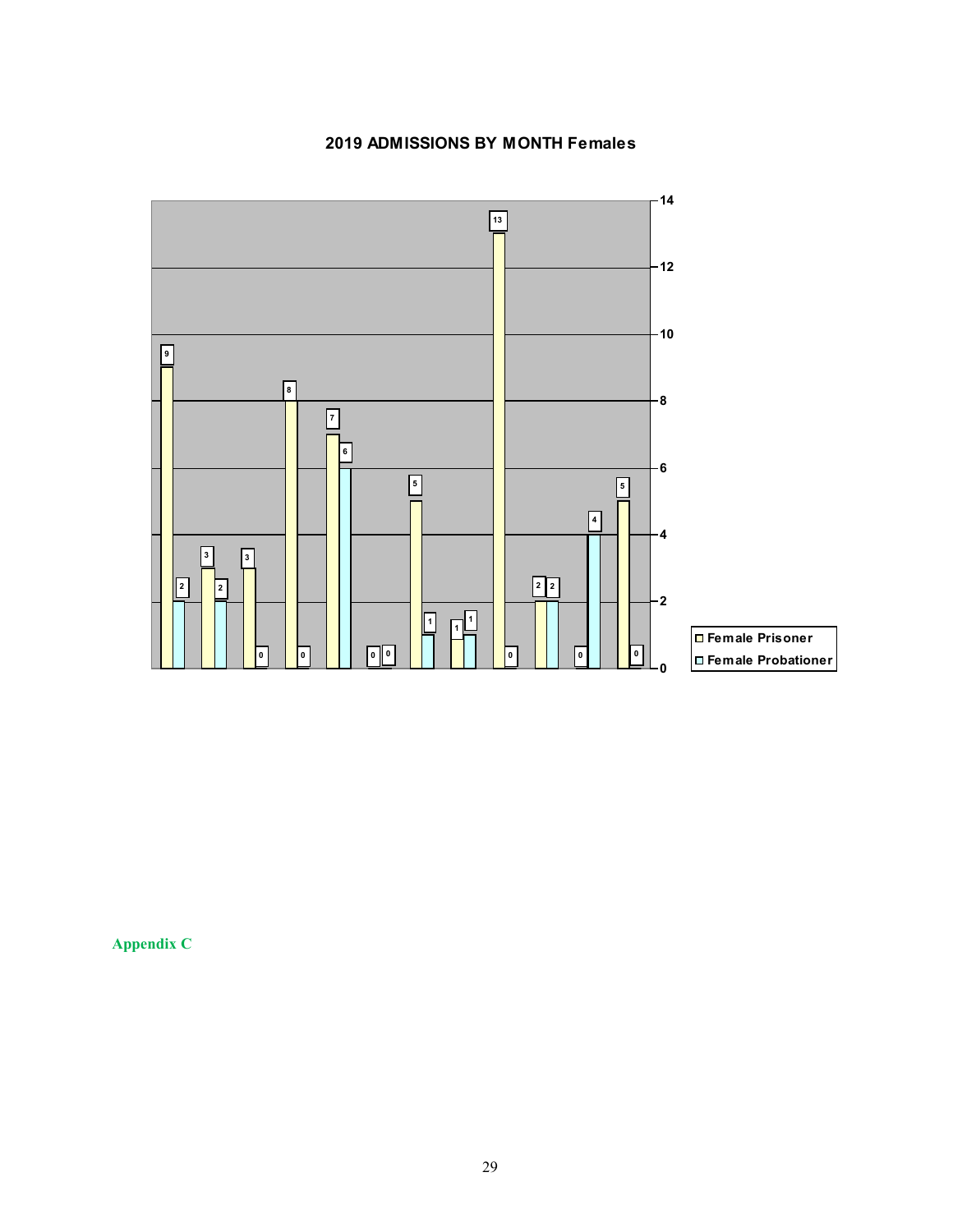

#### **2019 ADMISSIONS (Females)**



**Appendix D**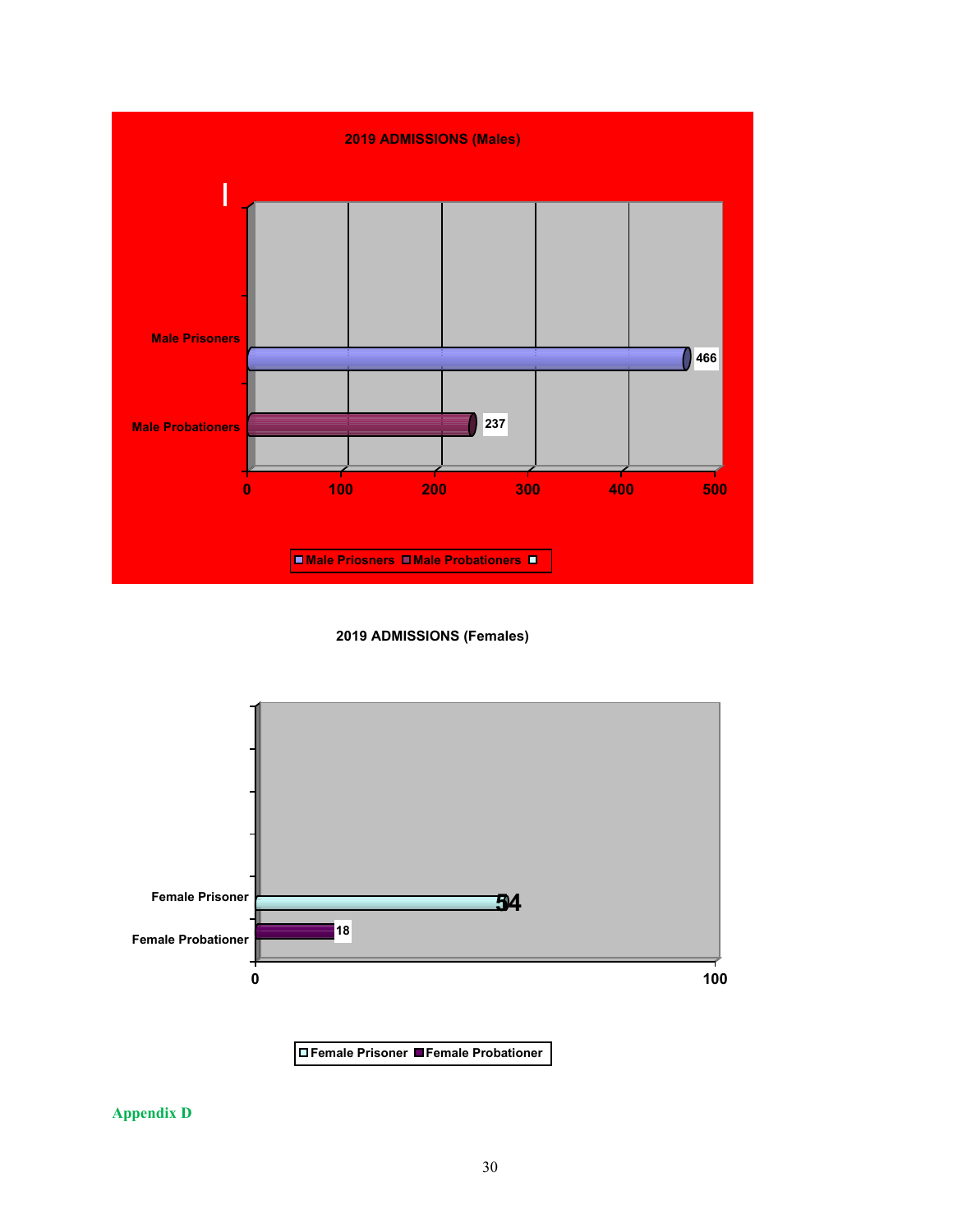

## **MONTHLY POPULATION TOTALS (Males)**

APPENDIX E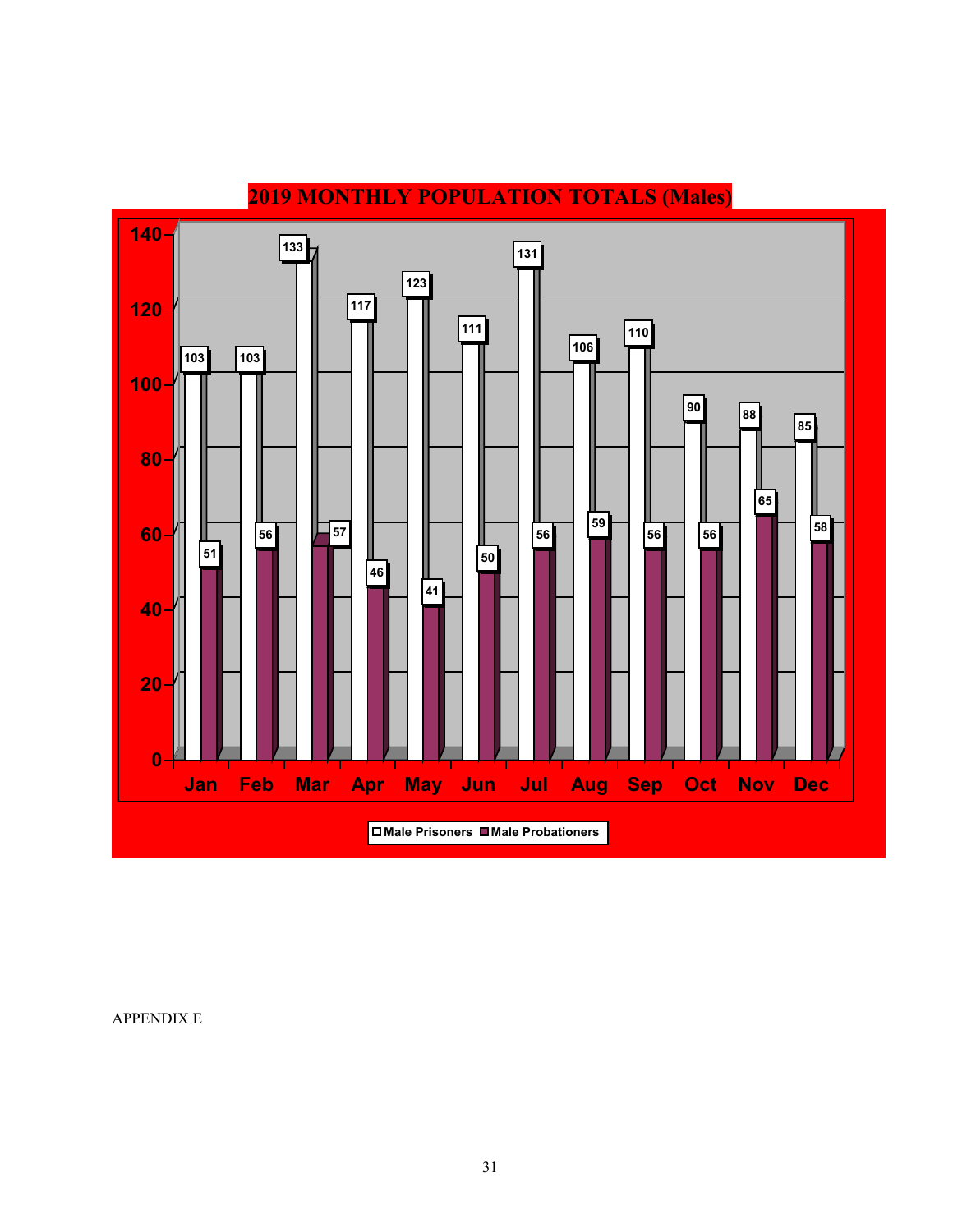

**MONTHLY POPULATION TOTALS (Females)**

**Appendix E**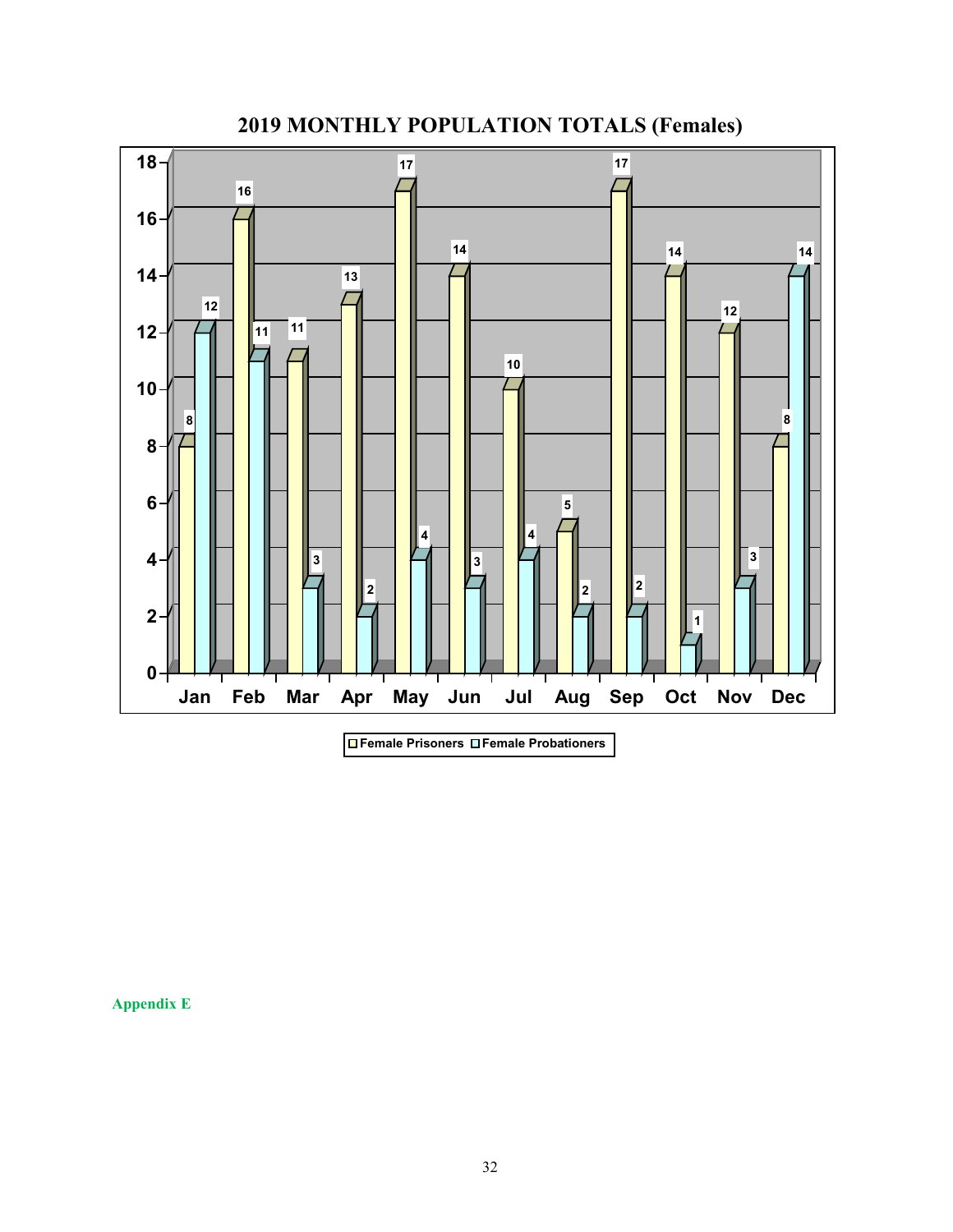### **2019 PROGRAM OUTCOMES BY COUNTY – MALE PROBATIONER**

|                       | Successful       | Rule             | Voluntary        | Medical          | Unqualified      | <b>Totals</b>    |
|-----------------------|------------------|------------------|------------------|------------------|------------------|------------------|
|                       | Completion       | Violator         | Withdrawal       | Termination      |                  |                  |
| Alcona                | 0                | $\boldsymbol{0}$ | $\boldsymbol{0}$ | $\boldsymbol{0}$ | $\boldsymbol{0}$ | $\boldsymbol{0}$ |
| Alger                 | $\boldsymbol{0}$ | $\boldsymbol{0}$ | $\boldsymbol{0}$ | $\boldsymbol{0}$ | $\boldsymbol{0}$ | $\boldsymbol{0}$ |
| Allegan               | 1                | $\boldsymbol{0}$ | $\boldsymbol{0}$ | $\boldsymbol{0}$ | $\mathbf{0}$     | 1                |
| Alpena                | $\boldsymbol{0}$ | $\theta$         | $\boldsymbol{0}$ | $\boldsymbol{0}$ | $\boldsymbol{0}$ | $\boldsymbol{0}$ |
| Antrim                | 1                | $\boldsymbol{0}$ | $\theta$         | $\boldsymbol{0}$ | $\mathbf{0}$     | $\boldsymbol{0}$ |
| Arenac                | $\boldsymbol{0}$ | $\boldsymbol{0}$ | $\boldsymbol{0}$ | $\boldsymbol{0}$ | $\boldsymbol{0}$ | $\boldsymbol{0}$ |
| Baraga                | $\boldsymbol{0}$ | $\boldsymbol{0}$ | $\boldsymbol{0}$ | $\boldsymbol{0}$ | $\boldsymbol{0}$ | $\boldsymbol{0}$ |
| Barry                 | 4                | $\boldsymbol{0}$ | $\boldsymbol{0}$ | $\boldsymbol{0}$ | $\boldsymbol{0}$ | 4                |
| Bay                   | 7                | 1                | $\boldsymbol{0}$ | $\boldsymbol{0}$ | $\boldsymbol{0}$ | $8\,$            |
| Benzie                | $\boldsymbol{0}$ | $\boldsymbol{0}$ | $\boldsymbol{0}$ | $\boldsymbol{0}$ | $\boldsymbol{0}$ | $\boldsymbol{0}$ |
| <b>Berrien</b>        | 10               | $\boldsymbol{0}$ | $\theta$         | $\overline{c}$   | $\mathbf{0}$     | 12               |
| <b>Branch</b>         | $\overline{c}$   | $\theta$         | $\boldsymbol{0}$ | $\boldsymbol{0}$ | $\boldsymbol{0}$ | $\overline{c}$   |
| Calhoun               | $\boldsymbol{0}$ | $\theta$         | $\boldsymbol{0}$ | $\boldsymbol{0}$ | $\mathbf{0}$     | $\boldsymbol{0}$ |
| Cass                  | 1                | $\theta$         | $\boldsymbol{0}$ | $\boldsymbol{0}$ | $\boldsymbol{0}$ | 1                |
| Charlevoix            | $\boldsymbol{0}$ | $\boldsymbol{0}$ | $\boldsymbol{0}$ | $\boldsymbol{0}$ | $\boldsymbol{0}$ | $\boldsymbol{0}$ |
| Cheboygan             | $\boldsymbol{0}$ | $\boldsymbol{0}$ | $\boldsymbol{0}$ | $\boldsymbol{0}$ | $\boldsymbol{0}$ | $\boldsymbol{0}$ |
| Chippewa              | $\boldsymbol{0}$ | $\boldsymbol{0}$ | $\boldsymbol{0}$ | $\boldsymbol{0}$ | $\boldsymbol{0}$ | $\boldsymbol{0}$ |
| Clare                 | $\overline{c}$   | $\mathbf{0}$     | $\boldsymbol{0}$ | $\boldsymbol{0}$ | $\boldsymbol{0}$ | $\boldsymbol{0}$ |
| Clinton               | $\mathbf{1}$     | $\boldsymbol{0}$ | $\theta$         | $\boldsymbol{0}$ | $\mathbf{0}$     | 1                |
| Crawford              | 1                | $\theta$         | $\boldsymbol{0}$ | $\boldsymbol{0}$ | $\boldsymbol{0}$ | 1                |
| Delta                 | $\boldsymbol{0}$ | $\boldsymbol{0}$ | $\boldsymbol{0}$ | $\boldsymbol{0}$ | $\mathbf{0}$     | $\boldsymbol{0}$ |
| Dickinson             | $\boldsymbol{0}$ | $\theta$         | $\boldsymbol{0}$ | $\boldsymbol{0}$ | $\boldsymbol{0}$ | 0                |
| Eaton                 | 1                | $\boldsymbol{0}$ | $\boldsymbol{0}$ | $\boldsymbol{0}$ | $\boldsymbol{0}$ | 1                |
| Emmet                 | $\boldsymbol{0}$ | $\boldsymbol{0}$ | $\boldsymbol{0}$ | $\boldsymbol{0}$ | $\boldsymbol{0}$ | $\boldsymbol{0}$ |
| Genesee               | 7                | $\boldsymbol{0}$ | $\boldsymbol{0}$ | $\boldsymbol{0}$ | $\boldsymbol{0}$ | 7                |
| Gladwin               | 1                | 1                | $\boldsymbol{0}$ | $\boldsymbol{0}$ | $\boldsymbol{0}$ | $\overline{c}$   |
| Gogebic               | $\boldsymbol{0}$ | $\boldsymbol{0}$ | $\boldsymbol{0}$ | $\boldsymbol{0}$ | $\mathbf{0}$     | $\boldsymbol{0}$ |
| <b>Grand Traverse</b> | $\boldsymbol{0}$ | $\theta$         | $\boldsymbol{0}$ | $\boldsymbol{0}$ | $\boldsymbol{0}$ | $\boldsymbol{0}$ |
| Gratiot               | $\boldsymbol{0}$ | $\theta$         | $\boldsymbol{0}$ | $\boldsymbol{0}$ | $\boldsymbol{0}$ | $\boldsymbol{0}$ |
| Hillsdale             | $\boldsymbol{0}$ | $\theta$         | $\boldsymbol{0}$ | $\boldsymbol{0}$ | $\boldsymbol{0}$ | $\boldsymbol{0}$ |
| Houghton              | $\boldsymbol{0}$ | $\boldsymbol{0}$ | $\boldsymbol{0}$ | $\boldsymbol{0}$ | $\boldsymbol{0}$ | $\boldsymbol{0}$ |
| Huron                 | $\boldsymbol{0}$ | $\boldsymbol{0}$ | $\boldsymbol{0}$ | 0                | 0                | 0                |
| Ingham                | 12               | 1                | $\boldsymbol{0}$ | 2                | 1                | 16               |
| Ionia                 | 6                | $\boldsymbol{0}$ | $\boldsymbol{0}$ | $\boldsymbol{0}$ | $\boldsymbol{0}$ | 6                |
| losco                 | $\boldsymbol{0}$ | $\boldsymbol{0}$ | $\boldsymbol{0}$ | $\boldsymbol{0}$ | $\boldsymbol{0}$ | $\boldsymbol{0}$ |
| Iron                  | $\boldsymbol{0}$ | $\boldsymbol{0}$ | $\theta$         | $\boldsymbol{0}$ | $\boldsymbol{0}$ | $\boldsymbol{0}$ |
| Isabella              | $\overline{c}$   | $\boldsymbol{0}$ | $\mathbf{0}$     | $\boldsymbol{0}$ | $\mathbf{0}$     | $\overline{2}$   |
| Jackson               | 10               | $\boldsymbol{0}$ | $\boldsymbol{0}$ | $\boldsymbol{0}$ | $\mathbf{0}$     | $10\,$           |
| Kalamazoo             | $\overline{4}$   | 1                | $\boldsymbol{0}$ | $\boldsymbol{0}$ | $\boldsymbol{0}$ | 5                |
| Kalkaska              | $\boldsymbol{0}$ | $\boldsymbol{0}$ | $\boldsymbol{0}$ | $\boldsymbol{0}$ | $\boldsymbol{0}$ | $\boldsymbol{0}$ |
|                       | 7                | $\boldsymbol{0}$ | $\mathbf{1}$     | $\boldsymbol{0}$ | $\boldsymbol{0}$ | $8\,$            |
| Kent                  | $\boldsymbol{0}$ | $\boldsymbol{0}$ | $\boldsymbol{0}$ | $\boldsymbol{0}$ | $\boldsymbol{0}$ | $\boldsymbol{0}$ |
| Keweenaw              | $\boldsymbol{0}$ | $\boldsymbol{0}$ | $\boldsymbol{0}$ | $\boldsymbol{0}$ | $\boldsymbol{0}$ | $\boldsymbol{0}$ |
| Lake                  | 1                | $\boldsymbol{0}$ | $\boldsymbol{0}$ | $\boldsymbol{0}$ | $\boldsymbol{0}$ |                  |
| Lapeer                |                  |                  |                  |                  |                  | $\mathbf{1}$     |

Appendix F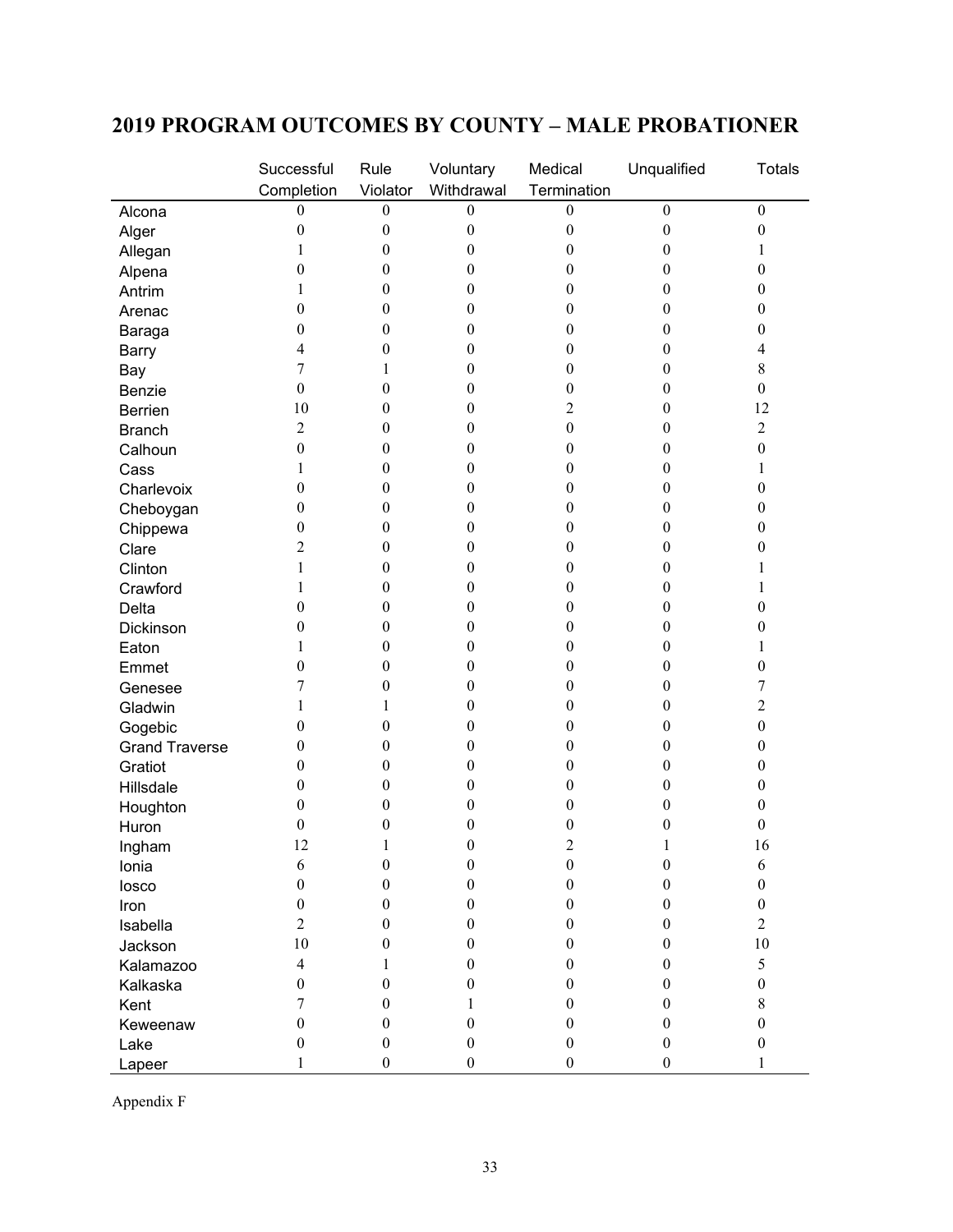### **2019 PROGRAM OUTCOMES BY COUNTY – MALE PROBATIONER –Cont.**

|              | Successful       | Rule             | Voluntary        | Medical          | Unqualified      | <b>Totals</b>    |
|--------------|------------------|------------------|------------------|------------------|------------------|------------------|
|              | Completion       | Violator         | Withdrawal       | Termination      |                  |                  |
| Leelanau     | 0                | $\theta$         | $\theta$         | $\theta$         | $\mathbf{0}$     | $\mathbf{0}$     |
| Lenawee      | $\boldsymbol{0}$ | $\boldsymbol{0}$ | $\boldsymbol{0}$ | $\theta$         | $\boldsymbol{0}$ | $\boldsymbol{0}$ |
| Livingston   | 3                | $\theta$         | $\boldsymbol{0}$ | $\theta$         | 0                | 3                |
| Luce         | $\boldsymbol{0}$ | $\theta$         | $\boldsymbol{0}$ | 0                | 0                | $\boldsymbol{0}$ |
| Mackinac     | $\boldsymbol{0}$ | $\theta$         | $\boldsymbol{0}$ | 0                | $\theta$         | $\boldsymbol{0}$ |
| Macomb       | 8                | $\theta$         | $\boldsymbol{0}$ | 0                | $\theta$         | 8                |
| Manistee     | 4                | $\theta$         | $\boldsymbol{0}$ | 0                | 0                | 4                |
| Marquette    | $\boldsymbol{0}$ | $\theta$         | $\boldsymbol{0}$ | 0                | $\theta$         | $\boldsymbol{0}$ |
| Mason        | $\boldsymbol{0}$ | $\boldsymbol{0}$ | $\boldsymbol{0}$ | 0                | 0                | $\boldsymbol{0}$ |
| Mecosta      | $\boldsymbol{0}$ | $\boldsymbol{0}$ | $\boldsymbol{0}$ | 0                | $\boldsymbol{0}$ | $\boldsymbol{0}$ |
| Menominee    | $\theta$         | $\theta$         | $\boldsymbol{0}$ | 0                | 0                | $\boldsymbol{0}$ |
| Midland      | 4                | $\theta$         | $\boldsymbol{0}$ |                  | 0                | 5                |
| Missaukee    | $\boldsymbol{0}$ | $\theta$         | $\boldsymbol{0}$ | 0                | $\theta$         | $\boldsymbol{0}$ |
| Monroe       | 8                | 1                | $\boldsymbol{0}$ |                  | $\theta$         | 17               |
| Montcalm     | 6                | $\theta$         | 1                | 0                | 0                | 7                |
| Montmorency  | $\boldsymbol{0}$ | $\theta$         | $\boldsymbol{0}$ | 0                | 0                | $\boldsymbol{0}$ |
| Muskegon     | 3                | $\boldsymbol{0}$ | $\boldsymbol{0}$ | 0                | 0                | 3                |
| Newaygo      | 1                | $\boldsymbol{0}$ | $\boldsymbol{0}$ | 0                | $\boldsymbol{0}$ | 1                |
| Oakland      | 8                | $\theta$         | 1                | 1                | 0                | 10               |
| Oceana       | 1                | $\theta$         | $\boldsymbol{0}$ | 0                | 0                | 1                |
| Ogemaw       | $\boldsymbol{0}$ | $\theta$         | $\boldsymbol{0}$ | $\theta$         | $\theta$         | $\boldsymbol{0}$ |
| Ontonagon    | $\boldsymbol{0}$ | $\theta$         | $\boldsymbol{0}$ | 0                | $\theta$         | $\boldsymbol{0}$ |
| Osceola      | 2                | 1                | $\boldsymbol{0}$ | 0                | 0                | 3                |
| Oscoda       | $\boldsymbol{0}$ | $\boldsymbol{0}$ | $\boldsymbol{0}$ | 0                | $\theta$         | $\boldsymbol{0}$ |
| Otsego       | $\boldsymbol{0}$ | $\boldsymbol{0}$ | $\boldsymbol{0}$ | 0                | 0                | 0                |
| Ottawa       | 3                | $\boldsymbol{0}$ | $\boldsymbol{0}$ | 0                | $\boldsymbol{0}$ | 3                |
| Presque Isle | $\boldsymbol{0}$ | $\theta$         | 0                | $\overline{0}$   | 0                | $\boldsymbol{0}$ |
| Roscommon    | 0                | $\boldsymbol{0}$ | 1                | 0                | 0                | $\boldsymbol{0}$ |
| Saginaw      | 9                | 1                | $\boldsymbol{0}$ | 0                | 0                | 11               |
| St. Clair    | 1                | 2                | $\boldsymbol{0}$ | 0                | 0                | 3                |
| St. Joseph   | 3                | $\boldsymbol{0}$ | $\boldsymbol{0}$ | $\boldsymbol{0}$ | 0                | 3                |
| Sanilac      | $\boldsymbol{0}$ | $\boldsymbol{0}$ | $\boldsymbol{0}$ | $\boldsymbol{0}$ | $\boldsymbol{0}$ | $\boldsymbol{0}$ |
| Schoolcraft  | $\theta$         | $\boldsymbol{0}$ | $\boldsymbol{0}$ | $\boldsymbol{0}$ | $\boldsymbol{0}$ | $\boldsymbol{0}$ |
| Shiawassee   |                  | $\boldsymbol{0}$ | $\boldsymbol{0}$ | $\boldsymbol{0}$ | $\theta$         | 1                |
| Tuscola      | $\theta$         | $\theta$         | $\theta$         | $\theta$         | $\theta$         | $\boldsymbol{0}$ |
| Van Buren    | $\theta$         | $\theta$         | $\boldsymbol{0}$ | $\theta$         | $\theta$         | $\mathbf{0}$     |
| Washtenaw    | 4                | $\boldsymbol{0}$ | $\boldsymbol{0}$ | $\boldsymbol{0}$ | $\theta$         | 4                |
| Wayne        | 12               | $\overline{2}$   | $\boldsymbol{0}$ | $\boldsymbol{0}$ | $\mathbf{0}$     | 14               |
| Wexford      | $\boldsymbol{0}$ | $\boldsymbol{0}$ | $\boldsymbol{0}$ | $\boldsymbol{0}$ | $\boldsymbol{0}$ | $\boldsymbol{0}$ |
|              |                  |                  |                  |                  |                  |                  |
| <b>TOTAL</b> | 162              | 11               | 4                | $\overline{7}$   | 1                | 185              |

APPENDIX F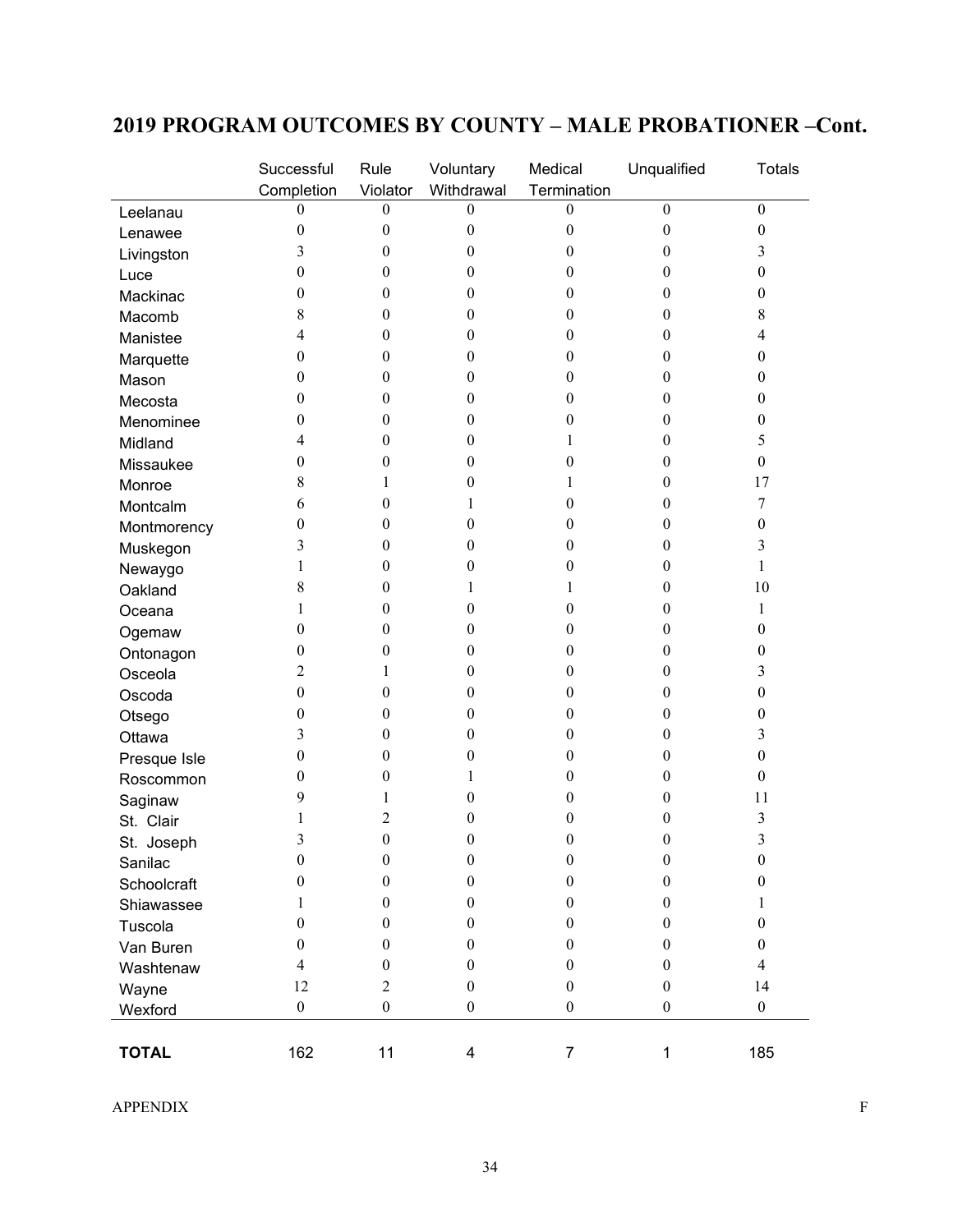|                       | <b>Successful</b> | <b>Rule</b>    | Voluntary        | <b>Medical</b> | <b>Unqualified</b> | <b>Totals</b>    |
|-----------------------|-------------------|----------------|------------------|----------------|--------------------|------------------|
|                       | Completion        | Violator       | Withdrawal       | Termination    |                    |                  |
| Alcona                | $\theta$          | $\overline{0}$ | $\theta$         | $\theta$       | $\theta$           | $\overline{0}$   |
| Alger                 | $\mathbf{0}$      | $\mathbf{0}$   | $\boldsymbol{0}$ | $\bf{0}$       | $\mathbf{0}$       | $\boldsymbol{0}$ |
| Allegan               | $\theta$          | $\mathbf{0}$   | $\Omega$         | $\theta$       | $\theta$           | $\boldsymbol{0}$ |
| Alpena                | $\theta$          | $\mathbf{0}$   | $\Omega$         | $\theta$       | $\theta$           | $\overline{0}$   |
| <b>Antrim</b>         | $\boldsymbol{0}$  | $\mathbf{0}$   | $\theta$         | $\theta$       | $\theta$           | $\bf{0}$         |
| Arenac                | $\theta$          | $\mathbf{0}$   | $\theta$         | $\theta$       | $\theta$           | $\overline{0}$   |
| <b>Baraga</b>         | $\boldsymbol{0}$  | $\mathbf{0}$   | $\theta$         | $\theta$       | $\bf{0}$           | $\boldsymbol{0}$ |
| <b>Barry</b>          | $\boldsymbol{0}$  | $\mathbf{0}$   | 0                | $\theta$       | $\theta$           | $\bf{0}$         |
| <b>Bay</b>            | 1                 | $\theta$       | $\theta$         | $\theta$       | $\mathbf{0}$       |                  |
| <b>Benzie</b>         | $\boldsymbol{0}$  | $\mathbf{0}$   | $\theta$         | $\theta$       | $\theta$           | $\overline{0}$   |
| <b>Berrien</b>        | $\theta$          | $\theta$       | $\theta$         | $\theta$       | $\overline{0}$     | $\overline{0}$   |
| <b>Branch</b>         | $\boldsymbol{0}$  | $\mathbf{0}$   | $\theta$         | $\theta$       | $\overline{0}$     | $\bf{0}$         |
| Calhoun               | $\mathbf{0}$      | $\mathbf{0}$   | $\theta$         | $\theta$       | 0                  | $\mathbf{0}$     |
| Cass                  | $\theta$          | $\mathbf{0}$   | $\theta$         | $\theta$       | $\mathbf{0}$       | $\bf{0}$         |
| Charlevoix            | $\boldsymbol{0}$  | $\mathbf{0}$   | $\theta$         | $\theta$       | $\theta$           | $\boldsymbol{0}$ |
| Cheboygan             | $\boldsymbol{0}$  | $\theta$       | $\theta$         | $\theta$       | $\theta$           | $\bf{0}$         |
| Chippewa              | $\boldsymbol{0}$  | $\mathbf{0}$   | $\theta$         | $\theta$       | $\bf{0}$           | $\bf{0}$         |
| <b>Clare</b>          | $\mathbf{0}$      | $\mathbf{0}$   | $\theta$         | $\mathbf{0}$   | $\bf{0}$           | $\boldsymbol{0}$ |
| <b>Clinton</b>        | 1                 | $\theta$       | $\theta$         | $\theta$       | 0                  | L                |
| Crawford              | $\boldsymbol{0}$  | $\mathbf{0}$   | $\theta$         | $\bf{0}$       | $\theta$           | $\overline{0}$   |
| <b>Delta</b>          | $\boldsymbol{0}$  | $\mathbf{0}$   | $\theta$         | $\mathbf{0}$   | $\bf{0}$           | $\boldsymbol{0}$ |
| <b>Dickinson</b>      | $\bf{0}$          | $\theta$       | $\theta$         | $\theta$       | $\overline{0}$     | $\bf{0}$         |
| Eaton                 | $\mathbf{0}$      | $\bf{0}$       | $\bf{0}$         | $\bf{0}$       | $\bf{0}$           | $\boldsymbol{0}$ |
| <b>Emmet</b>          | $\mathbf{0}$      | $\theta$       | $\theta$         | $\mathbf{0}$   | 0                  | $\mathbf{0}$     |
| Genesee               | $\mathbf{0}$      | $\theta$       | $\theta$         | $\mathbf{0}$   | $\theta$           | $\mathbf{0}$     |
| Gladwin               | $\bf{0}$          | $\mathbf{0}$   | $\theta$         | $\mathbf{0}$   | $\bf{0}$           | $\boldsymbol{0}$ |
| Gogebic               | $\bf{0}$          | $\overline{0}$ | $\theta$         | $\theta$       | $\overline{0}$     | $\bf{0}$         |
| <b>Grand Traverse</b> | $\boldsymbol{0}$  | $\overline{0}$ | $\bf{0}$         | $\bf{0}$       | $\overline{0}$     | $\boldsymbol{0}$ |
| <b>Gratiot</b>        | $\bf{0}$          | $\mathbf{0}$   | 0                | $\bf{0}$       | $\bf{0}$           | $\mathbf{0}$     |
| <b>Hillsdale</b>      | $\theta$          | $\mathbf{0}$   | $\theta$         | $\theta$       | $\theta$           | $\bf{0}$         |
| Houghton              | $\boldsymbol{0}$  | $\overline{0}$ | $\theta$         | $\bf{0}$       | $\overline{0}$     | $\bf{0}$         |
| Huron                 | $\mathbf{0}$      | $\overline{0}$ | $\bf{0}$         | $\overline{0}$ | $\overline{0}$     | $\bf{0}$         |

### **2019 PROGRAM OUTCOMES BY COUNTY – FEMALE PROBATIONER**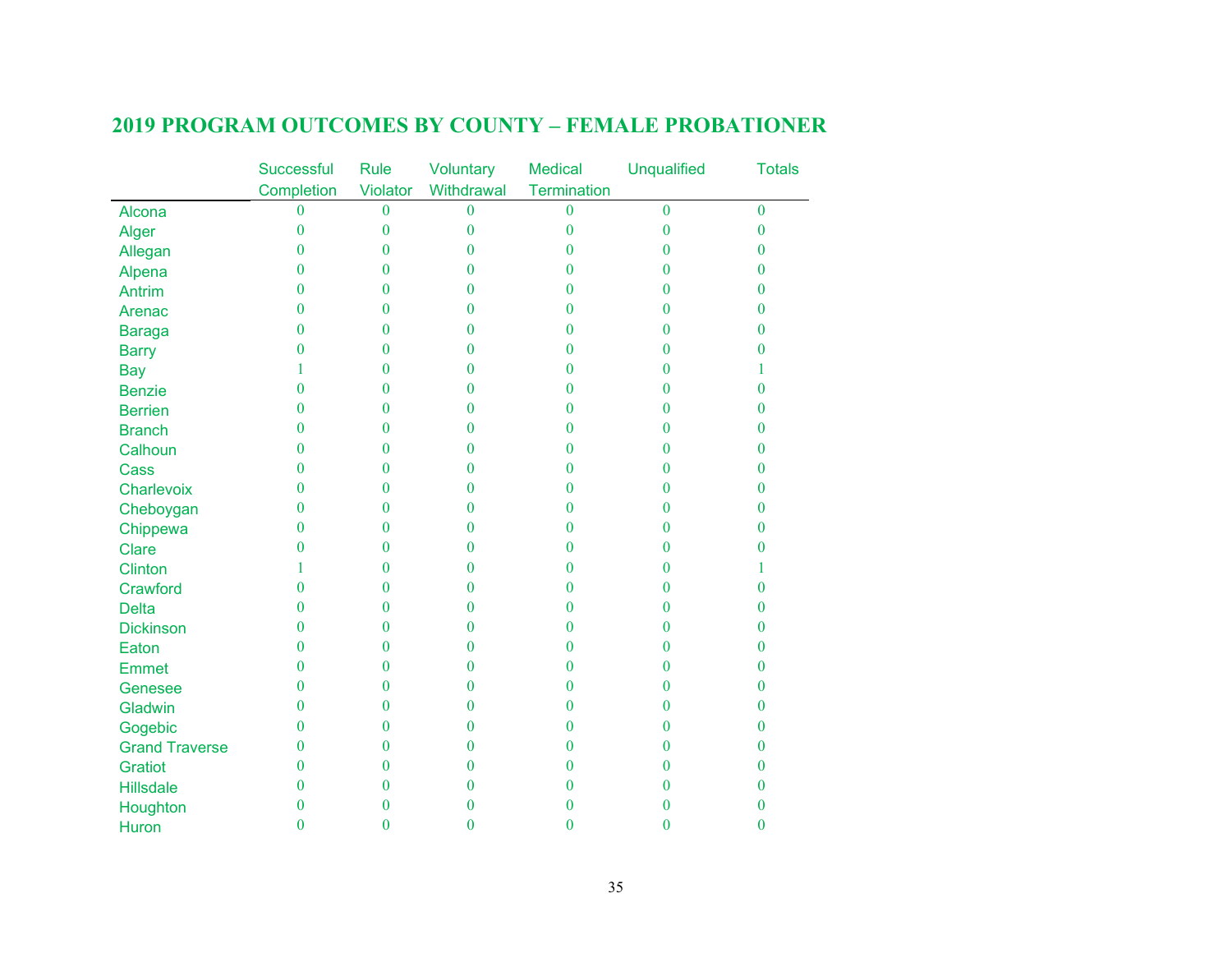| Ingham          |  |  |  |
|-----------------|--|--|--|
| Ionia           |  |  |  |
| losco           |  |  |  |
| Iron            |  |  |  |
| <b>Isabella</b> |  |  |  |
| Jackson         |  |  |  |
| Kalamazoo       |  |  |  |
| <b>Kalkaska</b> |  |  |  |
| Kent            |  |  |  |
| Keweenaw        |  |  |  |
| Lake            |  |  |  |
| Lapeer          |  |  |  |

APPENDIX F

### **2019 PROGRAM OUTCOMES BY COUNTY – FEMALE PROBATIONER – Cont.**

|                  | Successful | Rule     | Voluntary  | <b>Medical</b> | <b>Unqualified</b> | <b>Totals</b> |
|------------------|------------|----------|------------|----------------|--------------------|---------------|
|                  | Completion | Violator | Withdrawal | Termination    |                    |               |
| Leelanau         |            |          |            |                |                    |               |
| Lenawee          |            |          |            |                |                    |               |
| Livingston       |            |          |            |                |                    |               |
| Luce             |            |          |            |                |                    |               |
| <b>Mackinac</b>  |            |          |            |                |                    |               |
| <b>Macomb</b>    |            |          |            |                |                    |               |
| <b>Manistee</b>  |            |          |            |                |                    |               |
| Marquette        |            |          |            |                |                    |               |
| Mason            |            |          |            |                |                    |               |
| Mecosta          |            |          |            |                |                    |               |
| <b>Menominee</b> |            |          |            |                |                    |               |
| <b>Midland</b>   |            |          |            |                |                    |               |
| <b>Missaukee</b> |            |          |            |                |                    |               |
| <b>Monroe</b>    |            |          |            |                |                    |               |
| <b>Montcalm</b>  |            |          |            |                |                    |               |
| Montmorency      |            |          |            |                |                    |               |
| <b>Muskegon</b>  |            |          |            |                |                    |               |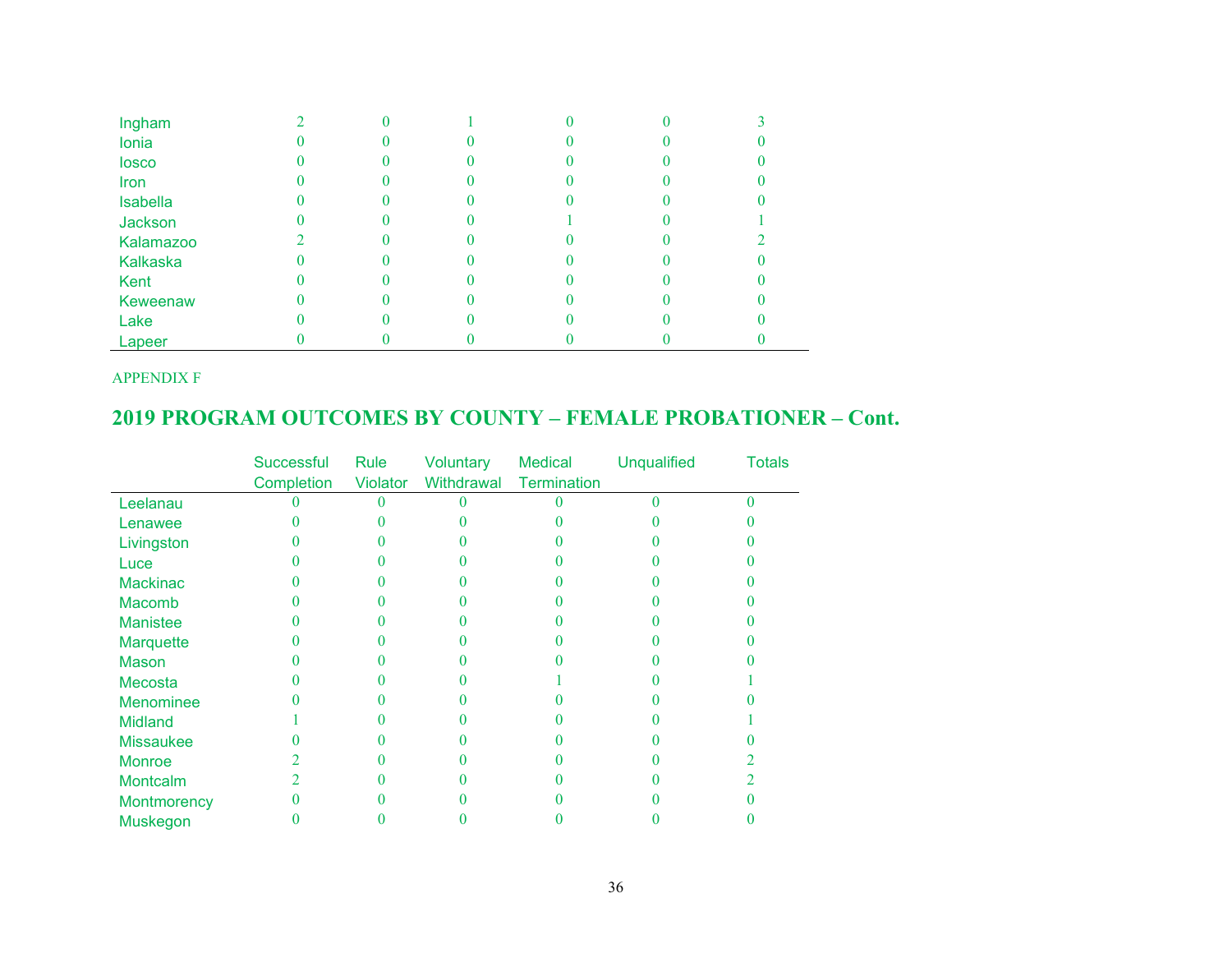| Newaygo        |    | 0            |   | 0        |   |    |
|----------------|----|--------------|---|----------|---|----|
| Oakland        |    | 0            |   |          |   |    |
| Oceana         |    | 0            | 0 | 0        |   |    |
| Ogemaw         | 0  | 0            | 0 | 0        |   |    |
| Ontonagon      | 0  | 0            | 0 | O        |   |    |
| Osceola        | 0  | 0            | 0 |          |   |    |
| Oscoda         | 0  | 0            | 0 |          |   |    |
| Otsego         | 0  | 0            | 0 |          |   |    |
| Ottawa         | N  | 0            | 0 |          |   |    |
| Presque Isle   | 0  | 0            | 0 |          |   |    |
| Roscommon      | 0  | 0            |   |          |   |    |
| Saginaw        | 2  | 0            | 0 |          |   | 2  |
| St. Clair      | 2  | 0            |   |          |   | 2. |
| St. Joseph     | N  | 0            |   |          |   | 0  |
| <b>Sanilac</b> |    | 0            |   |          |   |    |
| Schoolcraft    |    | 0            |   | 0        |   |    |
| Shiawassee     |    | $\Omega$     |   |          |   |    |
| <b>Tuscola</b> |    | 0            |   | 0        |   |    |
| Van Buren      |    | 0            |   | 0        |   |    |
| Washtenaw      |    | 0            | 0 | 0        |   |    |
| Wayne          | 0  | 0            | 0 | 0        |   |    |
| Wexford        | 0  | $\mathbf{0}$ | 0 | $\bf{0}$ | 0 | 0  |
| <b>TOTAL</b>   | 15 | Ω            |   | 2        |   | 18 |

APPENDIX F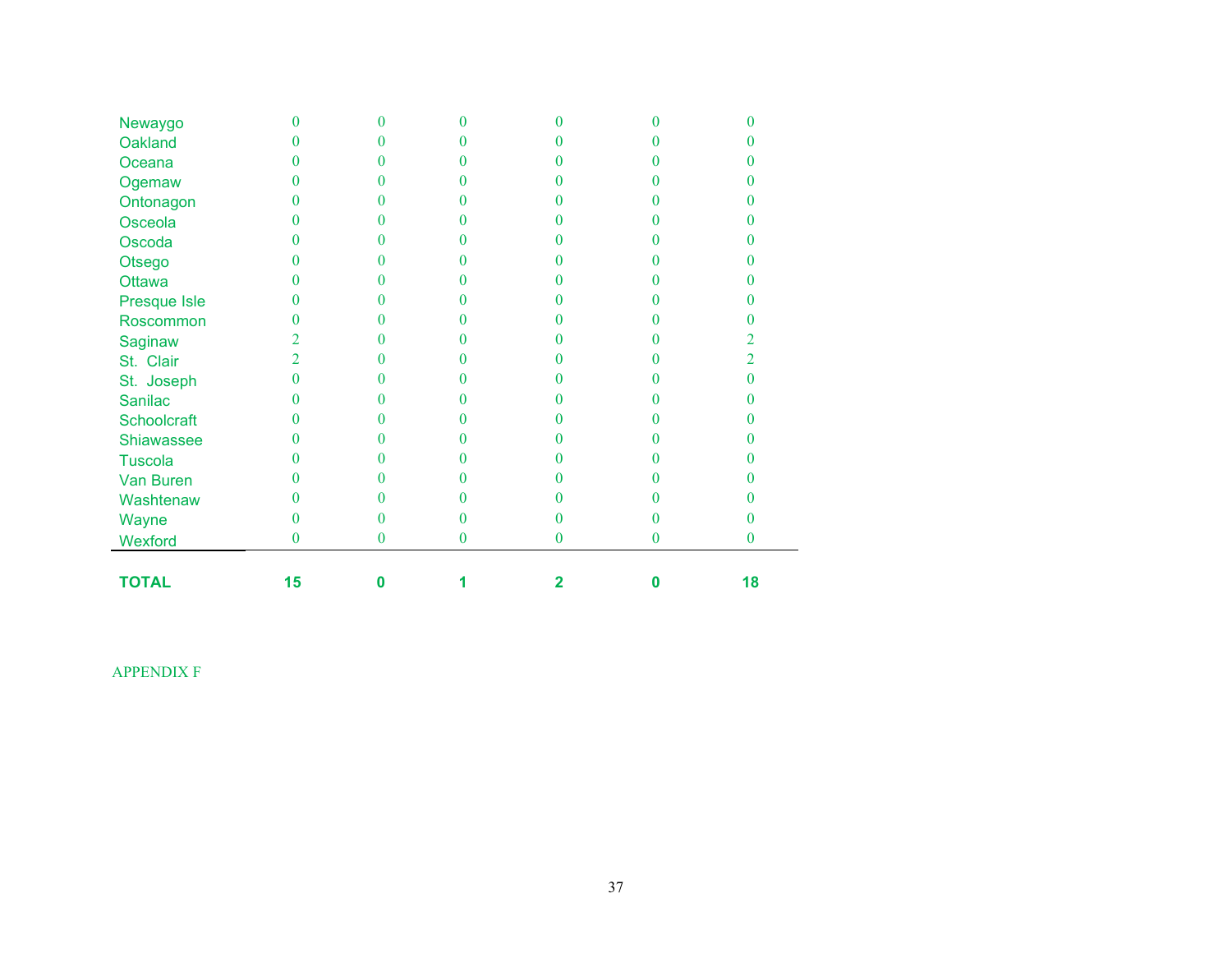### **2019 PROGRAM OUTCOMES BY COUNTY – SAI MALE PRISONER**

|                       | Successful       | Rule             | Voluntary        | Medical          | Unqualified      | <b>Totals</b>    |
|-----------------------|------------------|------------------|------------------|------------------|------------------|------------------|
|                       | Completion       | Violator         | Withdrawal       | Termination      |                  |                  |
| Alcona                | $\theta$         | $\boldsymbol{0}$ | $\mathbf{0}$     | $\boldsymbol{0}$ | $\boldsymbol{0}$ | $\mathbf{0}$     |
| Alger                 | $\boldsymbol{0}$ | $\boldsymbol{0}$ | $\boldsymbol{0}$ | $\boldsymbol{0}$ | $\boldsymbol{0}$ | $\boldsymbol{0}$ |
| Allegan               | 5                | $\theta$         | $\theta$         | $\theta$         | $\theta$         | 5                |
| Alpena                | 1                | $\boldsymbol{0}$ | $\boldsymbol{0}$ | 0                | $\boldsymbol{0}$ | 1                |
| Antrim                | $\overline{c}$   | $\mathbf{0}$     | $\boldsymbol{0}$ | $\boldsymbol{0}$ | $\theta$         | $\overline{2}$   |
| Arenac                | $\boldsymbol{0}$ | $\boldsymbol{0}$ | $\boldsymbol{0}$ | $\boldsymbol{0}$ | $\theta$         | $\boldsymbol{0}$ |
| Baraga                | $\boldsymbol{0}$ | $\boldsymbol{0}$ | $\boldsymbol{0}$ | $\boldsymbol{0}$ | $\mathbf{0}$     | $\boldsymbol{0}$ |
| Barry                 | 5                | $\boldsymbol{0}$ | $\boldsymbol{0}$ | 1                | 1                | 7                |
| Bay                   | $\boldsymbol{0}$ | $\boldsymbol{0}$ | 1                | $\boldsymbol{0}$ | $\mathbf{0}$     | 1                |
| Benzie                | $\overline{2}$   | $\boldsymbol{0}$ | $\boldsymbol{0}$ | $\boldsymbol{0}$ | $\boldsymbol{0}$ | $\overline{2}$   |
| <b>Berrien</b>        | 18               | $\boldsymbol{0}$ | $\boldsymbol{0}$ | $\boldsymbol{0}$ | $\mathbf{0}$     | 18               |
| <b>Branch</b>         | $\boldsymbol{0}$ | $\boldsymbol{0}$ | $\boldsymbol{0}$ | $\boldsymbol{0}$ | $\mathbf{0}$     | $\boldsymbol{0}$ |
| Calhoun               | 7                | $\boldsymbol{0}$ | $\theta$         | 1                | $\theta$         | $\,$ $\,$        |
| Cass                  | $\overline{c}$   | $\boldsymbol{0}$ | $\boldsymbol{0}$ | $\boldsymbol{0}$ | $\boldsymbol{0}$ | $\overline{2}$   |
| Charlevoix            | $\overline{c}$   | $\boldsymbol{0}$ | $\boldsymbol{0}$ | $\boldsymbol{0}$ | $\mathbf{0}$     | $\overline{2}$   |
| Cheboygan             | $\boldsymbol{0}$ | $\boldsymbol{0}$ | $\overline{0}$   | $\boldsymbol{0}$ | $\theta$         | $\boldsymbol{0}$ |
| Chippewa              | $\boldsymbol{0}$ | $\boldsymbol{0}$ | $\boldsymbol{0}$ | $\theta$         | $\theta$         | $\boldsymbol{0}$ |
| Clare                 | $\overline{2}$   | $\boldsymbol{0}$ | $\theta$         | 1                | $\theta$         | 3                |
| Clinton               | 5                | $\boldsymbol{0}$ | $\boldsymbol{0}$ | $\boldsymbol{0}$ | $\mathbf{0}$     | 5                |
| Crawford              | $\overline{4}$   | $\boldsymbol{0}$ | $\boldsymbol{0}$ | $\boldsymbol{0}$ | $\mathbf{0}$     | $\overline{4}$   |
| Delta                 | 1                | $\boldsymbol{0}$ | $\boldsymbol{0}$ | $\theta$         | $\mathbf{0}$     | 1                |
| Dickinson             | $\mathbf{1}$     | $\boldsymbol{0}$ | $\boldsymbol{0}$ | $\boldsymbol{0}$ | $\theta$         | 1                |
| Eaton                 | 5                | $\mathbf{0}$     | $\boldsymbol{0}$ | $\theta$         | $\mathbf{0}$     | 5                |
| Emmet                 | $\boldsymbol{0}$ | $\boldsymbol{0}$ | $\boldsymbol{0}$ | $\boldsymbol{0}$ | $\theta$         | $\mathbf{0}$     |
| Genesee               | 17               | $\boldsymbol{0}$ | $\boldsymbol{0}$ | $\overline{2}$   | $\boldsymbol{0}$ | 19               |
| Gladwin               | $\overline{4}$   | $\boldsymbol{0}$ | $\boldsymbol{0}$ | $\boldsymbol{0}$ | $\theta$         | $\overline{4}$   |
| Gogebic               | 1                | $\boldsymbol{0}$ | $\boldsymbol{0}$ | $\boldsymbol{0}$ | $\boldsymbol{0}$ | 1                |
| <b>Grand Traverse</b> | 5                | 1                | $\boldsymbol{0}$ | $\boldsymbol{0}$ | $\mathbf{0}$     | 6                |
| Gratiot               | 1                | $\boldsymbol{0}$ | $\boldsymbol{0}$ | $\boldsymbol{0}$ | $\mathbf{0}$     | 1                |
| Hillsdale             | 3                | $\boldsymbol{0}$ | $\boldsymbol{0}$ | 1                | $\boldsymbol{0}$ | $\overline{4}$   |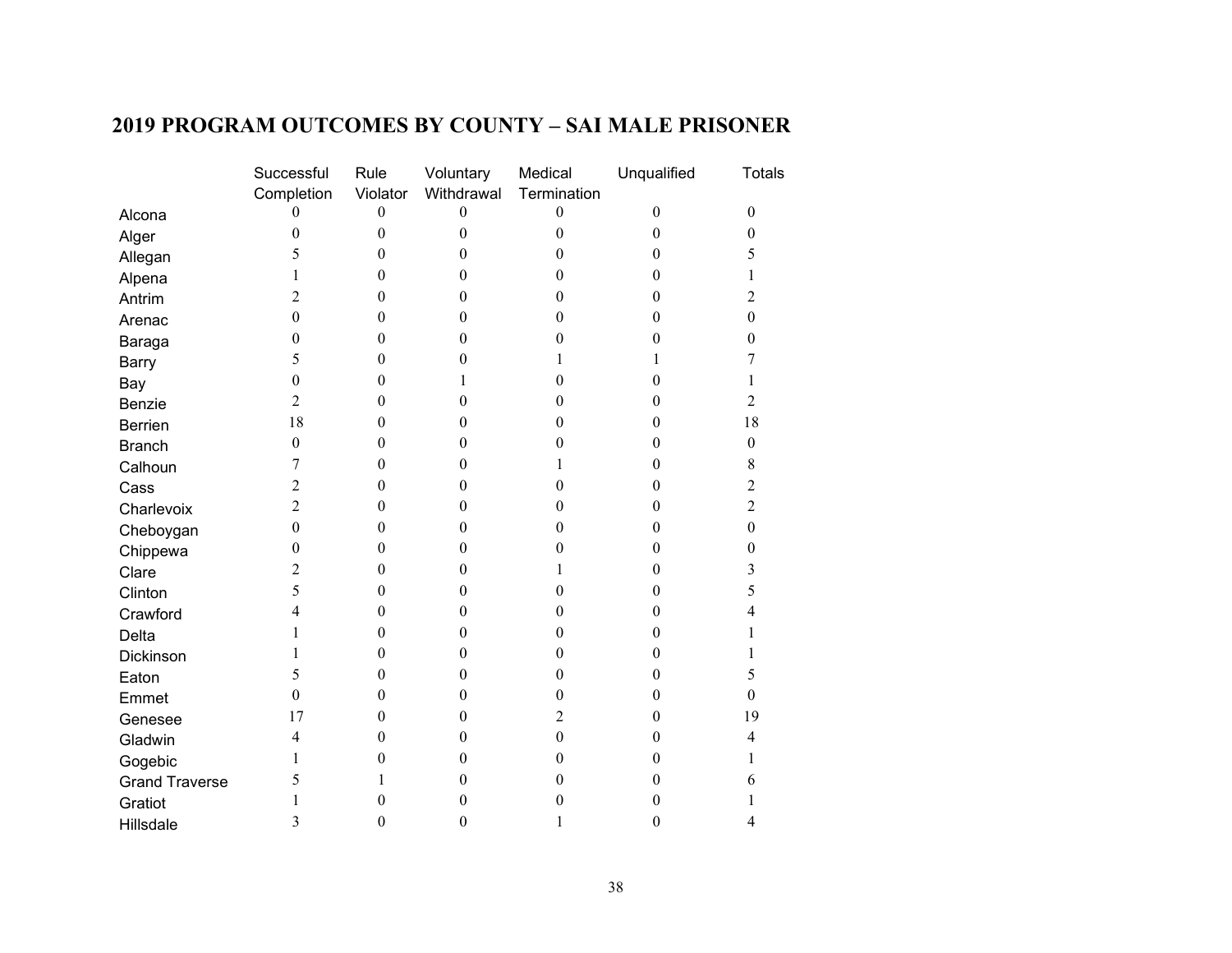| Houghton  |    |  |  |              |
|-----------|----|--|--|--------------|
| Huron     |    |  |  | $\mathbf{0}$ |
| Ingham    |    |  |  |              |
| Ionia     |    |  |  |              |
| losco     |    |  |  |              |
| Iron      |    |  |  |              |
| Isabella  |    |  |  | 6            |
| Jackson   | 10 |  |  | 12           |
| Kalamazoo |    |  |  | 12           |
| Kalkaska  |    |  |  |              |
| Kent      | 29 |  |  | 32           |
| Keweenaw  |    |  |  | $\Omega$     |
| Lake      |    |  |  | 2            |
| Lapeer    |    |  |  | 3            |

APPENDIX G

### **2019 PROGRAM OUTCOMES BY COUNTY – SAI MALE PRISONER – Cont.**

|            | Successful | Rule     | Voluntary  | Medical     | Unqualified | Totals |
|------------|------------|----------|------------|-------------|-------------|--------|
|            | Completion | Violator | Withdrawal | Termination |             |        |
| Leelanau   |            |          |            |             |             |        |
| Lenawee    |            |          |            |             |             |        |
| Livingston |            |          |            |             |             |        |
| Luce       |            |          |            |             |             |        |
| Mackinac   |            |          |            |             |             |        |
| Macomb     |            |          |            |             |             |        |
| Manistee   |            |          |            |             |             |        |
| Marquette  |            |          |            |             |             |        |
| Mason      |            |          |            |             |             |        |
| Mecosta    |            |          |            |             |             |        |
| Menominee  |            |          |            |             |             |        |
| Midland    |            |          |            |             |             |        |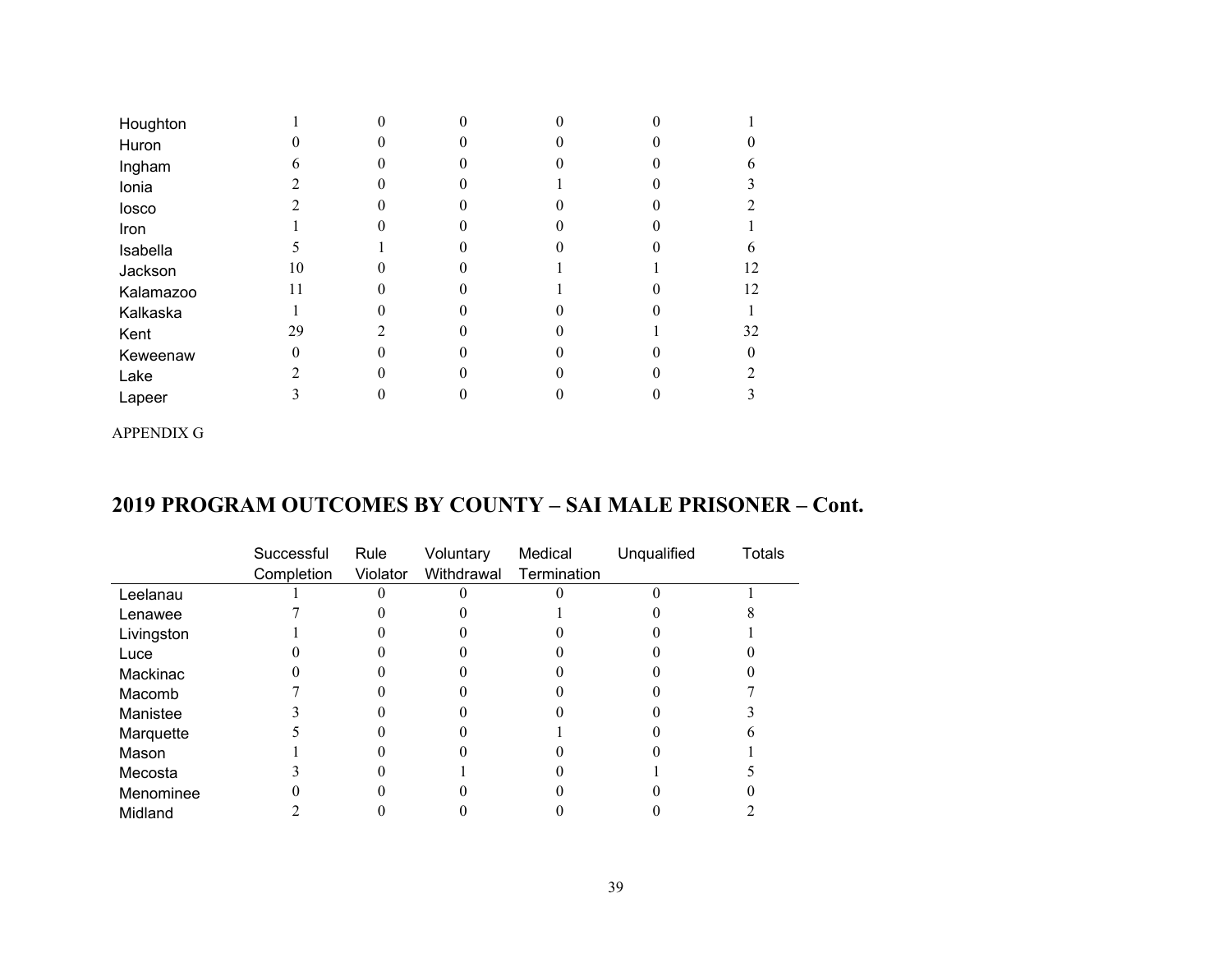| Missaukee    | $\theta$       | $\theta$         | $\boldsymbol{0}$ | 0              | 0                | $\mathbf{0}$   |
|--------------|----------------|------------------|------------------|----------------|------------------|----------------|
| Monroe       | 10             | 0                | 0                |                |                  | 12             |
| Montcalm     | 4              | $\theta$         | $\boldsymbol{0}$ | 0              | 0                | $\overline{4}$ |
| Montmorency  | 1              | $\theta$         | $\boldsymbol{0}$ | 0              | 0                | 1              |
| Muskegon     | 9              | $\theta$         | $\boldsymbol{0}$ | 0              | $\theta$         | 9              |
| Newaygo      | 8              | 0                | $\boldsymbol{0}$ | 0              | 0                | 8              |
| Oakland      | 12             | 0                | $\theta$         |                |                  | 14             |
| Oceana       | $\overline{c}$ | 0                | $\theta$         | 0              | $\theta$         | $\overline{c}$ |
| Ogemaw       | 6              | 0                | $\boldsymbol{0}$ | 0              | 0                | 6              |
| Ontonagon    | $\overline{0}$ | $\theta$         | $\boldsymbol{0}$ | 0              | 0                | $\mathbf{0}$   |
| Osceola      | $\overline{0}$ | 0                | $\mathbf{0}$     | 0              | 0                | $\mathbf{0}$   |
| Oscoda       | $\overline{0}$ | $\mathbf{0}$     | $\boldsymbol{0}$ | 0              | $\boldsymbol{0}$ | $\mathbf{0}$   |
| Otsego       | $\overline{2}$ | $\theta$         | $\mathbf{0}$     | $\overline{0}$ | $\boldsymbol{0}$ | $\overline{c}$ |
| Ottawa       | 5              | $\theta$         | $\boldsymbol{0}$ | 0              | $\theta$         | 5              |
| Presque Isle | $\overline{0}$ | 0                | $\mathbf{0}$     | 0              | $\theta$         | $\mathbf{0}$   |
| Roscommon    | 5              | $\theta$         | 0                | 0              | 0                | 5              |
| Saginaw      | $\tau$         | 0                | $\mathbf{0}$     | 0              | 0                | 7              |
| St. Clair    | 11             | 0                | $\theta$         | 0              | 0                | 11             |
| St. Joseph   | 6              | $\theta$         | 0                | 0              | $\theta$         | 6              |
| Sanilac      | 0              | $\theta$         | 0                | 0              | 0                | $\mathbf{0}$   |
| Schoolcraft  | $\theta$       | $\theta$         | $\boldsymbol{0}$ | 0              | 0                | $\mathbf{0}$   |
| Shiawassee   | 7              | 0                | $\boldsymbol{0}$ | 0              |                  | $8\,$          |
| Tuscola      | 3              | 0                | 0                | 0              | 0                | 3              |
| Van Buren    | 8              |                  | 0                | 0              | 0                | 9              |
| Washtenaw    | 5              | 0                | $\boldsymbol{0}$ | 0              | 0                | 5              |
| Wayne        | 45             | 3                | $\overline{c}$   | $\overline{c}$ | $\overline{c}$   | 54             |
| Wexford      | 5              | $\boldsymbol{0}$ | $\boldsymbol{0}$ | 1              | $\boldsymbol{0}$ | 6              |
|              |                |                  |                  |                |                  |                |
| <b>TOTAL</b> | 357            | 8                | 4                | 16             | 9                | 394            |

APPENDIX G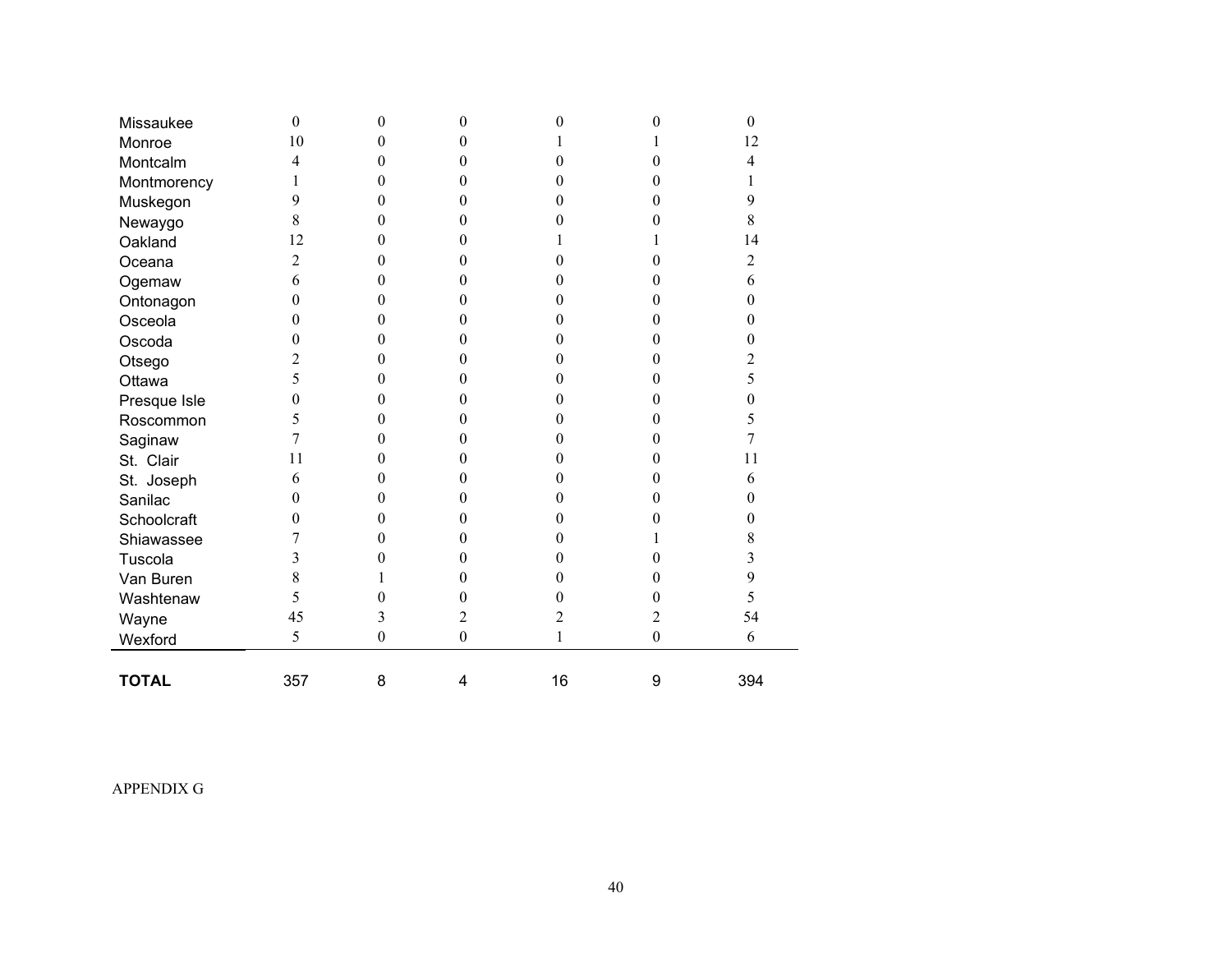|                       | Successful       | <b>Rule</b>    | Voluntary        | <b>Medical</b>   | <b>Unqualified</b> | <b>Totals</b>  |
|-----------------------|------------------|----------------|------------------|------------------|--------------------|----------------|
|                       | Completion       | Violator       | Withdrawal       | Termination      |                    |                |
| Alcona                | $\overline{0}$   | $\bf{0}$       | $\bf{0}$         | $\bf{0}$         | $\mathbf{0}$       | $\mathbf{0}$   |
| Alger                 | $\boldsymbol{0}$ | $\bf{0}$       | $\boldsymbol{0}$ | $\boldsymbol{0}$ | $\bf{0}$           | $\mathbf{0}$   |
| Allegan               | 1                | $\overline{0}$ | $\overline{0}$   | 0                | $\overline{0}$     | 1              |
| Alpena                | 4                | $\bf{0}$       | $\bf{0}$         | $\overline{0}$   | $\bf{0}$           | 4              |
| <b>Antrim</b>         | $\overline{0}$   | $\overline{0}$ | $\bf{0}$         | 0                | $\bf{0}$           | $\bf{0}$       |
| Arenac                | $\overline{0}$   | $\overline{0}$ | $\boldsymbol{0}$ | $\overline{0}$   | $\overline{0}$     | $\bf{0}$       |
| <b>Baraga</b>         | 0                | $\bf{0}$       | $\bf{0}$         | 0                | $\bf{0}$           | $\mathbf{0}$   |
| <b>Barry</b>          |                  | $\theta$       | $\overline{0}$   | 0                | $\theta$           | 1              |
| <b>Bay</b>            | 1                | $\overline{0}$ | $\overline{0}$   | 0                | $\overline{0}$     | 1              |
| <b>Benzie</b>         | $\overline{0}$   | $\bf{0}$       | $\bf{0}$         | 0                | $\overline{0}$     | $\bf{0}$       |
| <b>Berrien</b>        | $\overline{3}$   | $\bf{0}$       | $\boldsymbol{0}$ | $\overline{0}$   | $\bf{0}$           | $\overline{3}$ |
| <b>Branch</b>         | $\overline{0}$   | $\bf{0}$       | $\bf{0}$         | $\overline{0}$   | $\bf{0}$           | $\bf{0}$       |
| Calhoun               |                  | $\overline{0}$ | $\overline{0}$   | 0                | $\overline{0}$     | 1              |
| Cass                  |                  | $\theta$       | $\overline{0}$   | $\theta$         | $\theta$           | 1              |
| Charlevoix            |                  | $\overline{0}$ | $\bf{0}$         | 0                | $\overline{0}$     | 1              |
| Cheboygan             | $\overline{0}$   | $\theta$       | $\overline{0}$   | $\theta$         | $\overline{0}$     | $\bf{0}$       |
| Chippewa              | $\overline{0}$   | $\overline{0}$ | $\bf{0}$         | 1                | $\overline{0}$     | 1              |
| Clare                 | $\overline{0}$   | $\overline{0}$ | $\bf{0}$         | 0                | $\theta$           | $\theta$       |
| <b>Clinton</b>        | $\overline{0}$   | $\theta$       | $\overline{0}$   | 0                | $\overline{0}$     | $\theta$       |
| Crawford              | 1                | $\bf{0}$       | $\bf{0}$         | $\theta$         | $\overline{0}$     | 1              |
| <b>Delta</b>          | $\overline{0}$   | $\bf{0}$       | $\bf{0}$         | 0                | $\bf{0}$           | $\bf{0}$       |
| <b>Dickinson</b>      | $\overline{0}$   | $\overline{0}$ | $\boldsymbol{0}$ | $\theta$         | $\overline{0}$     | $\bf{0}$       |
| Eaton                 | 3                | $\overline{0}$ | $\bf{0}$         | 0                | $\bf{0}$           | $\overline{3}$ |
| <b>Emmet</b>          | $\overline{0}$   | $\theta$       | $\overline{0}$   | 0                | $\overline{0}$     | $\bf{0}$       |
| Genesee               | $\overline{0}$   | 1              | $\overline{0}$   | 1                | $\overline{0}$     | $\overline{2}$ |
| Gladwin               | 1                | $\overline{0}$ | $\bf{0}$         | $\theta$         | $\overline{0}$     | 1              |
| Gogebic               | $\overline{0}$   | $\overline{0}$ | $\boldsymbol{0}$ | $\theta$         | $\overline{0}$     | $\bf{0}$       |
| <b>Grand Traverse</b> | $\overline{0}$   | $\bf{0}$       | $\boldsymbol{0}$ | $\overline{0}$   | $\bf{0}$           | $\bf{0}$       |
| Gratiot               | 0                | $\theta$       | $\overline{0}$   | $\theta$         | $\bf{0}$           | $\theta$       |
| <b>Hillsdale</b>      |                  | $\theta$       | $\theta$         | 0                | $\theta$           | 1              |
| Houghton              | 0                | $\theta$       | 0                | $\theta$         | 0                  | $\bf{0}$       |
| Huron                 | $\overline{0}$   | $\theta$       | $\overline{0}$   | $\overline{0}$   | $\theta$           | $\theta$       |

### **2019 PROGRAM OUTCOMES BY COUNTY – SAI FEMALE PRISONER**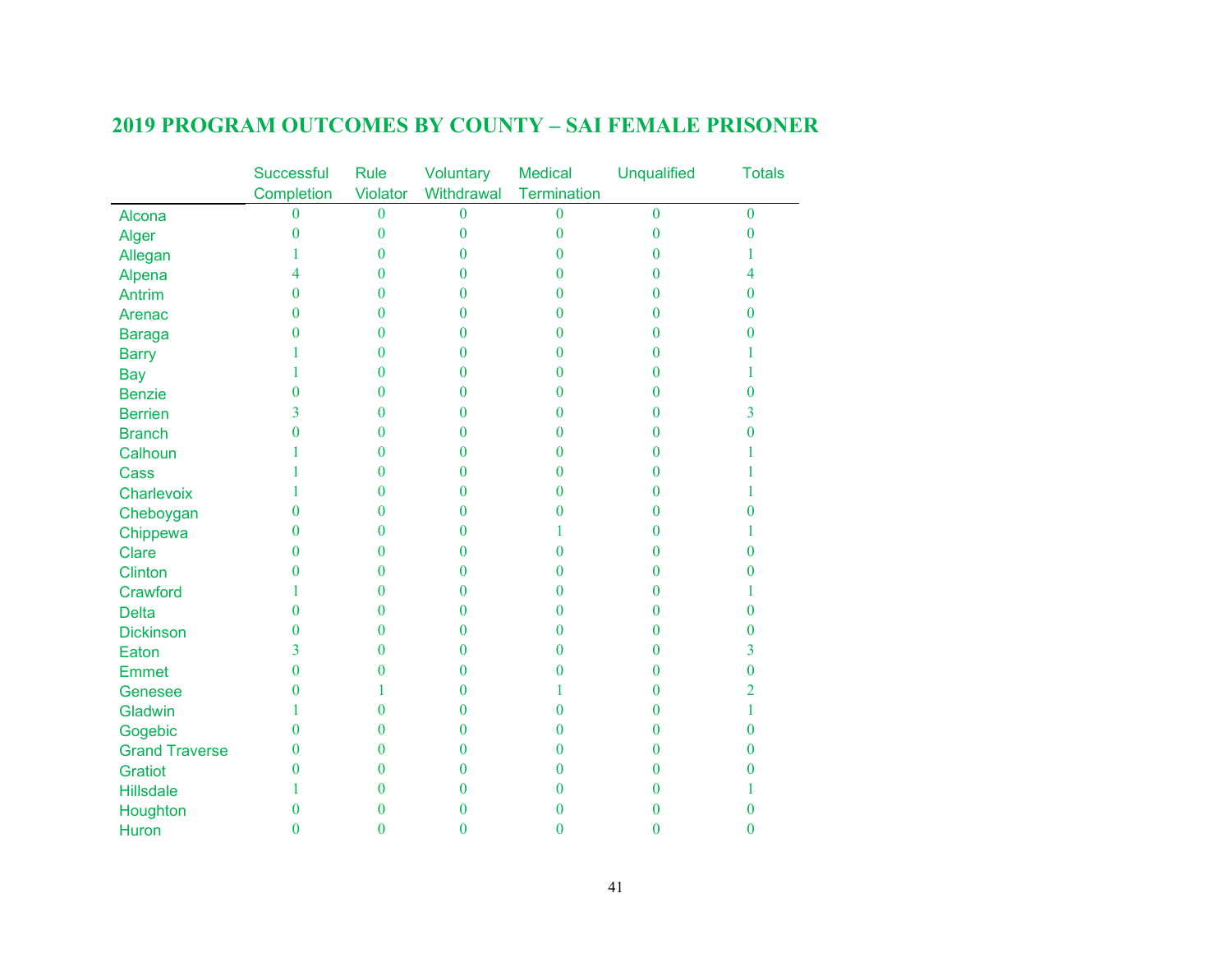| Ingham          |  |  |  |
|-----------------|--|--|--|
| Ionia           |  |  |  |
| losco           |  |  |  |
| Iron            |  |  |  |
| <b>Isabella</b> |  |  |  |
| Jackson         |  |  |  |
| Kalamazoo       |  |  |  |
| <b>Kalkaska</b> |  |  |  |
| Kent            |  |  |  |
| Keweenaw        |  |  |  |
| Lake            |  |  |  |
| Lapeer          |  |  |  |

#### APPENDIX G

### **2019 PROGRAM OUTCOMES BY COUNTY – SAI FEMALE PRISONER – Cont.**

|                  | Successful | Rule     | Voluntary  | <b>Medical</b>     | <b>Unqualified</b> | <b>Totals</b> |
|------------------|------------|----------|------------|--------------------|--------------------|---------------|
|                  | Completion | Violator | Withdrawal | <b>Termination</b> |                    |               |
| Leelanau         |            |          |            |                    |                    |               |
| Lenawee          |            |          |            |                    |                    |               |
| Livingston       |            |          |            |                    |                    |               |
| Luce             |            |          |            |                    |                    |               |
| Mackinac         |            |          |            |                    |                    |               |
| Macomb           |            |          |            |                    |                    |               |
| Manistee         |            |          |            |                    |                    |               |
| Marquette        |            |          |            |                    |                    |               |
| Mason            |            |          |            |                    |                    |               |
| Mecosta          |            |          |            |                    |                    |               |
| Menominee        |            |          |            |                    |                    |               |
| <b>Midland</b>   |            |          |            |                    |                    |               |
| <b>Missaukee</b> |            |          |            |                    |                    |               |
| Monroe           |            |          |            |                    |                    |               |
| Montcalm         |            |          |            |                    |                    |               |
| Montmorency      |            |          |            |                    |                    |               |
| Muskegon         |            |          |            |                    |                    |               |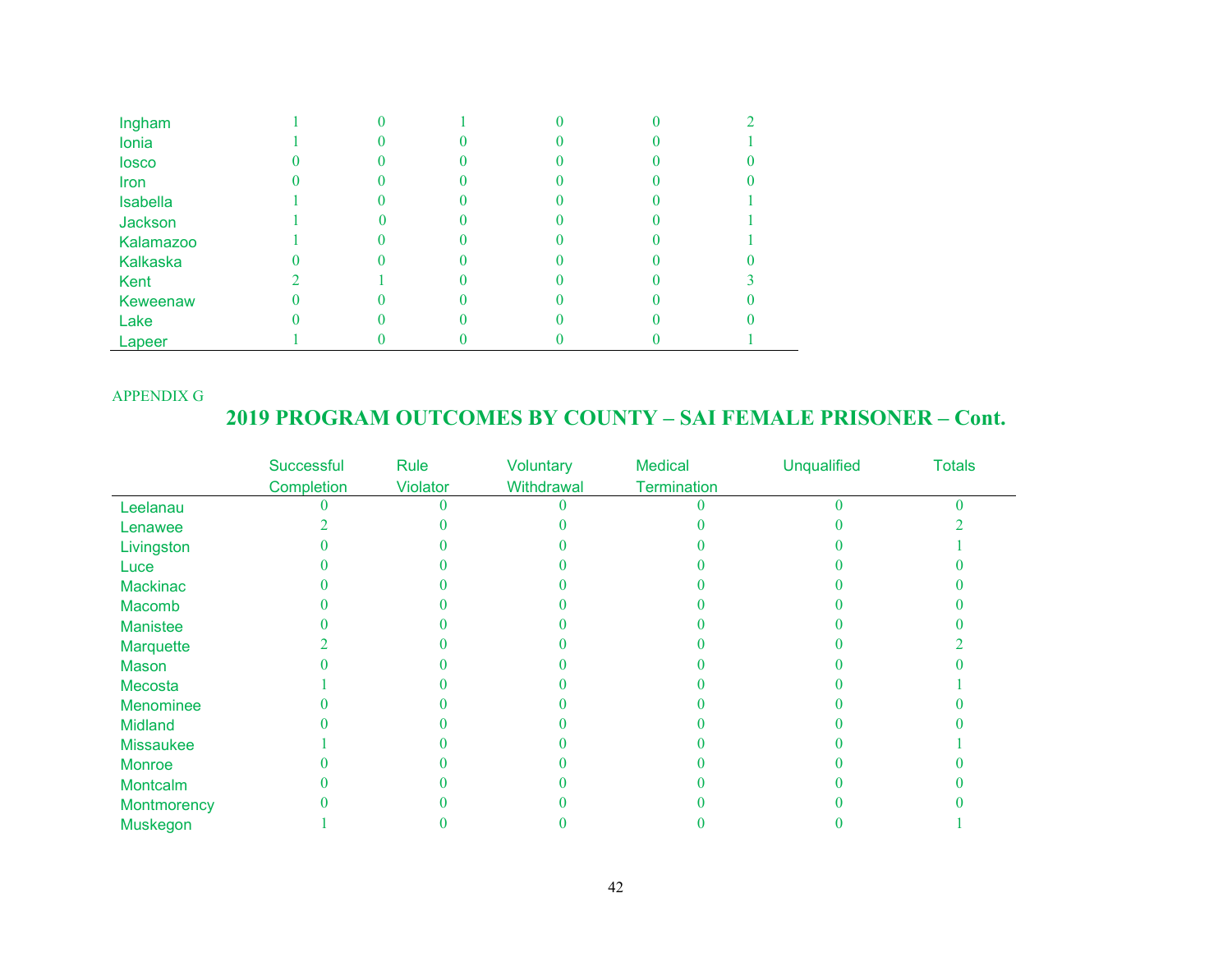| Newaygo      |    |   |   |   |    |  |
|--------------|----|---|---|---|----|--|
| Oakland      |    |   |   |   |    |  |
| Oceana       |    |   |   |   |    |  |
| Ogemaw       |    |   |   |   |    |  |
| Ontonagon    |    |   |   |   |    |  |
| Osceola      |    |   |   |   |    |  |
| Oscoda       |    |   |   |   |    |  |
| Otsego       |    |   |   |   |    |  |
| Ottawa       |    |   |   |   |    |  |
| Presque Isle |    |   |   |   |    |  |
| Roscommon    |    |   |   |   |    |  |
| Saginaw      |    |   |   |   |    |  |
| St. Clair    |    |   |   |   |    |  |
| St. Joseph   |    |   |   |   |    |  |
| Sanilac      |    |   |   |   |    |  |
| Schoolcraft  |    |   |   |   |    |  |
| Shiawassee   |    |   |   |   |    |  |
| Tuscola      |    |   |   |   |    |  |
| Van Buren    |    |   |   |   |    |  |
| Washtenaw    |    |   |   |   |    |  |
| Wayne        |    |   |   |   |    |  |
| Wexford      |    |   | 0 |   |    |  |
|              |    |   |   |   |    |  |
| <b>TOTAL</b> | 49 | 3 |   | U | 56 |  |

APPENDIX G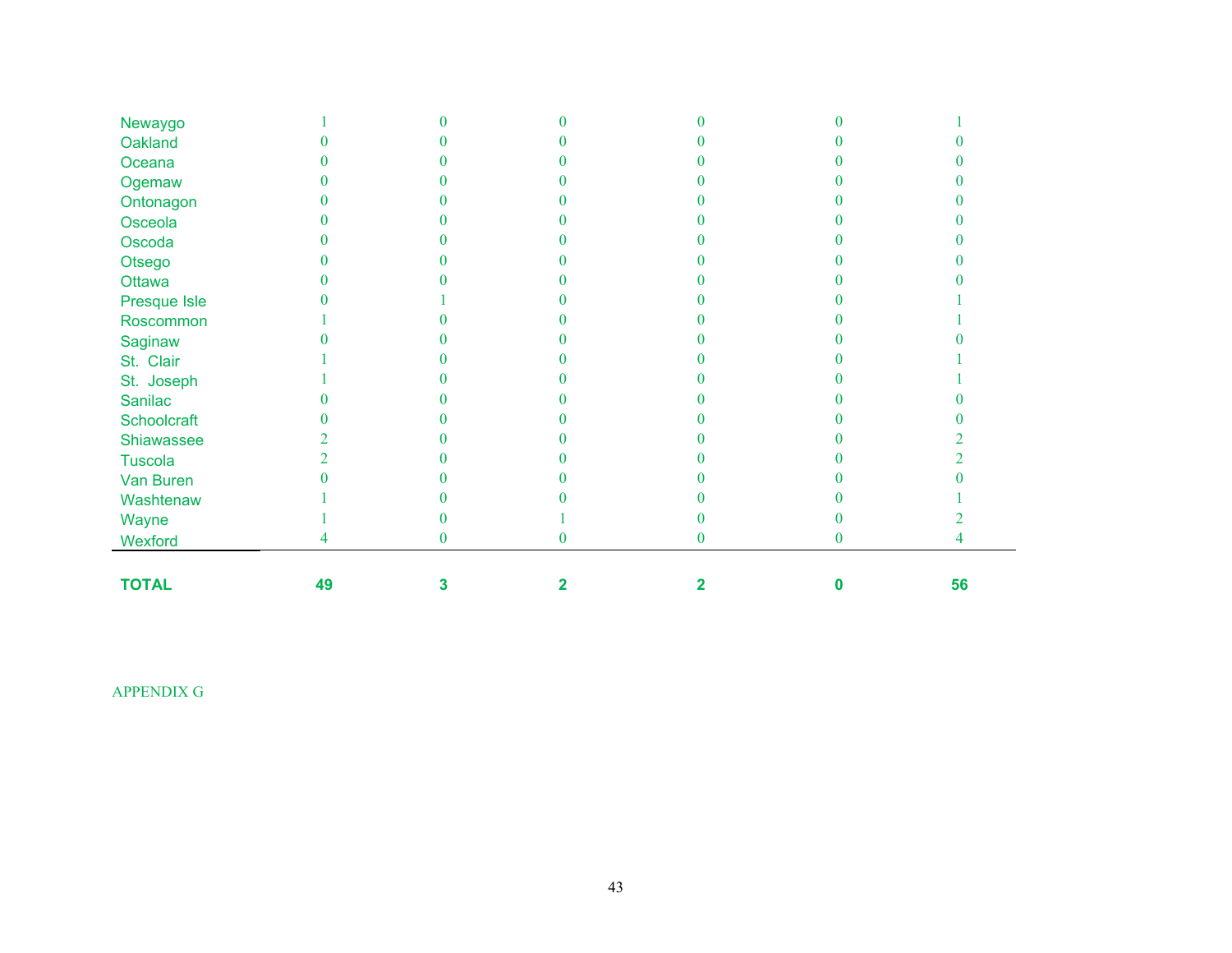## **2019 MONTHLY PROGRAM OUTCOMES – SAI PRISONER (Males)**

**MALE**

|                  | Successful | Rule     | Voluntary  | Medical     | Unqualified | Totals |
|------------------|------------|----------|------------|-------------|-------------|--------|
|                  | Completion | Violator | Withdrawal | Termination |             |        |
| <b>JANUARY</b>   | 42         |          |            | 6           |             | 50     |
| <b>FEBRUARY</b>  | 17         |          |            |             |             | 25     |
| <b>MARCH</b>     | 32         |          |            |             |             | 35     |
| <b>APRIL</b>     | 45         |          |            |             |             | 50     |
| <b>MAY</b>       | 40         |          |            |             |             | 41     |
| <b>JUNE</b>      | 44         |          |            |             |             | 47     |
| <b>JULY</b>      | 34         |          |            |             |             | 34     |
| <b>AUGUST</b>    | 43         |          |            |             |             | 47     |
| <b>SEPTEMBER</b> | 30         |          |            |             |             | 33     |
| <b>OCTOBER</b>   | 55         |          |            |             |             | 58     |
| <b>NOVEMBER</b>  | 18         |          |            |             |             | 20     |
| <b>DECEMBER</b>  | 35         | 3        |            |             |             | 39     |
|                  |            |          |            |             |             |        |
| <b>TOTAL</b>     | 435        | 12       | 4          | 18          | 10          | 479    |

Appendix H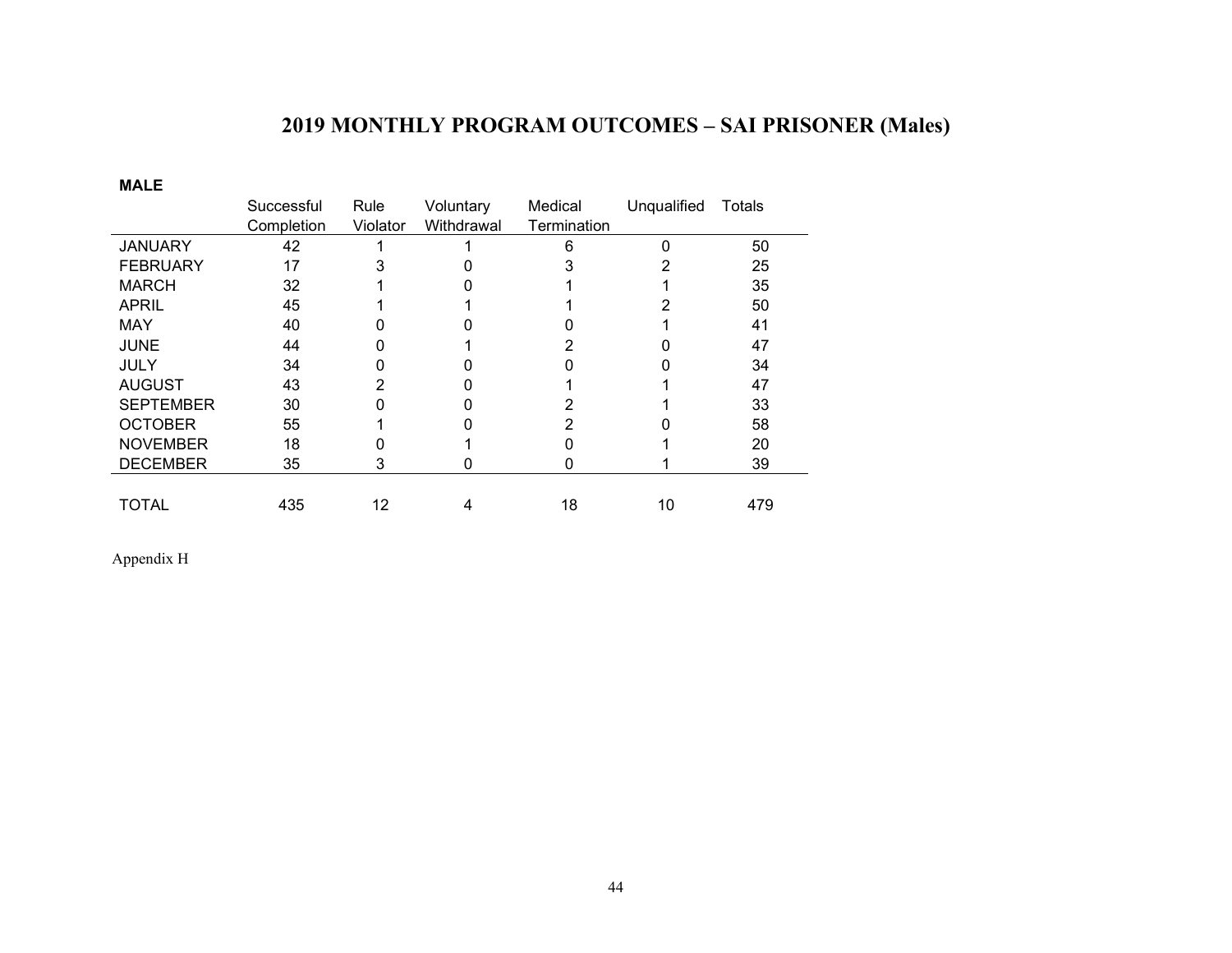## **2019 MONTHLY PROGRAM OUTCOMES – SAI PRISONER (Female)**

| <b>FEMALE</b>    |            |                 |            |                    |              |               |
|------------------|------------|-----------------|------------|--------------------|--------------|---------------|
|                  | Successful | Rule            | Voluntary  | <b>Medical</b>     | Unqualified/ | <b>Totals</b> |
|                  | Completion | <b>Violator</b> | Withdrawal | <b>Termination</b> |              |               |
| <b>JANUARY</b>   |            |                 |            |                    |              |               |
| <b>FEBRUARY</b>  |            |                 |            |                    |              |               |
| <b>MARCH</b>     |            |                 |            |                    |              |               |
| <b>APRIL</b>     |            |                 |            |                    |              |               |
| <b>MAY</b>       |            |                 |            |                    |              |               |
| <b>JUNE</b>      |            |                 |            |                    |              |               |
| <b>JULY</b>      |            |                 |            |                    |              |               |
| <b>AUGUST</b>    |            |                 |            |                    |              |               |
| <b>SEPTEMBER</b> |            |                 |            |                    |              |               |
| <b>OCTOBER</b>   |            |                 |            |                    |              |               |
| <b>NOVEMBER</b>  |            |                 |            |                    |              |               |
| <b>DECEMBER</b>  | 12         |                 |            |                    |              |               |
|                  |            |                 |            |                    |              |               |
| TOTAL            | 50         | 3               |            |                    |              | 56            |

APPENDIX H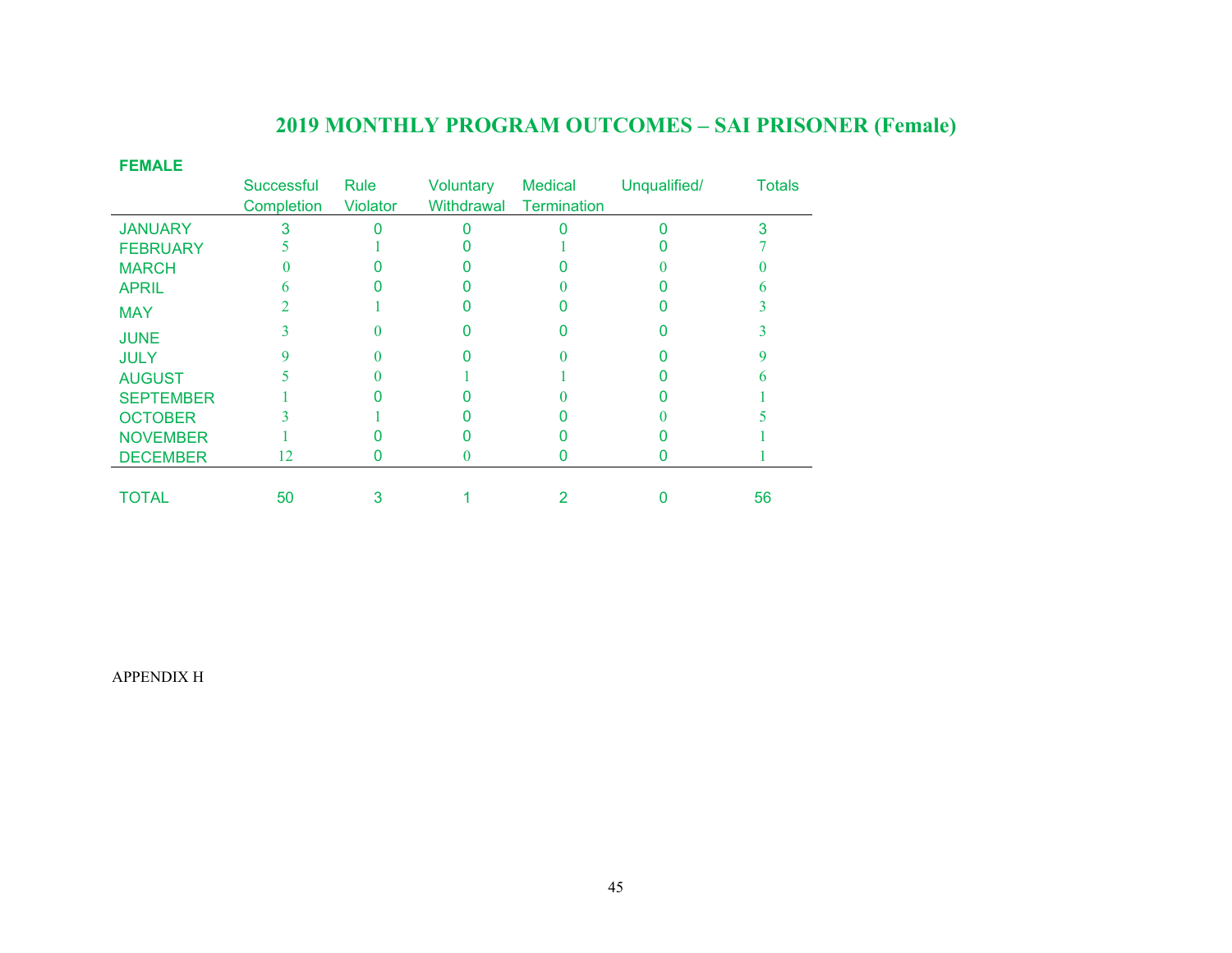## **2019 MONTHLY PROGRAM OUTCOMES – PROBATIONER (Males)**

| <b>MALE</b>      |            |          |            |             |             |        |
|------------------|------------|----------|------------|-------------|-------------|--------|
|                  | Successful | Rule     | Voluntary  | Medical     | Unqualified | Totals |
|                  | Completion | Violator | Withdrawal | Termination |             |        |
| <b>JANUARY</b>   | 18         | 3        |            |             | ŋ           | 21     |
| <b>FEBRUARY</b>  | 17         | 3        |            |             |             | 21     |
| <b>MARCH</b>     | 19         | O        |            |             |             | 19     |
| <b>APRIL</b>     | 15         | 3        |            |             |             | 20     |
| <b>MAY</b>       | 24         |          |            |             |             | 27     |
| <b>JUNE</b>      | 14         |          |            |             |             | 16     |
| <b>JULY</b>      | 9          | 2        |            |             |             | 11     |
| <b>AUGUST</b>    | 14         | 2        |            |             |             | 18     |
| <b>SEPTEMBER</b> | 21         |          |            |             |             | 24     |
| <b>OCTOBER</b>   | 21         |          |            |             |             | 23     |
| <b>NOVEMBER</b>  | 13         |          |            |             |             | 13     |
| <b>DECEMBER</b>  | 21         | 0        |            |             |             | 22     |
|                  |            |          |            |             |             |        |
| TOTAL            | 206        | 16       |            | 5           | 4           | 235    |

Appendix I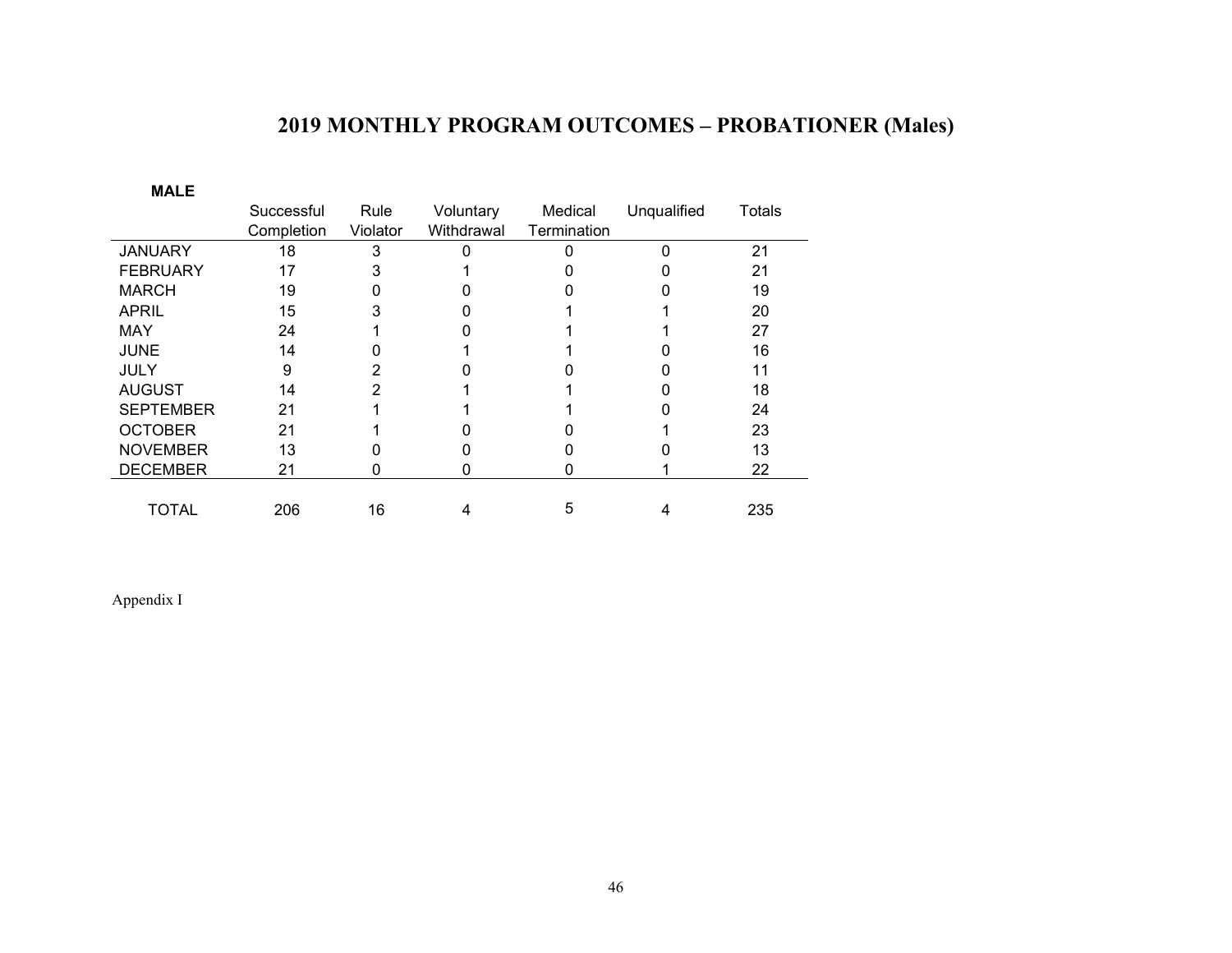| <b>FEMALE</b>    |            |                 |            |                    |                    |               |
|------------------|------------|-----------------|------------|--------------------|--------------------|---------------|
|                  | Successful | <b>Rule</b>     | Voluntary  | <b>Medical</b>     | <b>Unqualified</b> | <b>Totals</b> |
|                  | Completion | <b>Violator</b> | Withdrawal | <b>Termination</b> |                    |               |
| <b>JANUARY</b>   |            |                 |            |                    |                    | 6             |
| <b>FEBRUARY</b>  |            |                 |            |                    |                    |               |
| <b>MARCH</b>     |            |                 |            |                    |                    |               |
| <b>APRIL</b>     |            |                 |            |                    |                    |               |
| <b>MAY</b>       |            |                 |            |                    |                    |               |
| <b>JUNE</b>      |            |                 |            |                    |                    |               |
| <b>JULY</b>      |            |                 |            |                    |                    |               |
| <b>AUGUST</b>    |            |                 |            |                    |                    |               |
| <b>SEPTEMBER</b> |            |                 |            |                    |                    |               |
| <b>OCTOBER</b>   |            |                 |            |                    |                    |               |
| <b>NOVEMBER</b>  |            |                 |            |                    |                    |               |
| <b>DECEMBER</b>  |            |                 |            |                    |                    |               |
|                  |            |                 |            |                    |                    |               |
| <b>TOTAL</b>     | 18         |                 |            |                    |                    | 24            |

## **2019 MONTHLY PROGRAM OUTCOMES – PROBATIONER (Female)**

APPENDIX I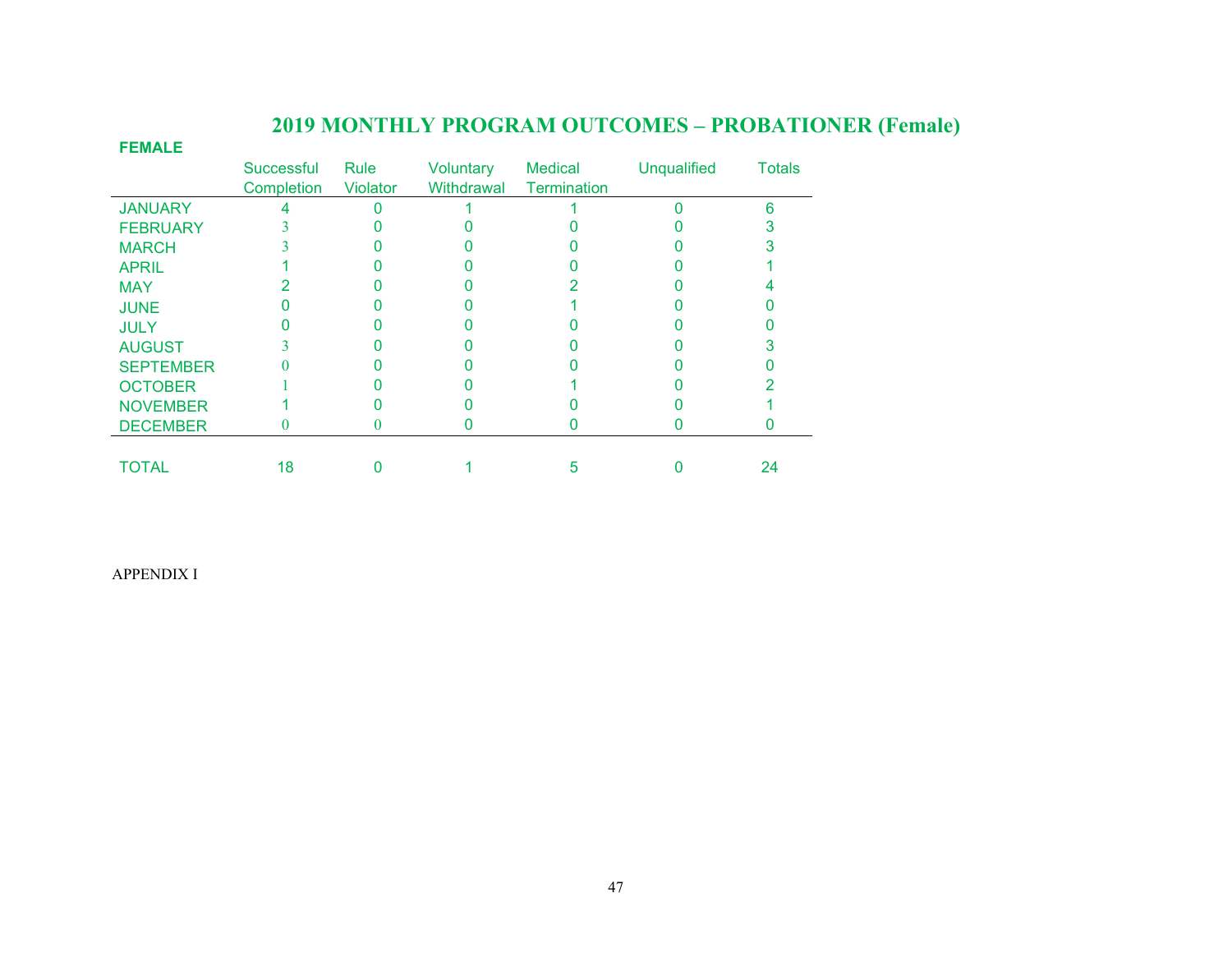

APPENDIX J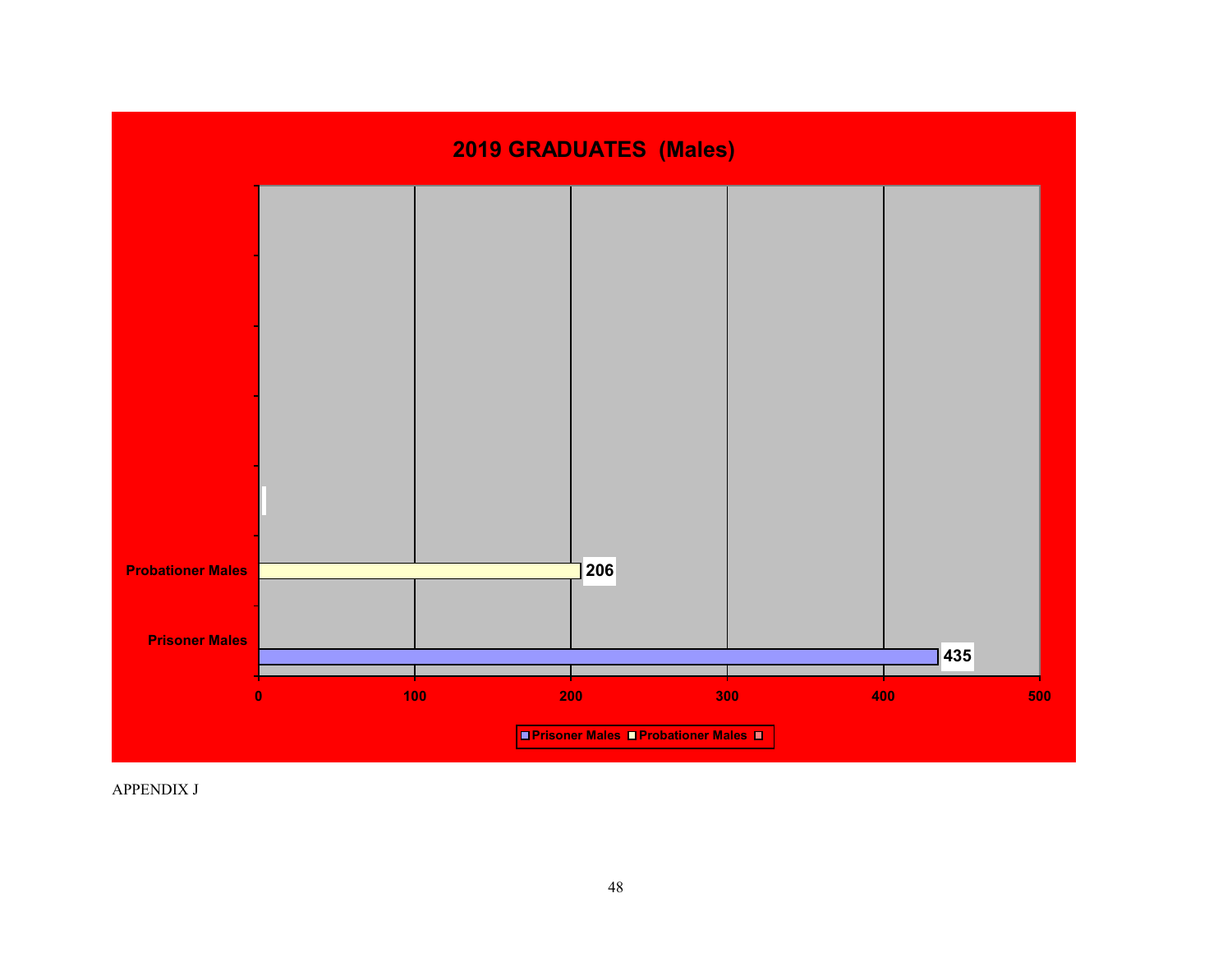## **2019 GRADUATES BY GENDER (FEMALE)**



APPENDIX J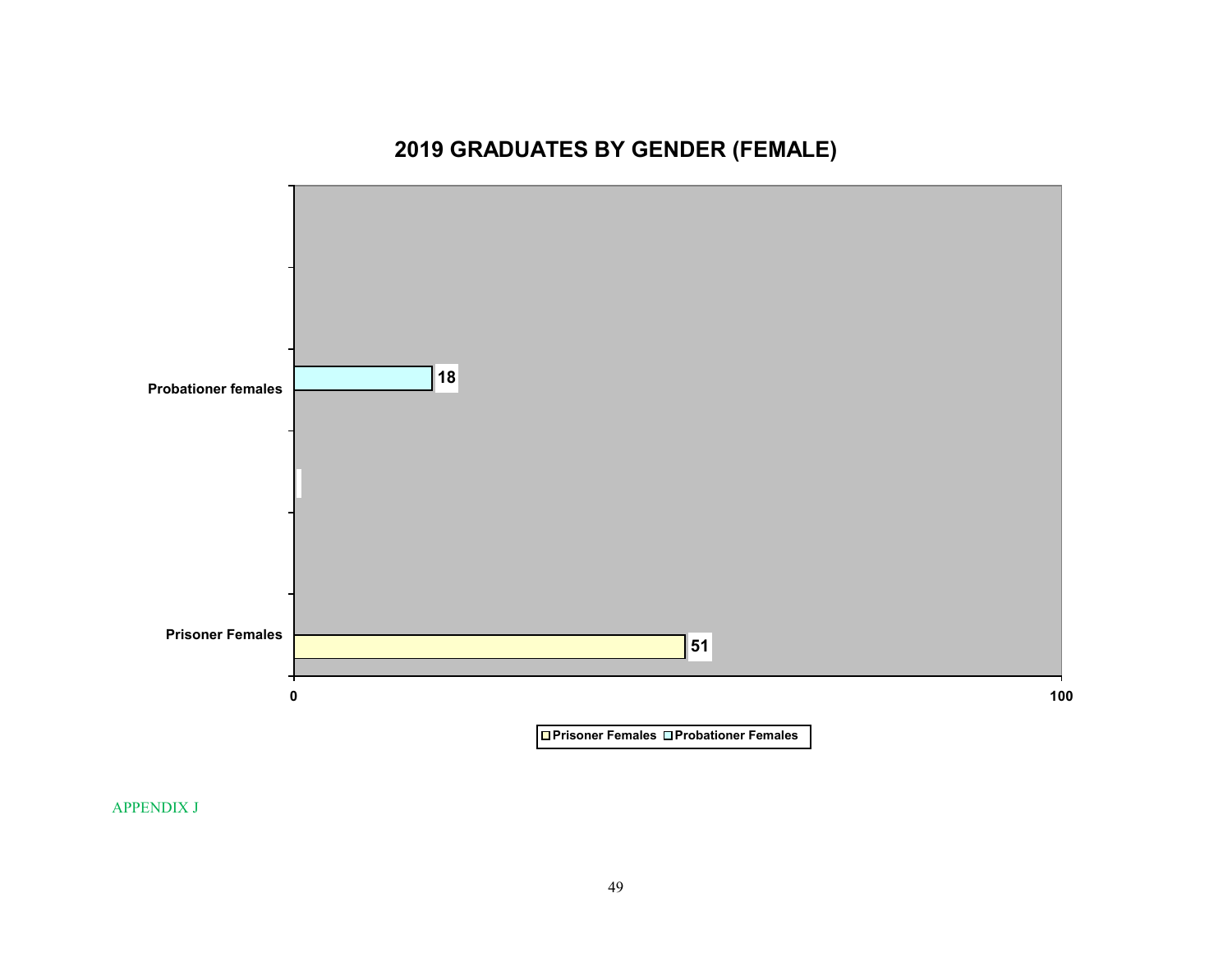### **COMPARATIVE PROGRAM OUTCOMES – SAI PRISONER/PROBATIONER MALES 2018 AND 2019**

|                               |              | <b>Prisoners</b> | <b>Probationers</b> |             |  |
|-------------------------------|--------------|------------------|---------------------|-------------|--|
|                               | 2018         | 2019             | 2018                | 2019        |  |
| <b>Terminations</b>           |              |                  |                     |             |  |
| <b>Successful Completions</b> | 427 (96.4 %) | 435 (96.5%)      | 239 (88.2%)         | 206 (91.2%) |  |
| <b>Voluntary Withdrawals</b>  | $2(0.4\%)$   | $4(0.8\%)$       | $4(1.5\%)$          | $4(1.8\%)$  |  |
| <b>Rule Violators</b>         | 14(3.2%      | 12(2.7%)         | 28 (10.3%)          | 16 (7.0%)   |  |
| Total                         | 443          | 451              | 271                 | 226         |  |
| <b>Unqualified</b>            |              |                  |                     |             |  |
| <b>Medical Terminations</b>   | 10           | 18               | 18                  | 5           |  |
| Unqualified by statute        | 20           | 10               | 7                   | 4           |  |
| <b>Total Program Exits</b>    | 473          | 479              | 296                 | 235         |  |

APPENDIX K